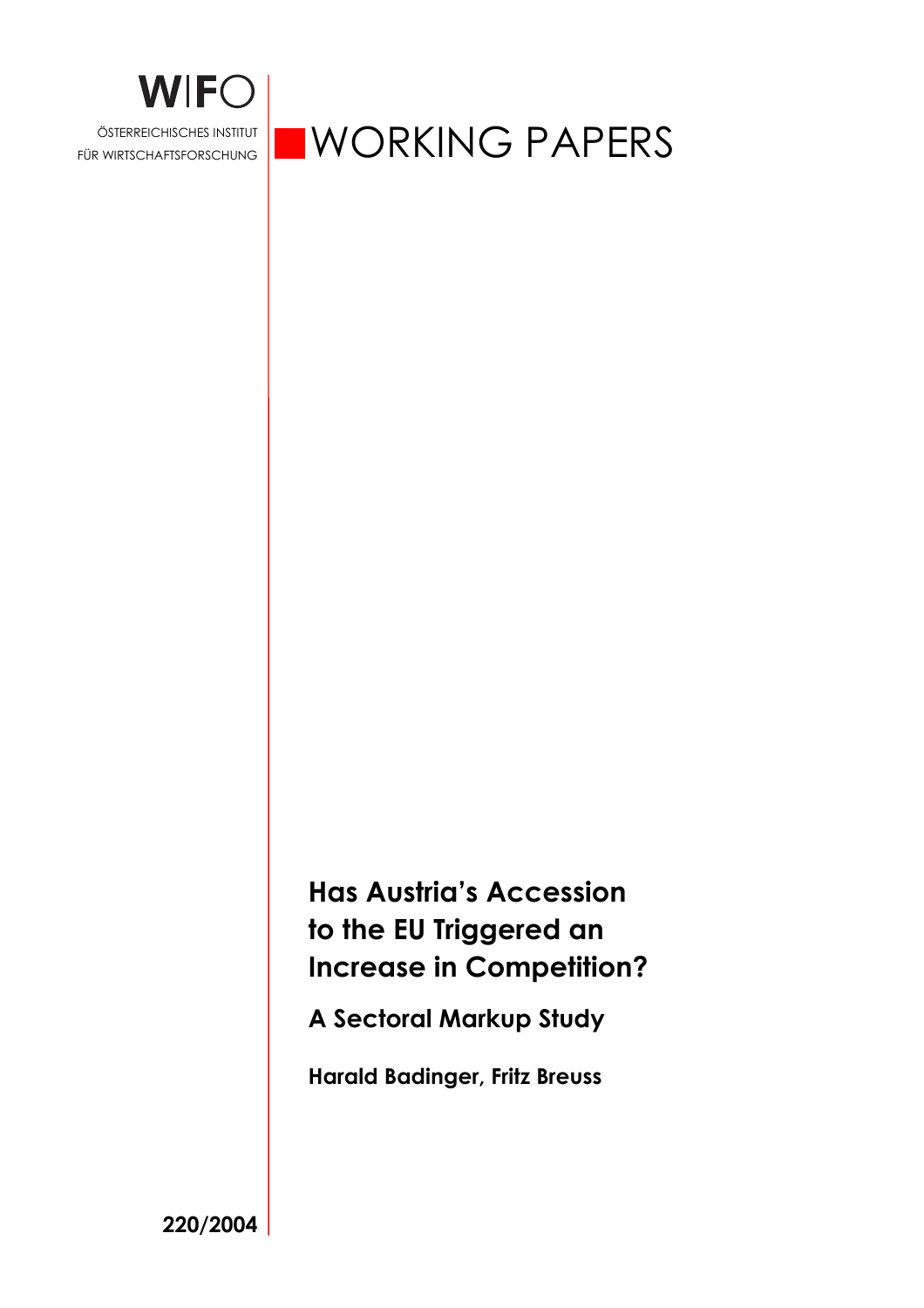## **Has Austria's Accession to the EU Triggered an Increase in Competition?**

## **A Sectoral Markup Study**

## **Harald Badinger, Fritz Breuss**

WIFO Working Papers, No. 220 April 2004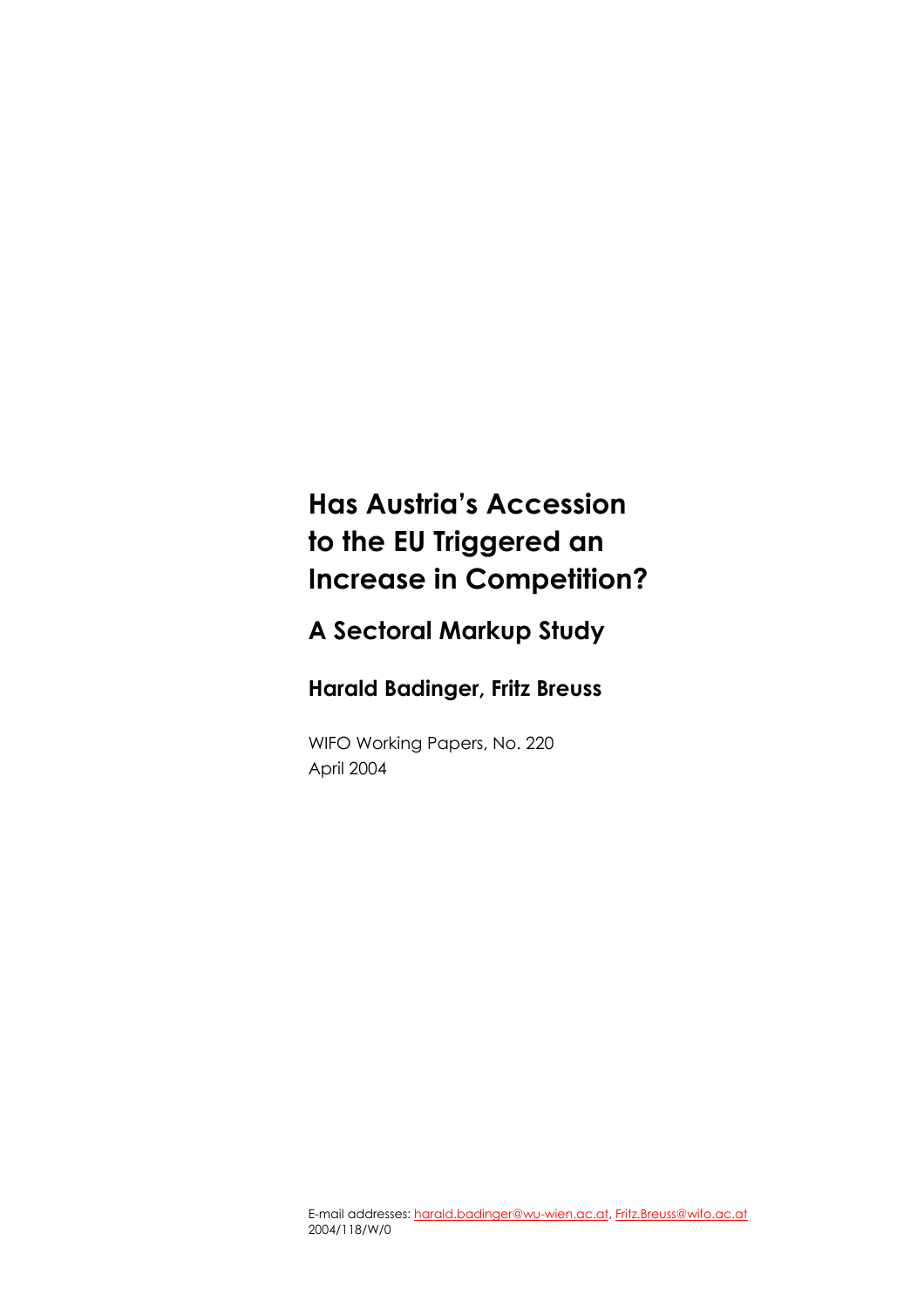### **Has Austria's accession to the EU triggered an increase in competition? A sectoral markup study**

Harald Badinger

Europe Institute, Vienna University of Economics and Business Administration Email.: harald.badinger@wu-wien.ac.at

Fritz Breuss

Europe Institute, Vienna University of Economics and Business Administration and Austrian Institute of Economic Research (WIFO) Email.: fritz.breuss@wifo.ac.at

#### April 2004

Abstract: We estimate the pro-competitive effects of Austria's participation in the Single Market after its EU accession in 1995 in terms of firms' market power as measured by the Lerner index, using a sample of 46 industries and 7 industry groups, covering the period 1978 to 2001. In the framework of the markup estimation method suggested by Roeger (1995), we test for both an instantaneous structural break between 1993 and 1998 and also estimate logistic smooth transition models to take up the proposition that the regime shift is likely to have occurred (to be occurring) gradually rather than as a big bang. In sum the results provide no reason for being euphoric: pronounced markup reductions were only found in three industry groups (mining and quarrying, wholesale and retail trade; financial services and real estate). At the more disaggregate level, the picture is mixed: both increases and reductions in market power were found.

**JEL classification**: L11, F15

**Keywords:** Austria, EU, markup, market power, Single Market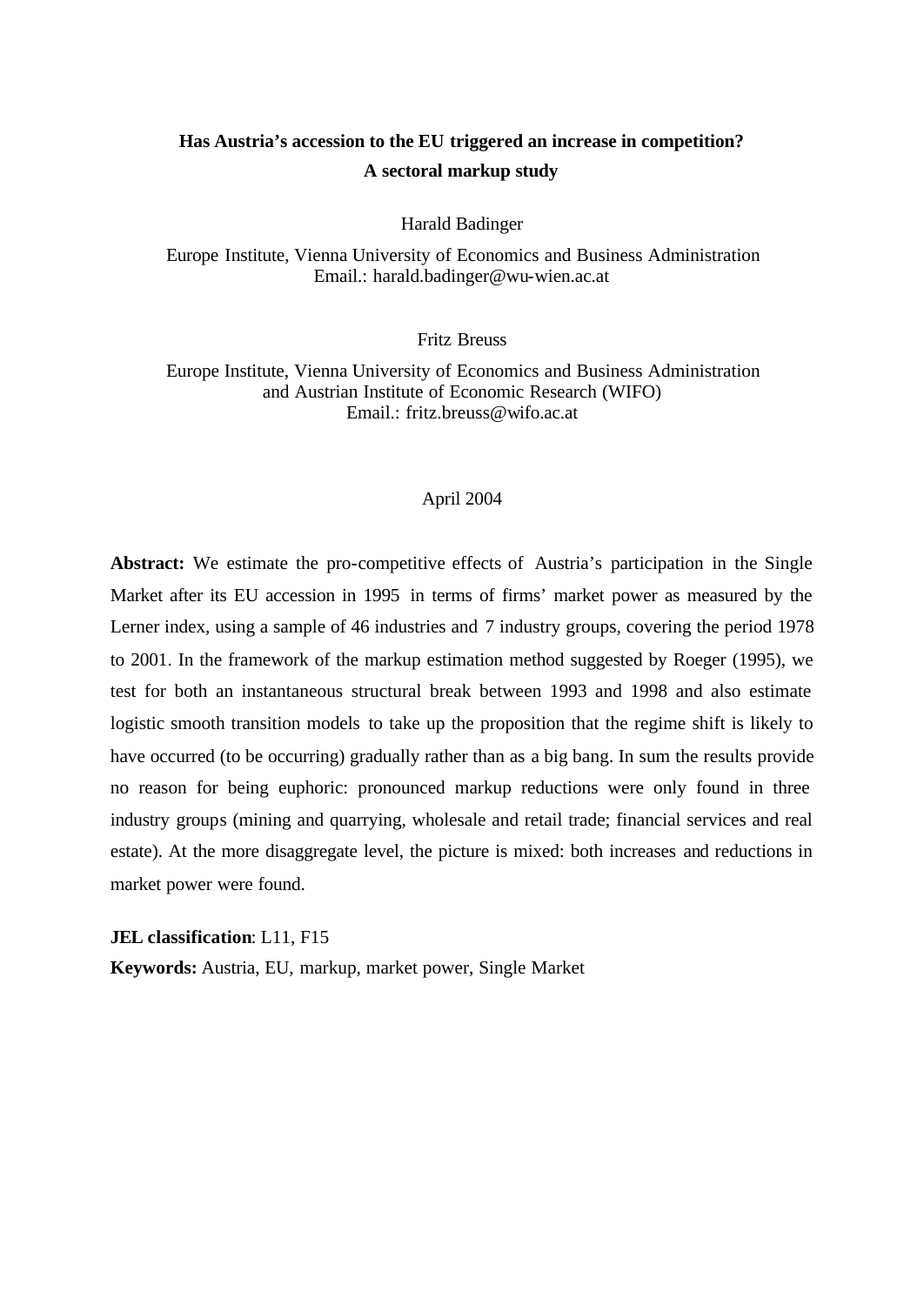#### **I. Introduction**

With its accession to the European Union on 1 January 1995 Austria also entered EU's Single Market, which had come into force already on 1 January 1993. Significant micro- and macroeconomic effects were expected from the removal of all remaining barriers to trade and factor flows within the EU and the introduction of a common competition policy. In their well-known ex-ante study, Smith and Venables (1988) found the pro-competitive effect ("full market integration") to be the Single Market's most important consequence in generating positive welfare effects.

Up to now, there is no study testing for pro-competitive effects of Austria's EU  $accession.<sup>1</sup>$  Also for other EU Member states, ex-post evidence on the Single Market effects is still very limited. The Commission's review of the Single Market of 1996 (European Commission 1996) provides an analysis up to 1992; this was clearly too early to give a conclusive ex-post assessment. Only a few further studies were carried out since then. Allen et al. (1998), building on their work in the Commission's review, use data up to 1994; they derive the SM's effect on price cost margins from the estimation of price and demand functions for 15 'selected' industries (assumed to be particularly sensitive to the SM according to Buiges et al. (1990)) of the four largest EU countries (Germany, France, Italy, and the United Kingdom). Their analysis provides valuable insights by combining these estimates with a welfare analysis in a CGE framework. Nevertheless, in light of the fact that their sectors make up only one third of total manufacturing output, and the time period considered, their conclusion that the SM "has indeed had a substantial pro-competitive effect in European markets, and has led to significant reductions in price-cost margins" (p. 467) has to be interpreted with caution (see, for example, the comment by Flam (1998) for a criticism). At the country level Bottasso and Sembenelli (2001) use a similar industry classification and a large sample of Italian firms to test for a structural break due to the Single Market, using the markup-estimation method suggested by Hall (1988). Again, significant reductions in markups (and increases in productivity) are only found for the group of "most sensitive firms". A recent study by Sauner-Leroy (2003) covers 9 European countries (excluding Austria) and the period from 1987 to 2000. It uses data from firms' financial statements of the Commission's BACH database, aggregated at the manufacturing level. These data enable him to directly calculate price-cost margins and to test for the impact of the Single Market in a simple regression framework with further control variables. Though country-specific results

<sup>&</sup>lt;sup>1</sup> An analysis of the macroeconomic effects of Austria's EU accession (along with that of Finland and Sweden) is provided by Breuss (2003).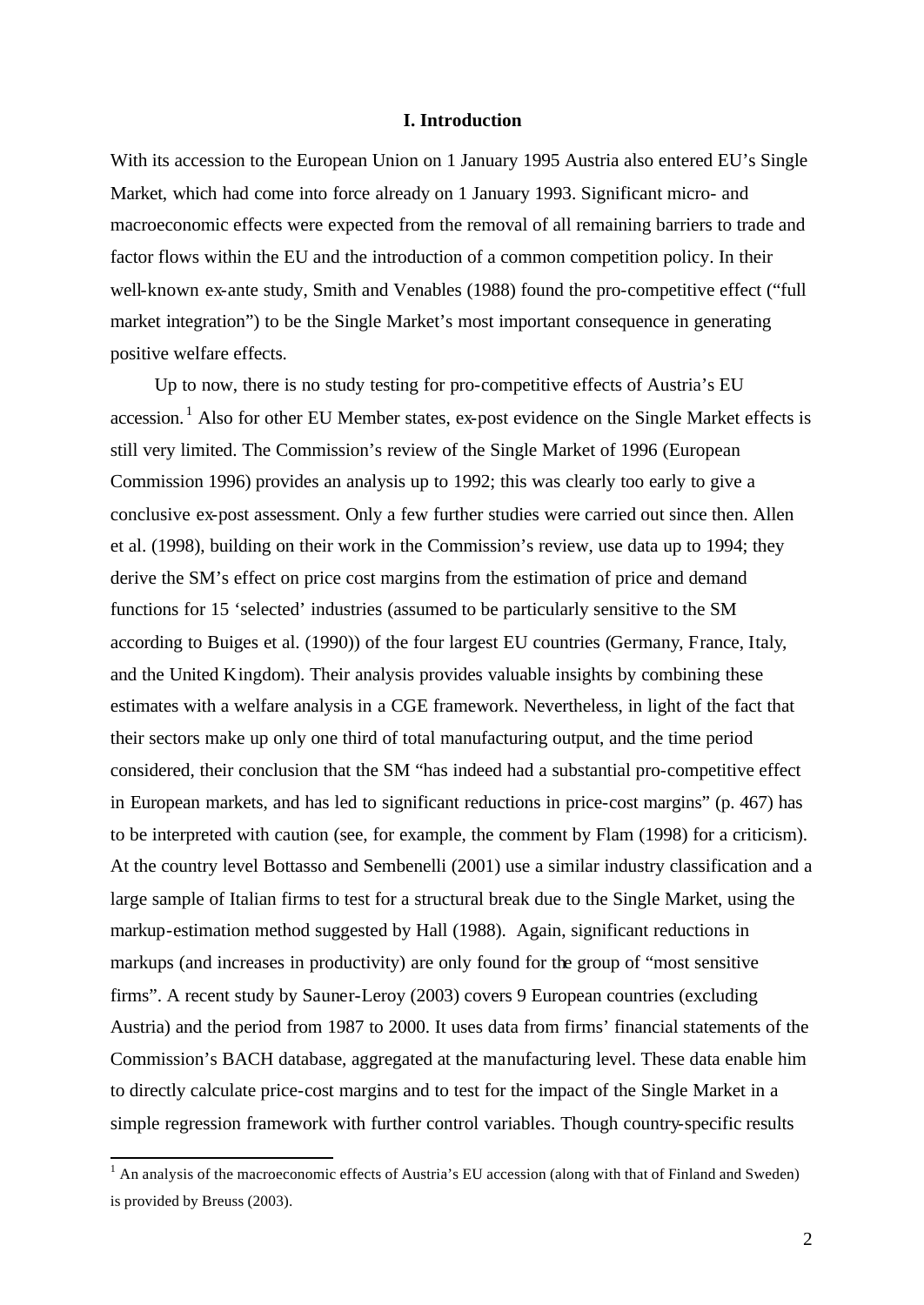differ somewhat, the analysis suggests that markups decreased in the period from 1987 to 1992, along with a decrease in prices; in the post completion period from 1993 to 2000, however, markups recovered in line with the realization of efficiency gains.<sup>2</sup> This is in contrast with the results by Badinger (2004), who uses a panel approach for 10 EU countries and 17 industry groups to test for structural breaks due to the Single market: the results suggest that markups have substantially decreased since 1993 in aggregate manufacturing and slightly in the real estate and renting etc. industry; at the same time increases in markups are found in many manufacturing industries between 1987 and 1990 – probably due to the increase in concentration at the EU level – making the net effect on markups appear to be zero (or positive). Summing up, the overall evidence on the Single Market's achievements is mixed at best and far from comprehensive.

In this paper we investigate the Single Market's pro-competitive effects for the case of Austria, which none of the aforementioned studies has investigated at the level of aggregation considered in this study. Using data on 46 Austrian industries (and seven industry groups), covering the period from 1976 to 2001 we employ the Roeger (1995) approach for markup estimation. Moreover, we do not only test for a discrete, instantaneous change but allow for a more general alternative hypothesis concerning the changeover using smooth transition analysis (see Granger and Teräsvirta 1997): thereby both the velocity and the timing of the changeover to the new regime are endogenously determined. This has considerable appeal for our question of interest, since it is plausible to assume that some of the effects of the SM already set in before 1995, and that the transition has occured gradually rather than being characterized by a discrete structural break.

Finally, we also check the sensitivity of the results in a panel framework which allows us to include time specific effects: this might be particularly important in the present context, given the ambiguity in the literature concerning the relationship between business cycles and markup ratios (see, for example, Rotemberg and Woodford 1991).

In sum there is no reason to be enthusiastic about the achievements of the SM so far. Only few sectors show a pronounced reduction in markups; in some sectors markups have even increased in spite of the participation in the Single Market. A substantial restructuring does not appear to have taken place so far in Austrian industries.

<sup>&</sup>lt;sup>2</sup> Notaro (2002) attempts to estimate these productive gains from a production function, using a panel of 10 EU countries and 40 sensitive industries over the period 1973-1993. His results suggest a positive short-run productivity shock of some 2 per cent.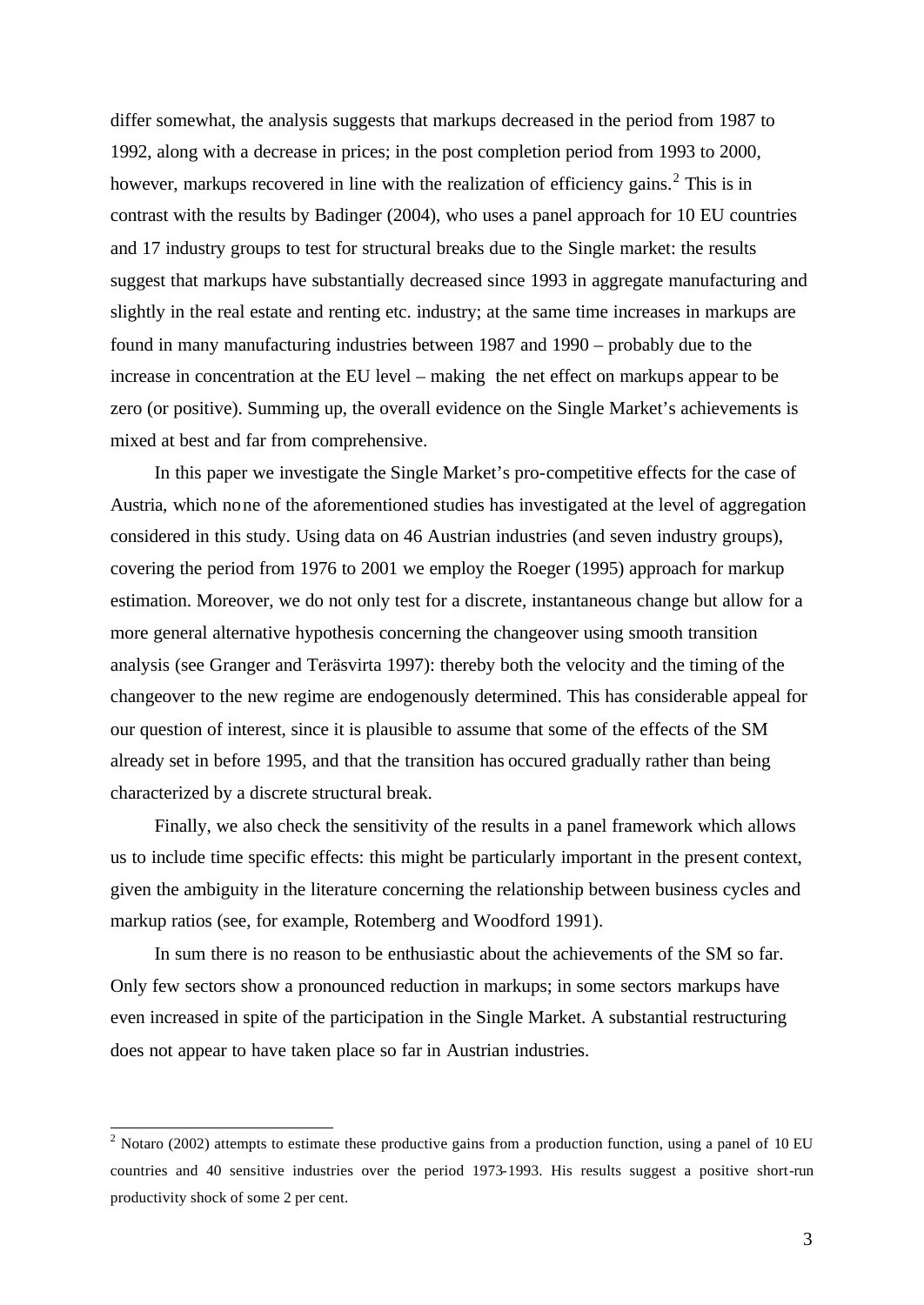The remainder of the paper is organized as follows. Section II briefly discusses the theoretical background of the method used for the estimation of markups. Section III sets up the empirical model and describes the data used. Section IV presents the results of the estimations. Section V summarizes the main conclusions.

#### **II. Markup estimation – methodological background**

Our approach to estimating the markups factors relies on the paper by Roeger (1995), which is in turn an extension and variant of the seminal paper by Hall (1988) providing a method for the estimation of price cost margins of industries. Point of departure is a linear homogenous production function  $Q = EF(K, L, M)$ , where O is output, E is the level of Hicks-neutral technical progress relating output to all inputs,  $K$  is capital,  $N$  is labour, and  $M$  is the quantity of materials employed. Hall show's that the Solow residual under market power is given by  $\delta$ 

 $\Delta \ln q_t - a_t \Delta \ln n_t - g_t \Delta \ln m_t = (m - 1)[a_t \Delta \ln n_t + g_t \Delta \ln m_t] + \Delta \ln E_t$ , (1) where  $q_t$  is the output/capital ratio ( $Q_t/K_t$ ),  $n_t$  is the labour/capital ratio ( $N_t/K_t$ ), and  $m_t$  is the materials/capital ratio  $(M_t/K_t)$ ;  $a_t$  is the factor share of labour (i.e. the ratio of labour compensation  $N_tW_t$  to total revenue  $Y_t = P_tQ_t$ ,  $g_t$  that of materials  $(M_tP_M, Y_t)$ . Finally,  $m_t$  is the markup ratio  $P_f/MC_f/MC$  denoting marginal costs). Assuming a constant markup ratio, mean be estimated from (1). The problem, however, is the endogeneity of the right hand side variable; thus instruments, i.e. variables correlated with output which are neither the cause nor the consequence of technological change, are required for a consistent estimation and valid inference. Hall, in his empirical analysis of US industries, uses military expenditures, the political party of the president and the oil price; obviously, it is hard if not impossible to find good instruments that are exogenous under all views of macroeconomic fluctuations.

Roeger (1995) develops an approach that avoids some of these problems. First, note that the primal technology residua l given by (1) (which is calculated from the production function), can also be written in extensive form as

$$
(\Delta \ln Q_t - \Delta \ln K_t) - \mathbf{a}_t (\Delta \ln N_t - \Delta \ln K_t) - \mathbf{g}_t (\Delta \ln M_t - \Delta \ln K_t) =
$$
  
 
$$
B (\Delta \ln Y_t - \Delta \ln K_t) + (1 - B) \Delta \ln K_t, \qquad (2)
$$

where the parameter *B* corresponds to the Lerner index which is directly related to the markup ratio via **m** = 1/(1−*B*). He then derives the price based Solow residual (calculated from the dual cost function), which is given by  $4^4$ 

<sup>&</sup>lt;sup>3</sup> See Appendix A1 for the derivation.

<sup>&</sup>lt;sup>4</sup> See Appendix A2 for the derivation.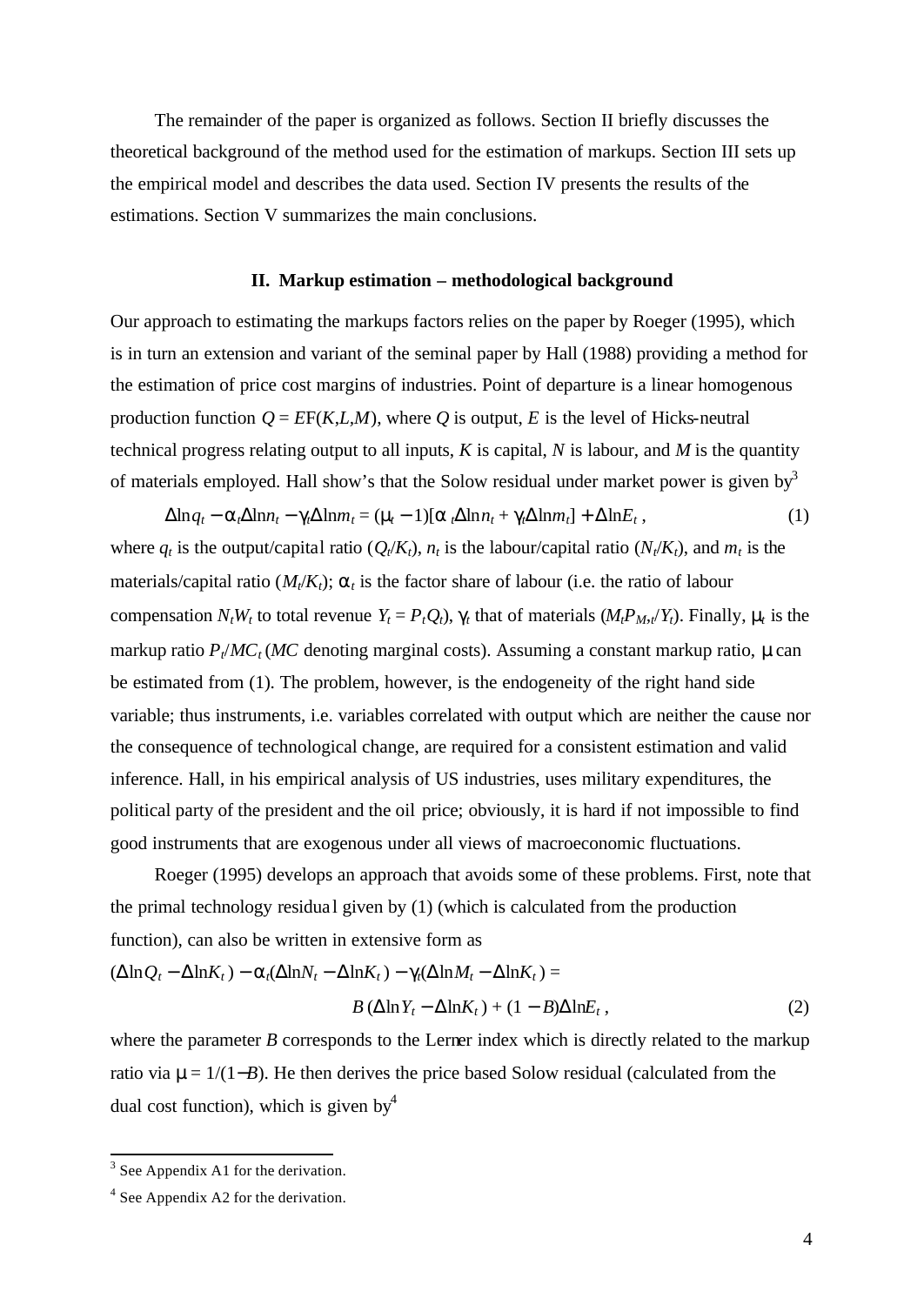$\mathbf{a}_t \Delta \ln W_t + (1 - \mathbf{a}_t - \mathbf{g}_t) \Delta \ln R_t + \mathbf{g}_t \Delta \ln P_{M,t} - \Delta \ln P_t = -B (\Delta \ln P_t - \Delta \ln R_t) + (1 - B) \Delta \ln E_t,$  (3) where  $W_t$  and  $R_t$  denote the wage rate and the user costs of capital, respectively, and  $P_t$  is the output price. Under perfect competition ( $m=1$  or  $B=0$ ), both the primal and the dual Solow residual are an exact measure of technological progress (leaving measurement problems aside). Under imperfect competition, prices depart from marginal costs and the technology residual can be decomposed into a technical innovation term and i) the rate of change in the capital productivity, multiplied by  $B$  (primal residual, see  $(1)$ ), or ii) the rate of change in output prices minus the rate of change in capital costs, also multiplied by *B* (dual residual, see  $(3)$ ).

Substituting the expression for  $\Delta \ln E_t$  implied by (3) into (2), Roeger derives the following expression suitable for the estimation of *B*:

$$
(\Delta \ln Q_t + \Delta \ln P_t) - a_t(\Delta \ln N_t + \Delta \ln W_t) - g_t(\Delta \ln M_t + \Delta \ln P_{M,t}) - (1 - a_t - g_t)(\Delta \ln K_t + \Delta \ln R_t)
$$
  
=  $B [(\Delta \ln Q_t + \Delta \ln P_t) - (\Delta \ln K_t + \Delta \ln R_t)] + u_t,$  (4)

where  $u_t$  is a standard error term. The left hand side is the difference between the primal and the dual residual; under perfect competition it should equal zero. To simplify notation, we rewrite (4) as

$$
z = Bx + u_t, \tag{5}
$$

where *z* may be interpreted as the nominal Solow residual, and *x* is the growth rate of the nominal output/capital ratio;  $u_t$  is an error term reflecting the difference of the measurement errors from the two productivity terms. The attractive feature, at least at a first glance, is that the productivity term vanishes and that no instruments are needed for the estimation of *B*.

It should be noted that both (1) and (5) are derived under the assumption of constant returns to scale; there is, however, good reason to believe that in many cases, market power exists as a results of economies of scale. Martins et al. (1996) and Hylleberg and Jorgensen (1998), show that under increasing returns,  $(5)$  becomes<sup>5</sup>

$$
z = [I(B-1) + 1]x + u_t.
$$
\n(6)

where *I* is an index of returns to scale, defined as ratio of average to marginal costs. It follows that the estimates of *B* and **m** are downward biased in the presence of increasing returns.<sup>6</sup> Similarly, the markup over marginal costs is underestimated in the presence of sunk costs, downward rigidities of the capital stock or labour hoarding; thus it has been suggested to

<sup>&</sup>lt;sup>5</sup> See Appendix A3 for the derivation.

<sup>&</sup>lt;sup>6</sup> This is easily seen from a comparison of *B* and the composite parameter  $B^* = \lambda(B-1)+1$ ; under increasing returns  $(\lambda > 1)$ ,  $B^*$  is smaller than *B*.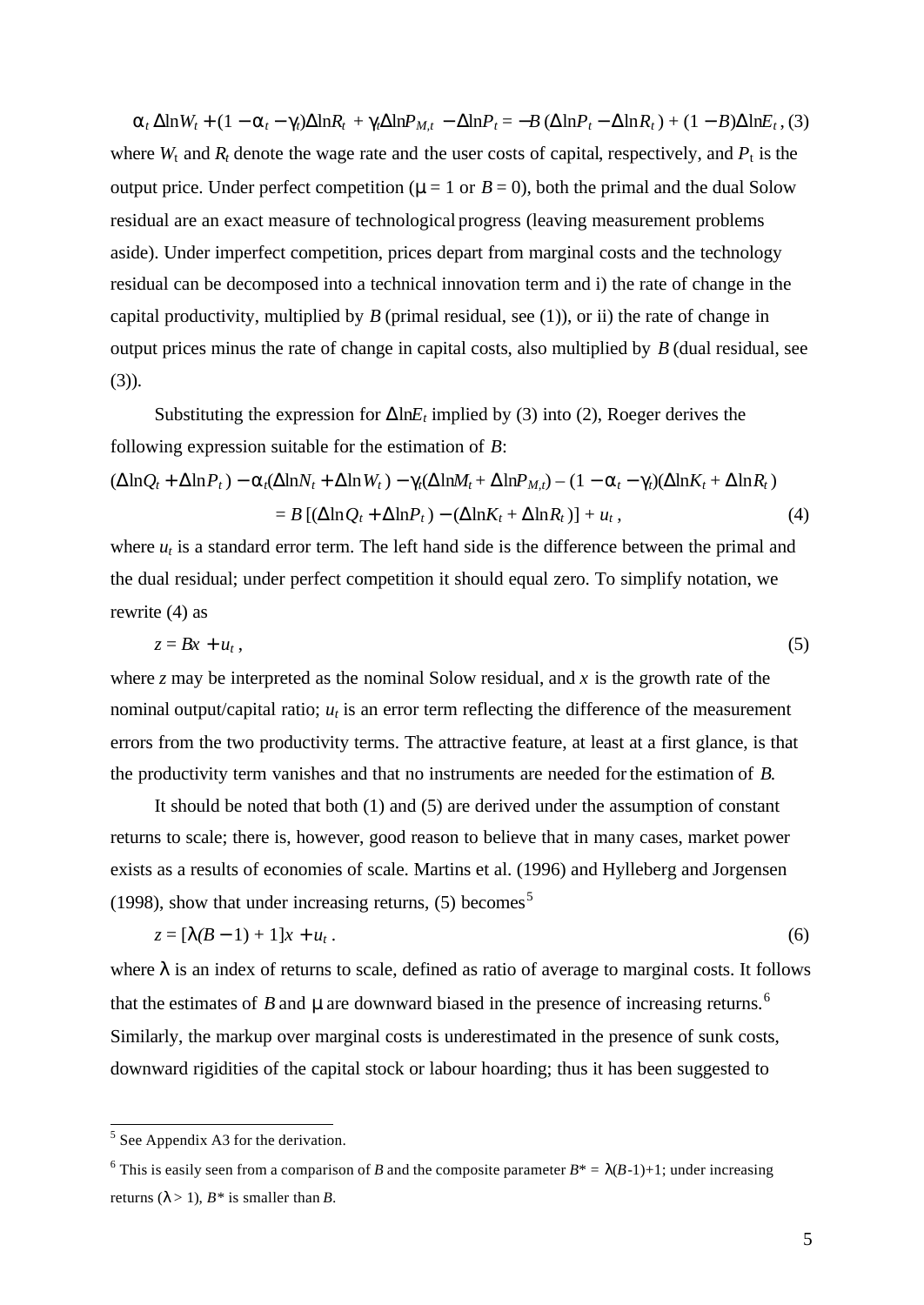interpret the markup implied by the estimate of *B* from (5) as lower bound (Martins et al. 1996).

#### **III. Empirical model**

The empirical model corresponding to (5) is given by

$$
z_{i,t} = \mathbf{a}_i + B_i x_{i,t} + u_{i,t}, \qquad (7)
$$

where *i* denotes the respective industry, *t* denotes time (here:  $t = 1, \ldots, 23$ ), and  $u_{i,t}$  is a standard error term. As a point of departure, we run separate time series regressions for each industry. We use a sample of 46 two digit NACE Rev. 1.1 industries, which is taken from Statistics Austria. Nine industries (mainly service industries) had to be excluded because of missing data or because the goods they produce are not traded on (more or less) competitive markets (e.g. public defense). Additionally we provide results for seven larger industry groups. Our sample is described in Appendix B, which shows the industries and industry groups as well as the definition and sources of the variables used in the estimation.

As mentioned above, the Roeger approach was meant to overcome the (almost unsolvable) problems in finding good instruments in the Hall approach. Hylleberg and Jorgensen (1998), however, show that slightly relaxing the assumption of a constant markup (and scale factor) makes the Roeger approach vulnerable for similar lines of criticism, i.e. the endogeneity of *x*. However, as Hylleberg and Jorgensen (1998) we also step back from using an instrumental variable approach, given the absence of good instruments.<sup>7</sup> The results by Hylleberg and Jorgensen (1998), suggest that the problems induced by simultaneity and potentially non-spherical error terms, are fairly moderate. Given the absence of good instruments (and the likely presence of heterosedasticity and serial correlation), they suggest to use least squares with Newey-West standard errors. This is also the approach we will follow here. Nevertheless, these problems have to be borne in mind and our point estimates should not be overstressed; there is, however, no reason to believe that theses estimation problems systematically infer with our main goal to detect a structural break (if any), since they are likely to be the same under both regimes.

In the framework of the empirical model (7), the tests for an instantaneous structural break corresponds to testing the significance of an interaction term between  $x_{i,t}$  and a level dummy  $D<sup>T</sup>$ ; thus we have

$$
z_{i,t} = a_i + B_{I,i}x_{i,t} + B_{2,i}D^Tx_{i,t} + u_{i,t},
$$
\n(8),

l

 $<sup>7</sup>$  As Hylleberg and Jorgensen point out, in this situation the application of IV estimators may yield inferior</sup> estimates compared to least squares (see also Nelson and Startz 1998).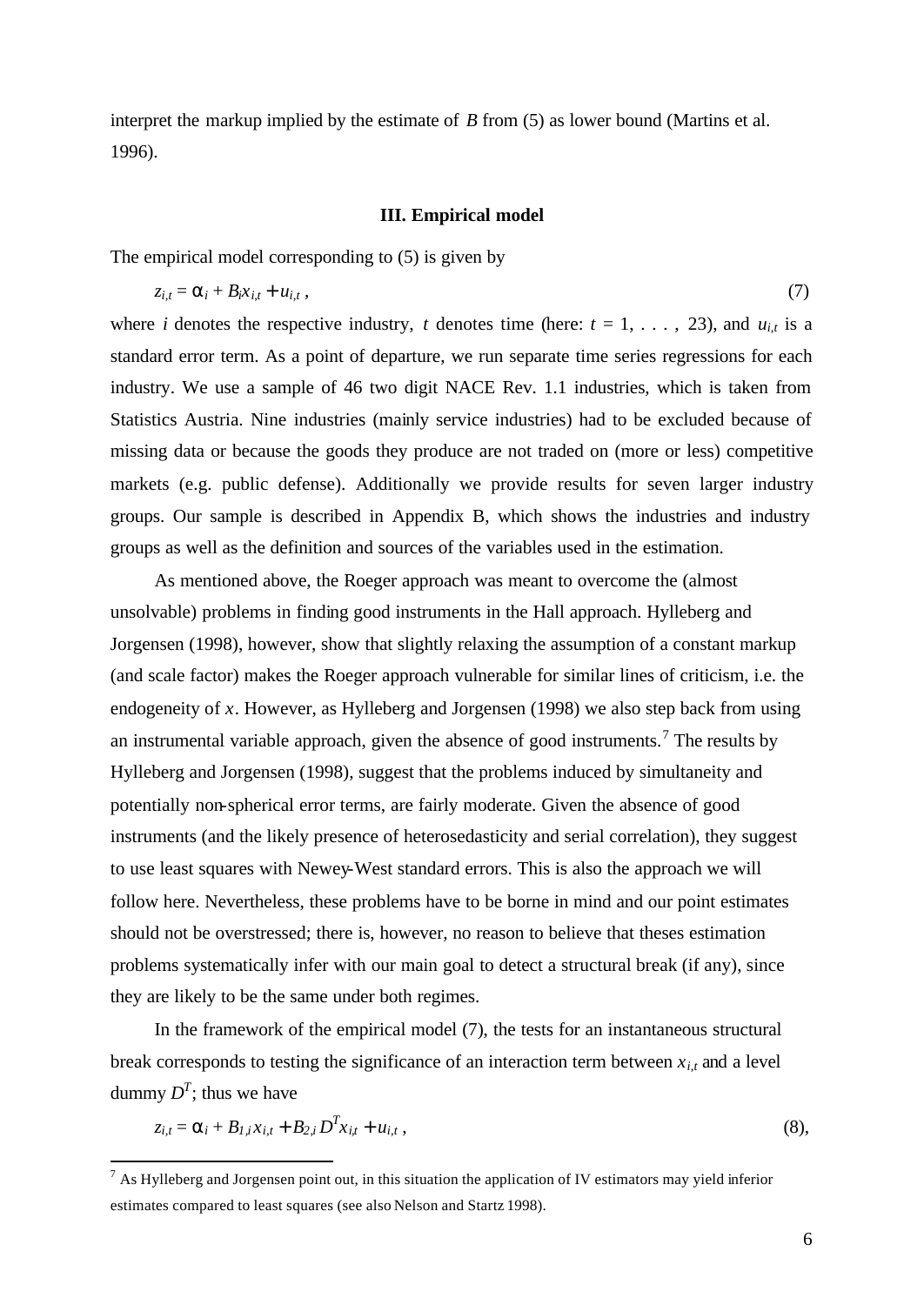where  $D<sup>T</sup>$  is zero for  $t < T$ , and 1 otherwise. The problem in choosing a proper  $D<sup>T</sup>$  is twofold:

i) First there is considerable uncertainty, when the structural break (if any) shall be assumed to have occurred. In the EU, the Single Market came into force on 1 January 1993; although Austria joined the EU on 1 January 1995, the accession is likely the have been anticipated by forward looking agents. Thus it is not implausible to assume that some of the effects set in before Austria joined the EU. On the other hand there are still problems with the implementation of the Single Market, suggesting that part of the effects set in after the accession. To account for this uncertainty we will allow the break to occur between 1992 and 1998, i.e. we run regressions for each of the sectors, using  $T = 1992, 1993, \dots$  and 1998.

ii) Irrespective the choice of T, (8) assumes that the structural break has occurred instantaneously. A gradual changeover, however, is a more likely scenario. This point can be addressed by the specification of a smooth transition model (Granger and Teräsvirta 1997). In this framework, the aforementioned issue can also be taken up, allowing the mid-point of the regime shift to be determined endogenously. The empirical model then takes the form

$$
z_{i,t} = \mathbf{a}_i + B_{1,i}x_{i,t} + B_2F(t)x_{i,t} + u_{i,t} \,.
$$
\n
$$
(9)
$$

where  $F(t)$  is a transition function, describing the transition process as a function of time and two parameters *g* and *t*. In particular, we opt for a simple form and use a symmetric logistic function, given by

$$
F(t) = \frac{1}{1 + e^{[-g(t-t)]}},
$$
\n(10)

which maps *t* onto the interval (0,1) and allows for a smooth transition between the initial state  $(t \rightarrow -\infty)$ 

$$
z_{i,t} = \mathbf{a}_i + B_{1,i}x_{i,t} + u_{i,t}, \qquad (11)
$$

and the final state  $(t \rightarrow +\infty)$ 

$$
z_{i,t} = a_i + (B_{I,i} + B_{2,i})x_{i,t} + u_{i,t}.
$$
\n(12)

The parameter *g* determines the speed of transition, while *t* is associated with the transition mid-point, i.e.  $F(t) = 0.5$  for  $t = t$ . For  $g \rightarrow \infty$ , (9) collapses into (8) with a discrete, instantaneous structural break at  $t = t$ . Hence (9) is the more general model nesting (8) as a special case. Of course, more general forms of the transition function F(*t*) are conceivable, using higher order polynomials in *t* and including the dependent and/or the exogenous variables. However, for our purposes, a transition process described by such a logistic smooth transition model (LST, see Granger and Teräsvirta 1997, chapter 4) appears to be a reasonable choice and allows us to address our two main concerns: to allow for a gradual change and to endogenize the timing.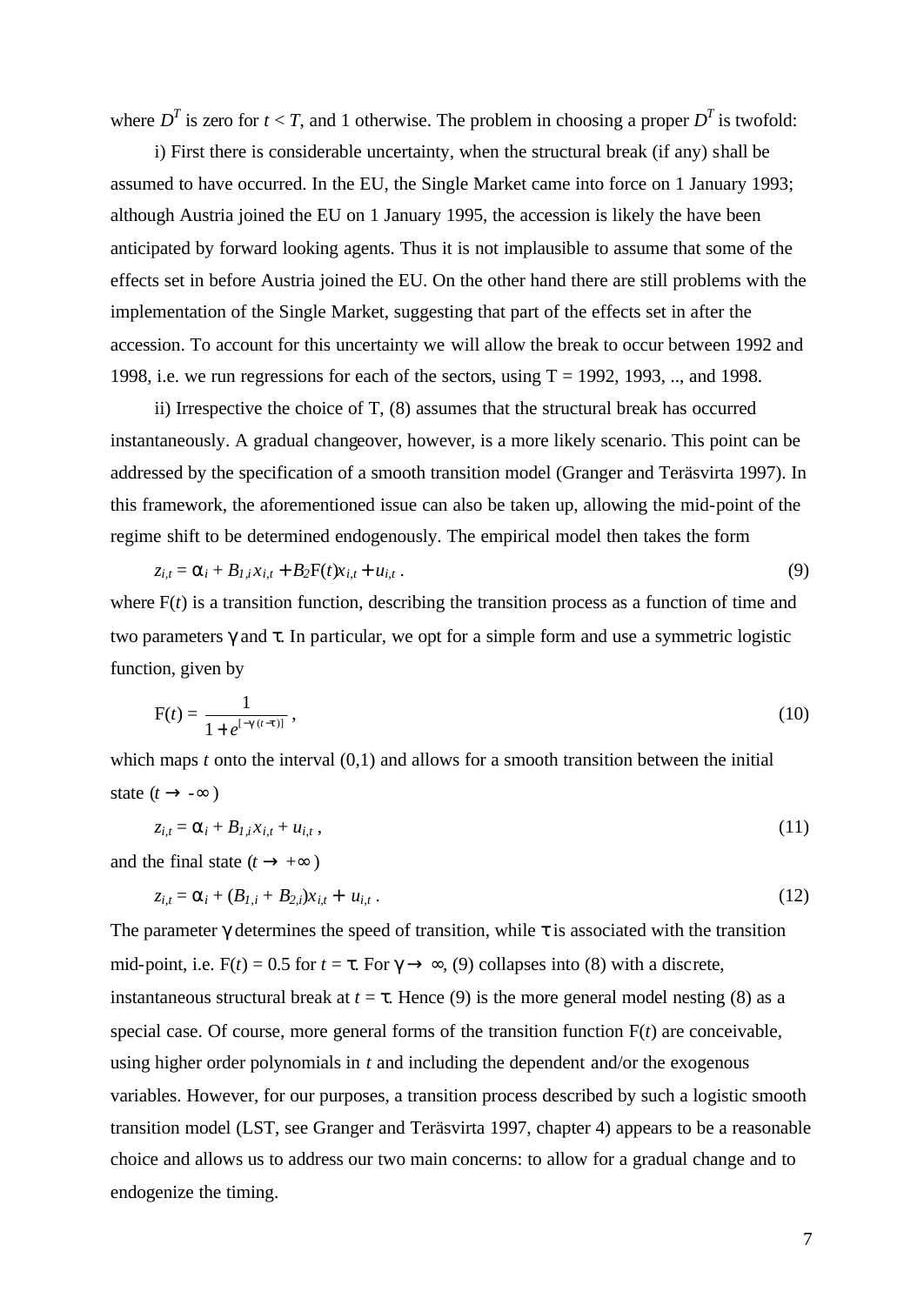The problem in testing the hypothesis of a constancy regression parameter *B* (i.e. H<sub>0</sub>:  $g = 0$ )<sup>8</sup> against the alternative of a continuous structural change is that *t* remains unidentified under the null. Lin and Teräsvirta (1994) suggest to approximate F(*t*) using a Taylor series around *g*  $= 0$ , which allows the reparameterization of  $(9)$  in terms of identified parameters. The null hypothesis  $g = 0$  can then be tested using a Lagrange multiplier (LM) test of excluding restrictions applied to this reparameterized model. For those sectors, where the null of constant parameters is rejected, we will also estimate the smooth transition model given by (9).

#### **IV. Estimation results**

We start with presenting the smooth transition analysis (equation (9)), since it represents the most general approach to our question of interest in allowing an arbitrary time and velocity of the transitition. Table 1 gives the results for each of the 46 industries and the 7 industry groups considered. Column (1) shows the results of the  $c^2$ -tests of the null of constant parameters against a continuous parameter change. We use a third order Taylor series approximation of  $F(t)$  as given by (10), which implies the use of interaction terms between x and  $t$  up to the third order.<sup>9</sup> The null of no regime shift is rejected for 19 of the 46 industries and for 6 of the 7 larger industry groups (at least at the 10 per cent level).<sup>10</sup>

For the industries, where the null of constant parameters has been rejected, Table 1 also reports the estimation results for the smooth transition models. In principle, (9) can be estimated using non-linear least squares. However, for most industries we ran into convergence problems or obtained implausible if all parameters of (9) when all parameters  $(a_i, B_1, B_2, g, t)$  were estimated at the same time. We thus pursue a grid search strategy, imposing the velocity of transition (*g*) and estimating the other coefficients using nonlinear least squares; *g* was varied from 0.2 to 5 with a step size of 0.01 so that the sum of squares is minimized. As can be seen from Figure 1, which shows the corresponding transition functions for  $t = 18$  (i.e. the transition mid-point in 1995), these values cover a broad spectrum, ranging

 $\overline{a}$ 

<sup>&</sup>lt;sup>8</sup>As Lin and Teräsvirta (1994) show, F(*t*) can be transformed to  $F^{*}(t) = F(t) - 0.5$  without any loss of generality; in this case  $F^*(t,0) = 0$  for  $g = 0$ , making  $g = 0$  the natural hypothesis for parameter constancy in (9).

 $9$  To be more specific: Column (3) of Table 3 reports, for each sector, the results of the LM-test of the joint hypothesis that  $\mathbf{d}_1 = \mathbf{d}_2 = \mathbf{d}_3 = 0$  in the test regression  $z_{i,t} = \mathbf{a}_i + \mathbf{B}_{I,i} x_{it} + \mathbf{d}_t t x_{i,t} + \mathbf{d}_t t^2 x_{i,t} + \mathbf{d}_t t^3 x_{i,t} + u_{i,t}$ .

 $10$  Results are basically the same when the F-test variant (recommended by Lin and Teräsvirta 1995 for small samples) is used.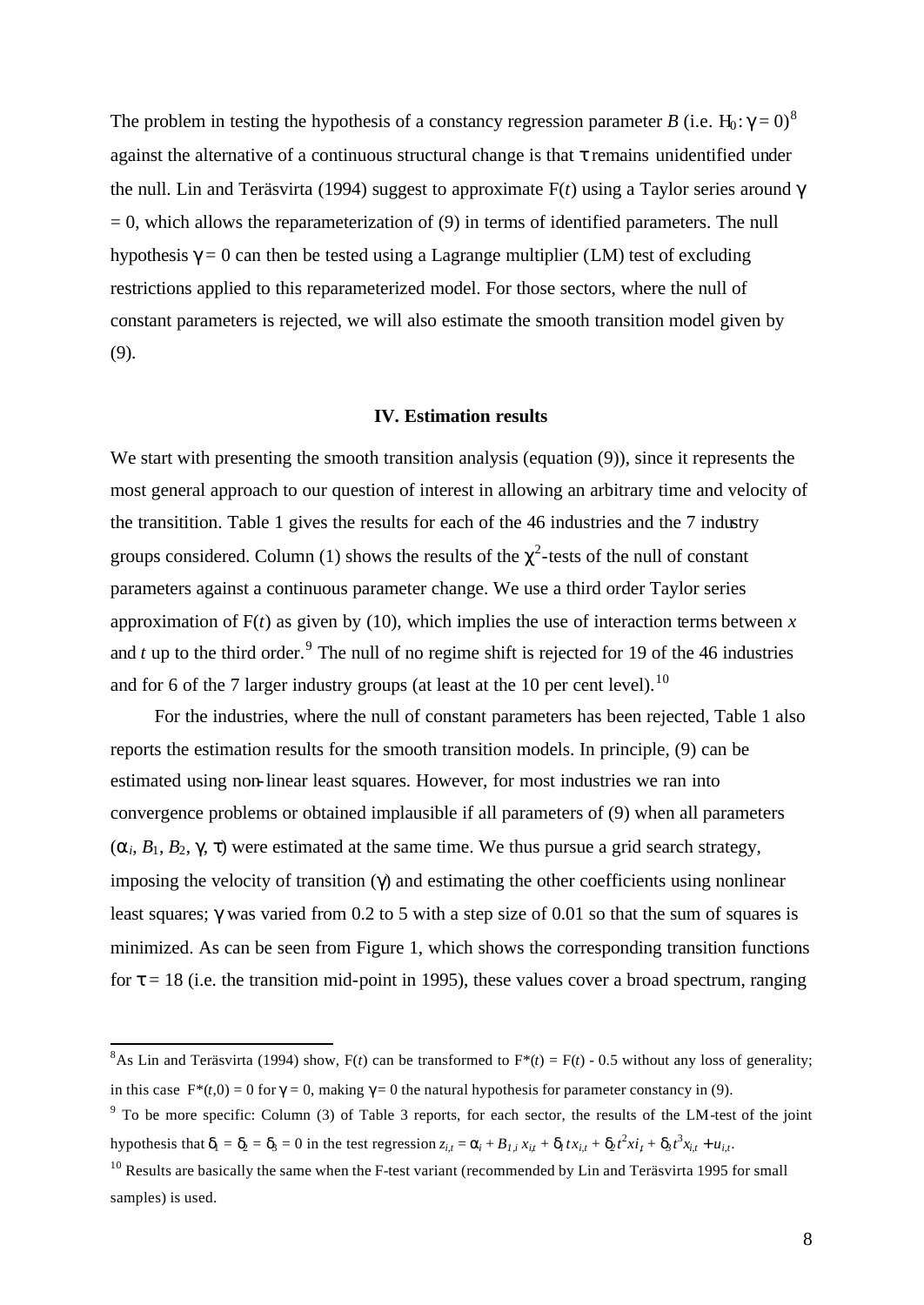from a very slow transition process  $(g = 0.2)$  to the case of an almost instantaneous change ( $g$  $= 5$ ).<sup>11</sup> Using this approach, quick convergence was achieved for all industries.

- < Table 1 here >
- < Figure 1 here >

Of the 19 industries (6 industry groups) where a structural break is indicated by the  $\chi^2$ statistic we find a decrease in 5 (3) cases; in 9 industries (3 industry groups) an increase in the markup is found. In the remaining cases the coefficient is insignificant. A remarkable result is that that the velocity of the changeover implied by the estimates of *g* is very fast in de facto all models. Thus it may be argued that nonlinearities are very weak and that the hypothesis of an instantaneous regime shift is a reasonable approximation. This has the advantage of allowing us to sharpen our alternative hypothesis for testing for a structural break, and hence to improve the power of the test: if the assumption of an instantaneous change is approximately correct, using model (8) is more likely to detect a structural break. Hence, we do not go into the details of the results obtained so far but proceed with the estimation of model (8), which corresponds to the assumption of an instantaneous change.

While a fast changeover appears to be a justifiable assumption there is still a problem in choosing the exact date of the structural break, i.e. choosing the proper T in (8). The implementation of the Single Market was announced in the mid 80s by the Commission's White paper (European Commission 1985); it came into force on 1 January 1993. Austria joined the EU in 1995; in 1994 it entered the European Economic Area (EEA). On the one hand, rational agents are likely to have reckoned with the Austria's EU accession, so that some of the effects may have set in before 1995. On the other hand, there are still problems in the coverage and implementation of the Single Market in several areas (European Commission 2002). Thus we decided to use a time window of 6 years, from  $T = 1993$  to  $T =$ 1998; this period should be sufficient to capture changes that are likely to be related to Austria's accession to the EU and the Single Market.

< Table 2 here >

l

<sup>&</sup>lt;sup>11</sup> As obvious starting values the estimates of the discrete change model (4) were used; the starting value for  $t$ was set to 18, which implies the transition mid-point to coincide with the year 1995.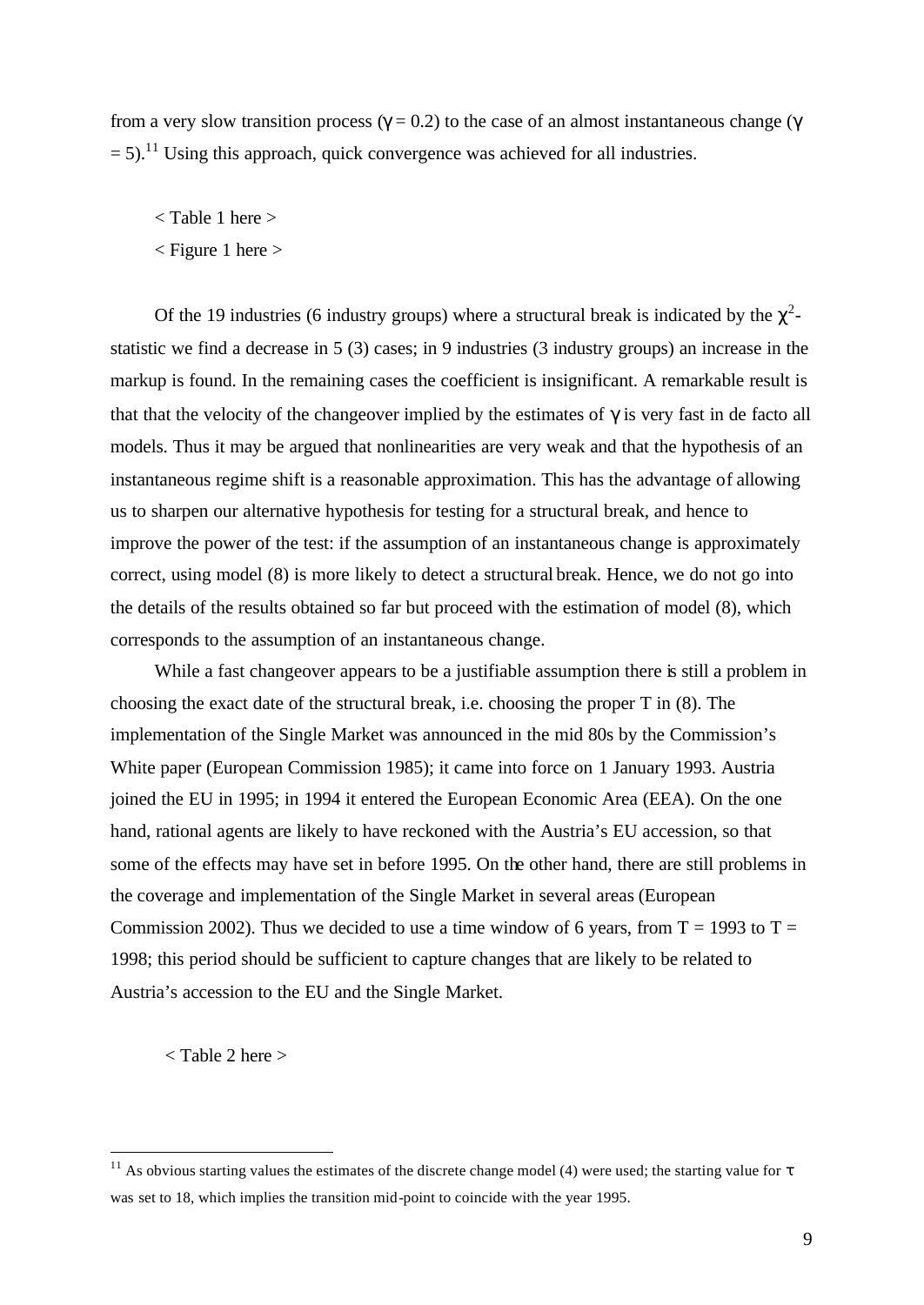Table 2 shows the estimation results for model  $(8)$ . Industries, where the coefficient  $B_2$ turned out insignificant (for all values of T) were re-estimated using model (7). Where a structural break was found, we chose the value for T that yielded the smallest p-value. First, note that perfect competition is rejected for all industries<sup>12</sup>, with markup ratios from de facto one up to 4.483. While there is no study on Austrian industries, these values are broadly consistent with the results of Martins et al. (1996), who also use the Roeger approach to estimate markup ratios for several OECD countries (excluding Austria), focussing on the pre-Single Market period 1970-1992, however.<sup>13</sup>

A structural break is detected now in 26 of the 46 industries and 5 of the 7 industry groups. Again, the direction of the regime shifts is ambiguous: in roughly two third (16) of the industries where a break was found, the coefficient  $B_2$  is positive, indicating an increase in markups. At the more aggregate level, a decrease in markups is suggested for 4 of the 6 industries where a break was indentified. As expected due to the high values for *g* obtained in the smooth transition models, the results are consistent with that of Table  $1<sup>14</sup>$ 

One further concern deserves attention: Our results may be distorted by business cycle effects, since it is argued that markups are related to the cycle (see Rotemberg and Woodford 1991). We therefore specify a panel (with heterogeneous parameters) including time specific effects; this mitigates this problem at least for that part of the business cycle that is common to all industries.<sup>15</sup> Thus, model  $(8)$  becomes

j

 $12$  Only for industry 23 (manufacture of coke, refined petroleum products and nuclear fuel) the coefficient for  $B_1$ is insignificant, suggesting perfect competition; however, a significant increase in the markup is found for that industry as of 1995; there is no convincing explanation for this results, which should thus be treated with caution.

<sup>&</sup>lt;sup>13</sup> Aiginger et al. (1995) use a different approach based on Applebaum (1982) to estimate the degree of market power in two Austrian industries (glass and non-electrical machinery ) over the period 1963-1990; the implied markups amount to some 41 per cent (glass) and 23 per cent (non electrical machinery) on average; while these values are of a comparable dimension with our results for manufacturing (d) and its subsectors, a comparison is difficult, since the level of aggregation and the time periods do not match (glass is a subsection of industry 26, non-electrical machinery is a subsection of industry 29).

 $14$  A conflicting results is found for industry 17 (manufacture of textiles); the smooth transition model suggests an increase as if 1985, while the discrete change model suggests a reduction as of 1998. The results will turn out fragile against inclusion of time specific effects and should not be overstressed.

<sup>&</sup>lt;sup>15</sup> It suggests itself to estimate also the LST models in a panel framework using time-specific effects; however, since apriori restrictions on cross-country homogeneity of the parameters do not appear to be justified in light of the time series results, this would require the estimation of a completely heterogeneous nonlinear panel with 184 parameters (excluding intercepts and time-specific effects), which quickly becomes unwieldy without imposing (potentially unjustifiable) restrictions.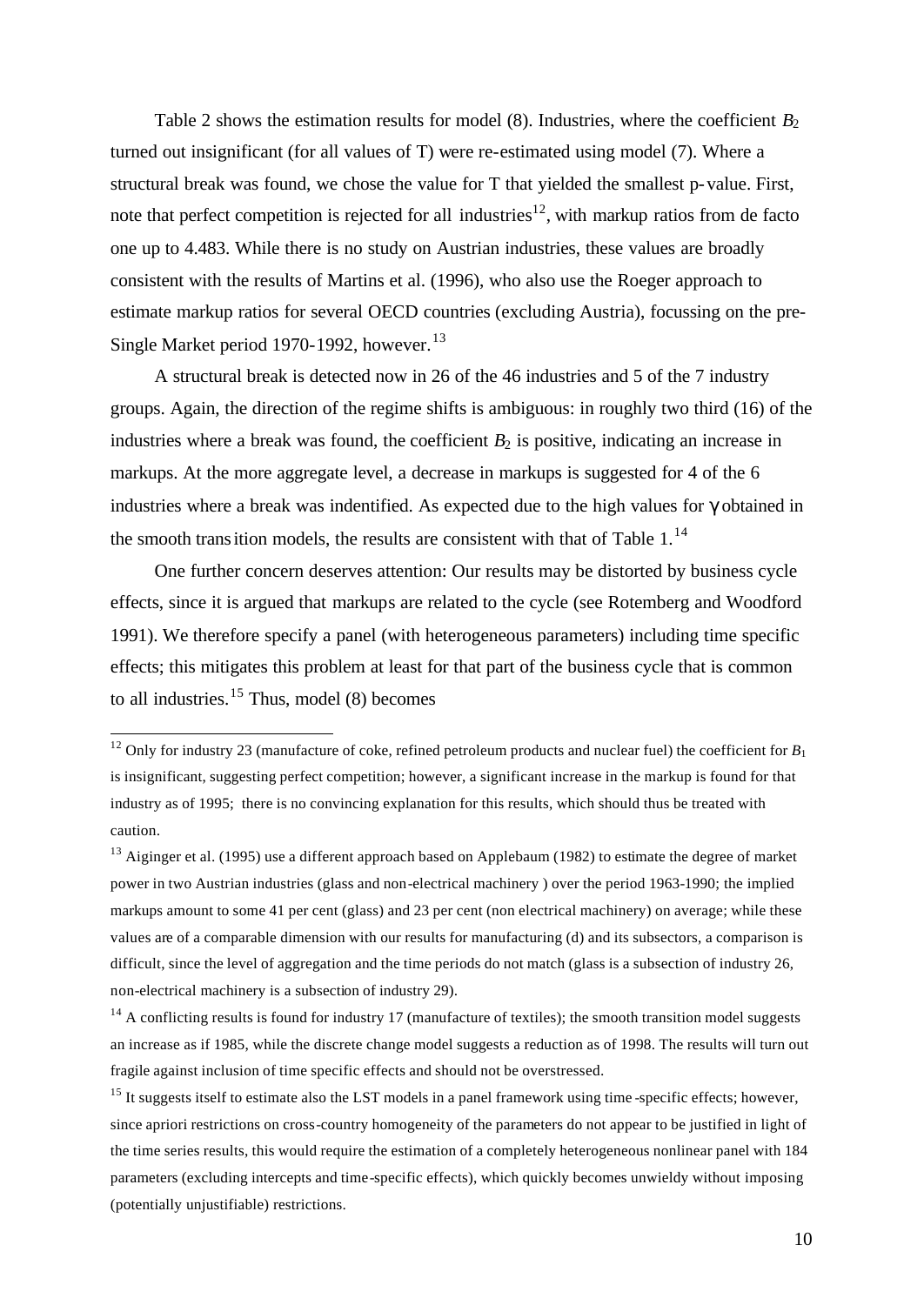$$
z_{i,t} = \mathbf{a}_i + B_{1,i}x_{i,t} + B_{2,i}D^Tx_{i,t} + \mathbf{h}_t + u_{i,t},
$$
\n(13),

where  $h_t$  denotes the time specific affects. We maintain the assumption that an instantaneous structural break provides a reasonable approximation; thus the dummy  $D<sup>T</sup>$  is now constructed corresponding to the breakpoints obtained from the time series regressions (see column (4) in Table 2). The estimation results for model (13) are given in Table 3.

< Table 3 here >

Table 4 shows the markup ratios implied by the panel estimates (see the last two columns of Table 4), along with a summary of the results obtained so far. Columns two and three show the results for the smooth transition analysis (compare Table 1), columns six and seven the results from the time series analysis (compare Table 2).

#### < Table 4 here >

l

Comparing the results using the different methods it becomes apparent from Table 4 that that, for the sectors where a break was found with each approach, the markup ratios implied by the smooth transition models and the discrete change models are consistent (except the results for industry 17). This is plausible in the light of the high values obtained for the velocity of transition, which makes the transition function  $F(t)$  in (9) very much look like the level dummies used in  $(8)$ .<sup>16</sup> Nevertheless, against the background of the ambiguity concerning the timing of the Single Market effects, this was an important issue to be clarified to rule out that the result are severely distorted by imposing strikingly wrong restrictions on the transition process. Controlling for time specific effects, in total 8 structural breaks turn out to be fragile against this robustness check; on the other hand, three more breaks are detected using the panel approach. For the remaining industries (industry groups) the inclusion of timespecific effects alters some of the magnitudes of the coefficients, but does not change the qualitative conclusions of our analysis. These can be summarized as follows (focussing on the panel results): First, the hypothesis of a zero markup is rejected for all industries. This is strong evidence against the existence of perfect competition in Austrian markets and suggests that monopolistic and oligopolistic competition prevail. Second, while many regime shifts appear to have taken place in the last fifteen years, we could not identify a pervasive pro-

<sup>&</sup>lt;sup>16</sup> Also note that, for the industries where no break was found using a discrete change hypothesis, but a structural break was indicated by the  $c^2$ -tests, the estimates of  $B_2$  turned out insignificant (industries 16, 40, 41, 61, 70).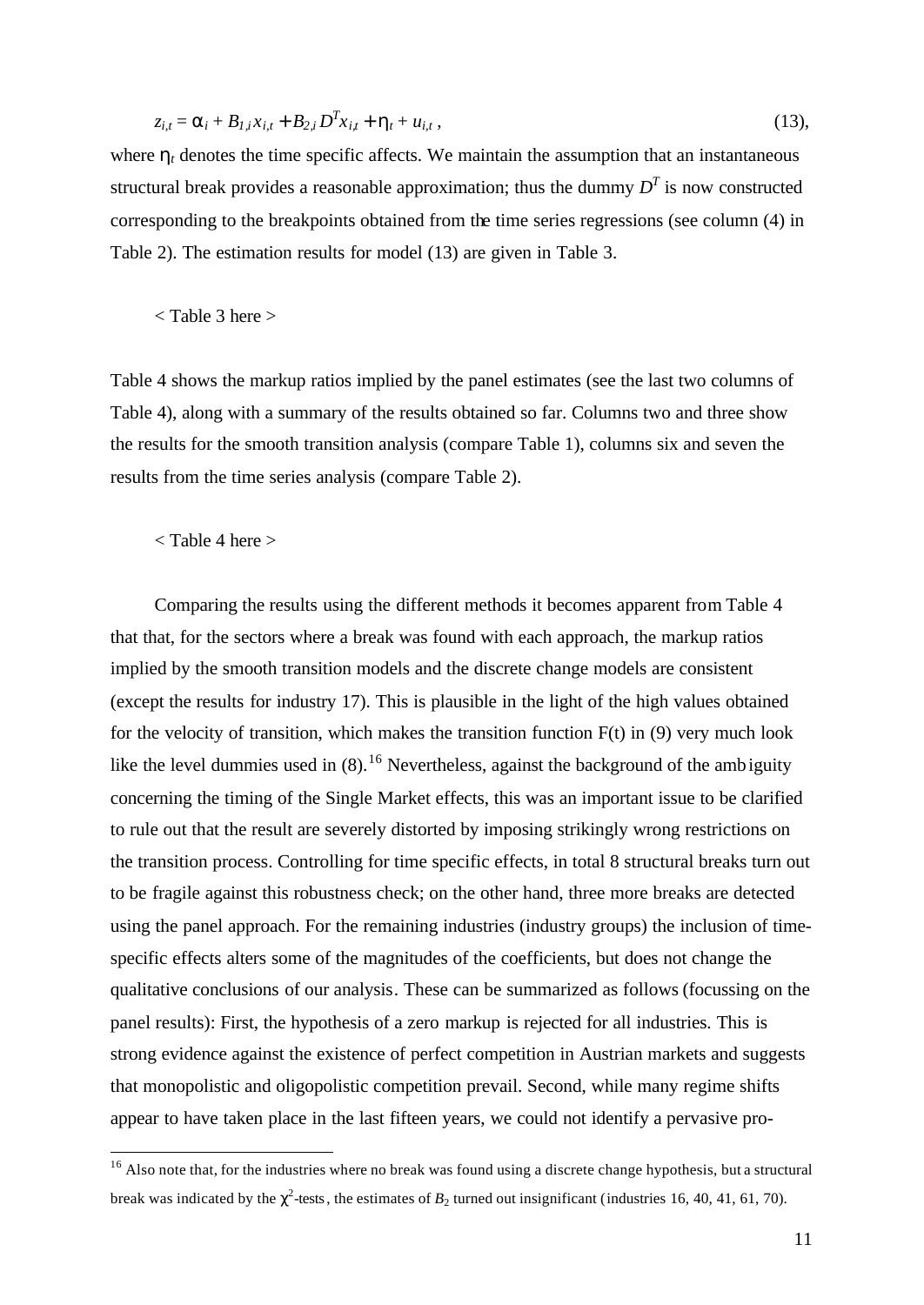competitive effect resulting from the Austria's EU accession. Of the 46 industries and 7 industry groups a structural break was found in half of the industries (3 industry groups). Of these, in turns, we find a reduction in markups in only 8 industries, an increase in 15 industries. At the more aggregate level, evidence is a little more favourable: the net effect at the aggregate manufacturing level is insignificant; in three industry groups pronounced markup reductions are found. The markup reduction in mining and quarrying, accounting for only 0.6 per cent of total output, is of less importance. The changes in the two other industry groups (wholesale and retail trade; financial services and real estate), however, are economically significant. The pro-competitive effect is also confirmed by the results for the industries that constitute these more aggregate groups (industries 50 to 52 and 65-67). Nevertheless, the absence of a pervasive effect, particularly in manufacturing and construction, are disappointing against the background of the Single Market's goal to trigger a substantial restructuring of European industries.

Though our results are difficult to compare to previous studies due to the different samples and level of aggregation, the failure to identify a pervasive effect of the Single Market shows up in several studies that take a broader perspective than the consideration of a few selected sectors. This appears to be a common result, not only for Austria but also the EU in general; it warns us of being too euphoric about the positive effects of the Single Market achieved so far and of generalizing the findings for a few selected sectors for the European economies.

#### **V. Summary and conclusions**

This paper investigates the pro-competitive effects of Austria's participation in the Single Market since its EU accession in 1995 in terms of firms' market power as measured by the Lerner index. Using a sample of 46 Austrian industries and 7 industry groups, covering the period 1978 to 2001, we test for structural breaks in the framework of the markup estimation method suggested by Roeger (1995). In order to address the uncertainty with respect to the timing and velocity of the regime shift induced by the Single Market we use different alternative hypotheses to test for a structural break: We test for both an instantaneous structural break between 1993 and 1998 and also estimate several (restricted) logistic smooth transition models to take up the proposition that the regime shift is likely to have occurred (to be occurring) gradually rather than as big bang. Results of the different approaches turn out to be very similar, since in industries where a regime shift was found, the transition process has taken place fairly quickly.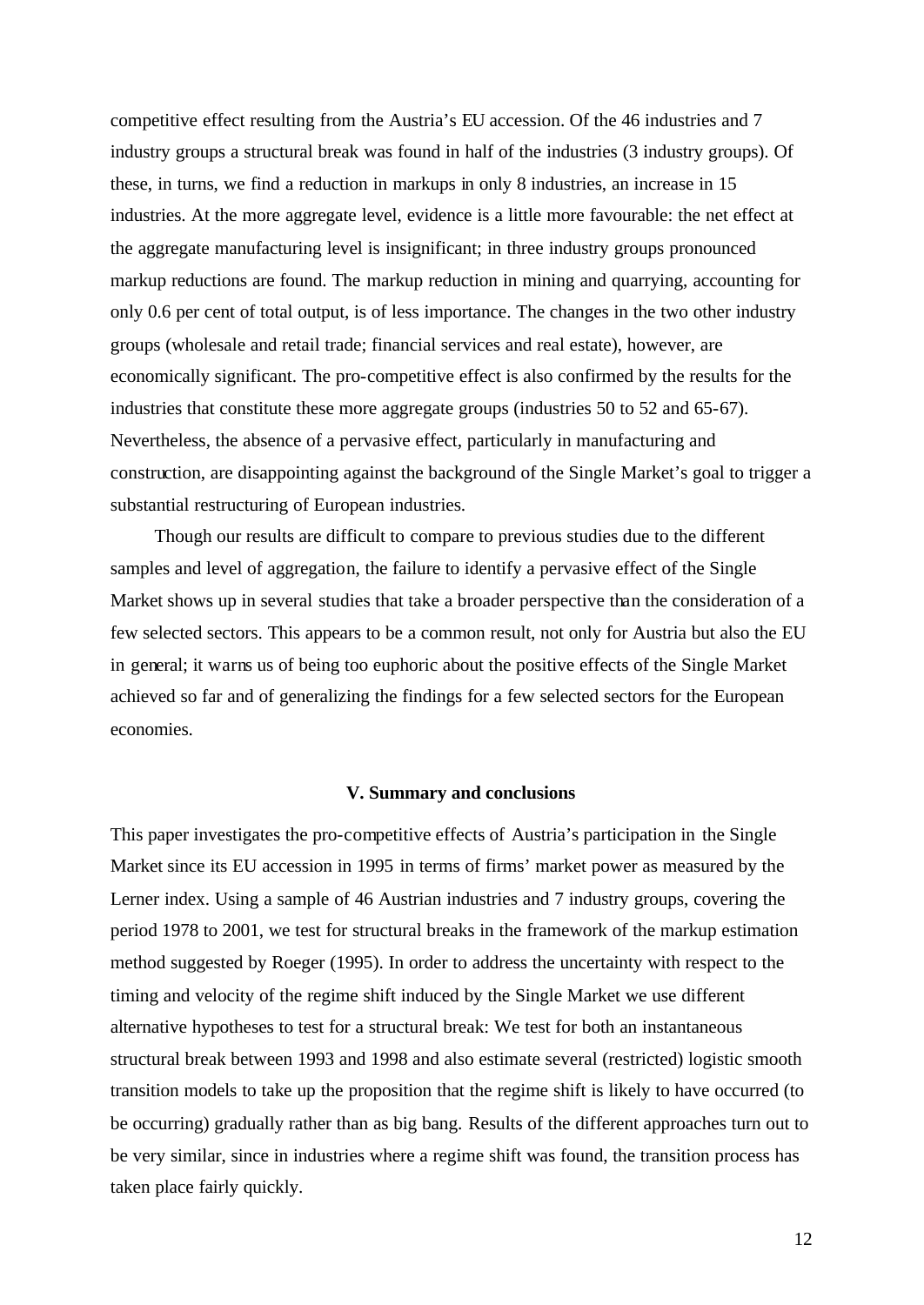In sum the results provide no reason for being euphoric: pronounced markup reductions were only found in three industry groups (mining and quarrying, wholesale and retail trade; financial services and real estate). At the more disaggregate level, the picture is mixed: both increases in reductions in market power were found. Overall, a substantial restructuring in does not appear to have taken place over the last 10 years, neither in Austria as this paper has shown, nor in the EU as a whole as suggested by other studies.

Two interpretations of our result are possible: in the one hand it may be argued that the expectations concerning the Single Market effects were unrealistic and exaggerated anyway, so that these results were only to be excpeted. A more optimistic view might hold that the Single Markets is not working and an improvement in its functioning will deliver the positive effects expected. Industry-specific case studies might be a fruitful avenue for further research to help designing measures to improve the functioning of the Single Market, which is argued to be one of the chief requirements to improve the EU's growth performance (Sapir et al. 2003).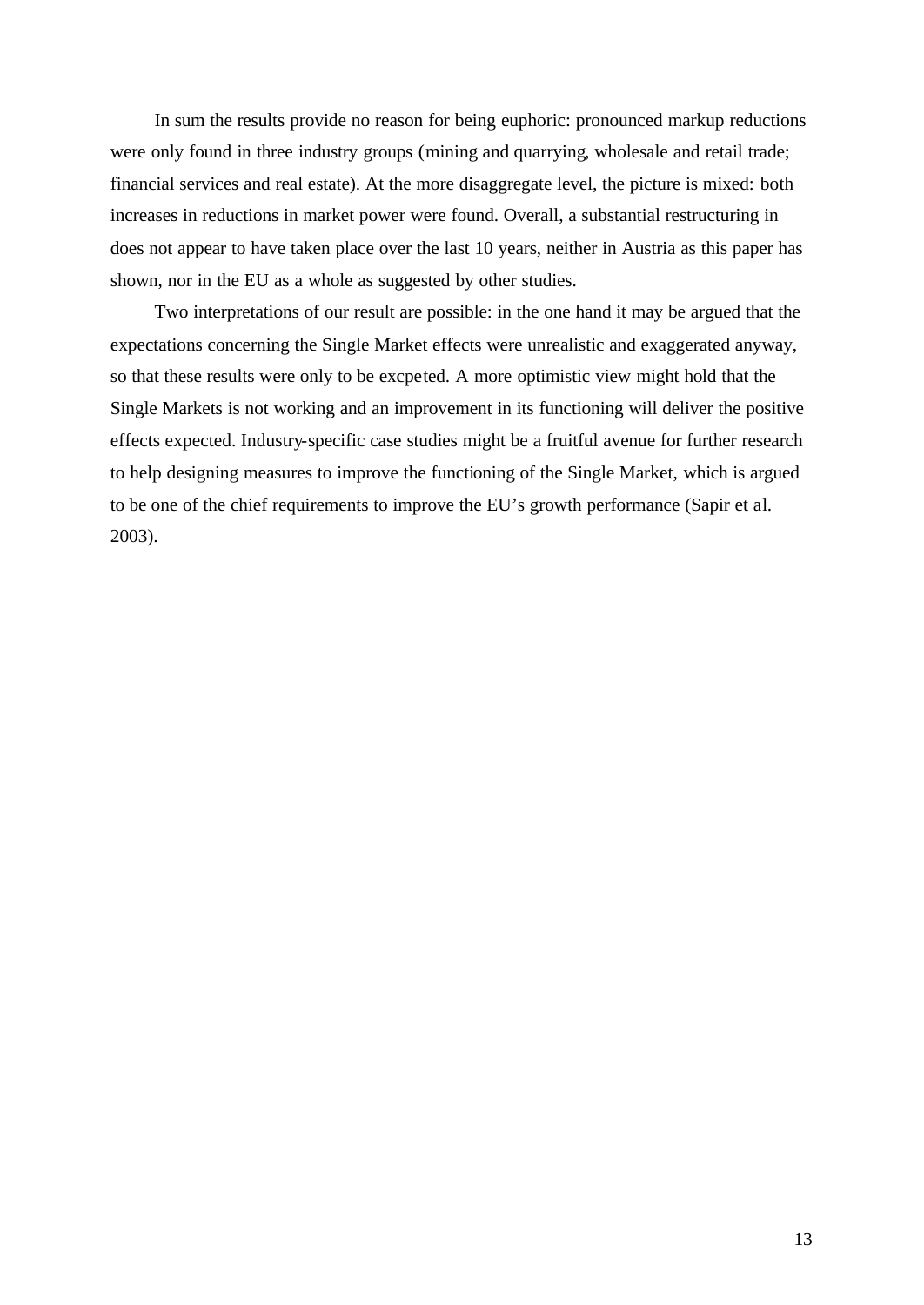#### **References**

- Aiginger, K., Brandner, P. and Wüger, M. (1995). Measuring market power for some industrial sectors in Austria. *Applied Economics*, 27, 369-375.
- Allen, C., Gasiorek, M., and Smith, A. (1998). European Single Market: How the programme has fostered competition. *Economic Policy*, 27, 441-486.
- Applebaum, E. (1982). The estimation of the degree of oligopoly power. *Journal of Econometrics*, 19, 287-289.
- Arellano, M. and Bond, S. (1991). Some tests of specification for panel data: Monte Carlo evidence and an application to employment equations. *Review of Economic Studies*, 58, 277-97.

Badinger, H. (2004). Do we really know that the EU's Single Market Programme has fostered competition? Testing for a decrease in markup ratios in EU industries. *EI Working Paper No. 55*, Europainstitut, Wirtschaftsuniversität Wien. .

- Bottasso, A. and Sembenelli, A. (2001). Market power, productivity and the EU Single Market Programme: evidence from a panel of Italian firms. *European Economic Review*, 45, 167-186.
- Breuss, F. (2003). Austria, Finland and Sweden in the European Union. Economic Effects. Austrian Economic Quarterly 4/2003, Austrian Institute of Economic Research.

Buiges, P., Ilzkovitz, F., and Lebrun, J.-F. (1990). The impact of internal market by industrial sector: the challenge for the member states, *European Economy*.

- Coe, D.T. and Helpman, E. (1995). International R&D Spillovers. *European Economic Review*, 39(5), 859-87.
- European Commission (1985). Completing the internal market: White paper from the Commission to the Council, COM (85).
- European Commission (1996). Economic evaluation of the Internal Market, *European Economy*, Nr. 4.
- European Commission (2002). Internal Market Scoreboard: 10 years Internal Market without frontiers. Special edition, European Commission, Nr. 11, Brussels.
- Flam, H. (1998). Discussion of: Allen, C., Gasiorek, M., and Smith, A. (1998).
- Granger, C.W.J. and Teräsvirta, T. (1997). *Modelling nonlinear economic relationships*. Oxford: Oxford Univ. Press.
- Griliches, Z. (1980). R&D and the Productivity Slowdown. *American Economic Review*, 70, 343-348.
- Hall, R.E. (1988). The relations between price and marginal cost in US industry. *Journal of Political Economy*, 96, 921-947.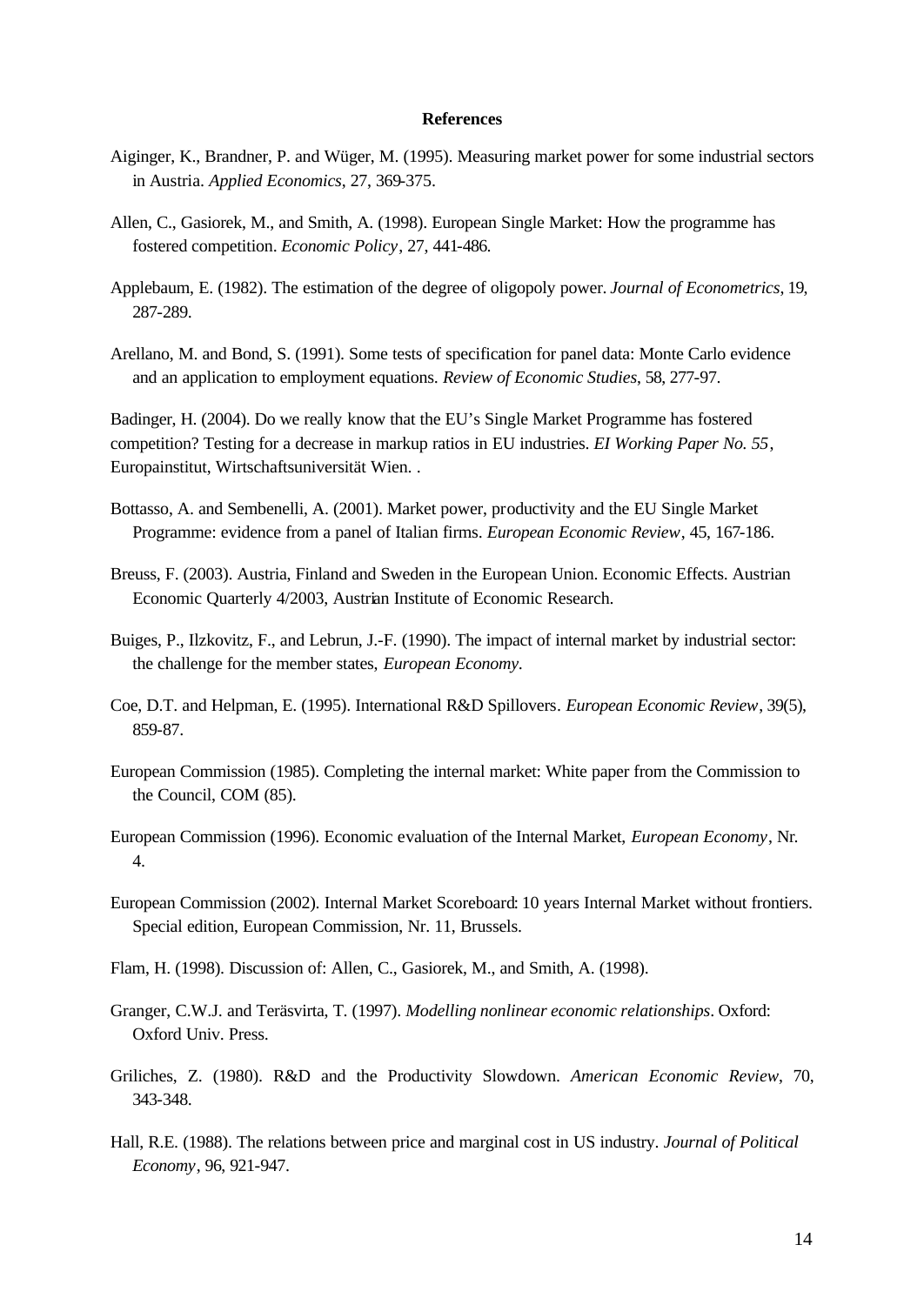- Hall, R.E. (1989). Invariance properties of Solow's productivity residual. *NBER Working Paper,* No. 3034.
- Hylleberg, S. and Jorgensen, R.W. (1998). A note on the estimation of markup pricing in manufacturing. Working Paper No. 1998-6, Centre for Non-linear Modelling in Economics, University of Aarhus, Denmark.
- Jehle, G.A. and Reny, P.J. (2001). *Advanced microeconomic theory*. 2<sup>nd</sup> edition, Boston.: Addison-Wesley.
- Lin, C.-F. and Teräsvirta, T. (1994). Testing the constancy of regression parameters against continuous structural change. *Journal of Econometrics*, 62, 211-228.
- Martins, J.O., Scarpetta, S., and Platt, D. (1996). Mark-up ratios in manufacturing industries. Estimates for OECD countries, *OECD Economics Department Working Paper*, No. 162.
- Nelson, C.R. and Startz, C. (1998). The distribution of the instrumental variables estimator and its tratio when the instrument is a poor one. NBER Technical Working Paper No. 69.
- Notaro, G. (2002). European integration and productivity: exploring the gains of the Single Market, London economics, Working paper.
- Notaro, G. (2002): European integration and productivity: exploring the gains of the Single Market. London Economics, Working Paper.
- Roeger, W. (1995). Can imperfect competition explain the difference between primal and dual productivity measures? Estimates for US manufacturing. *Journal of Political Economy*, 103(2), 316-330.
- Rotemberg, J.J and Woodford, M. (1991). Markups and the business cycle. In: Blanchard, O. and Fischer, S. (eds.), *NBER Macroeconomics Annual*, Vol. 6, Cambridge, Mass.: MIT Press.
- Sapir et al. (2003). *An Agenda for a Growing Europe* Report of Study Group established on the initiative of the President of the European Commission. (http://europa.eu.int/comm/lisbon\_strategy/pdf/sapir\_report\_en.pdf).
- Sauner-Leroy, J.-B. (2003). The impact of the implementation of the Single Market Programme on productive efficiency and on mark-ups in the European Union manufacturing industry. *European Economy*, European Commission Directorate-General for Economic and Financial Affairs, Economic Papers, No 192.
- Solow, R.M. (1957). Technical change and the aggregate production function. *Review of Economics and Statistics*, 39, 312-320.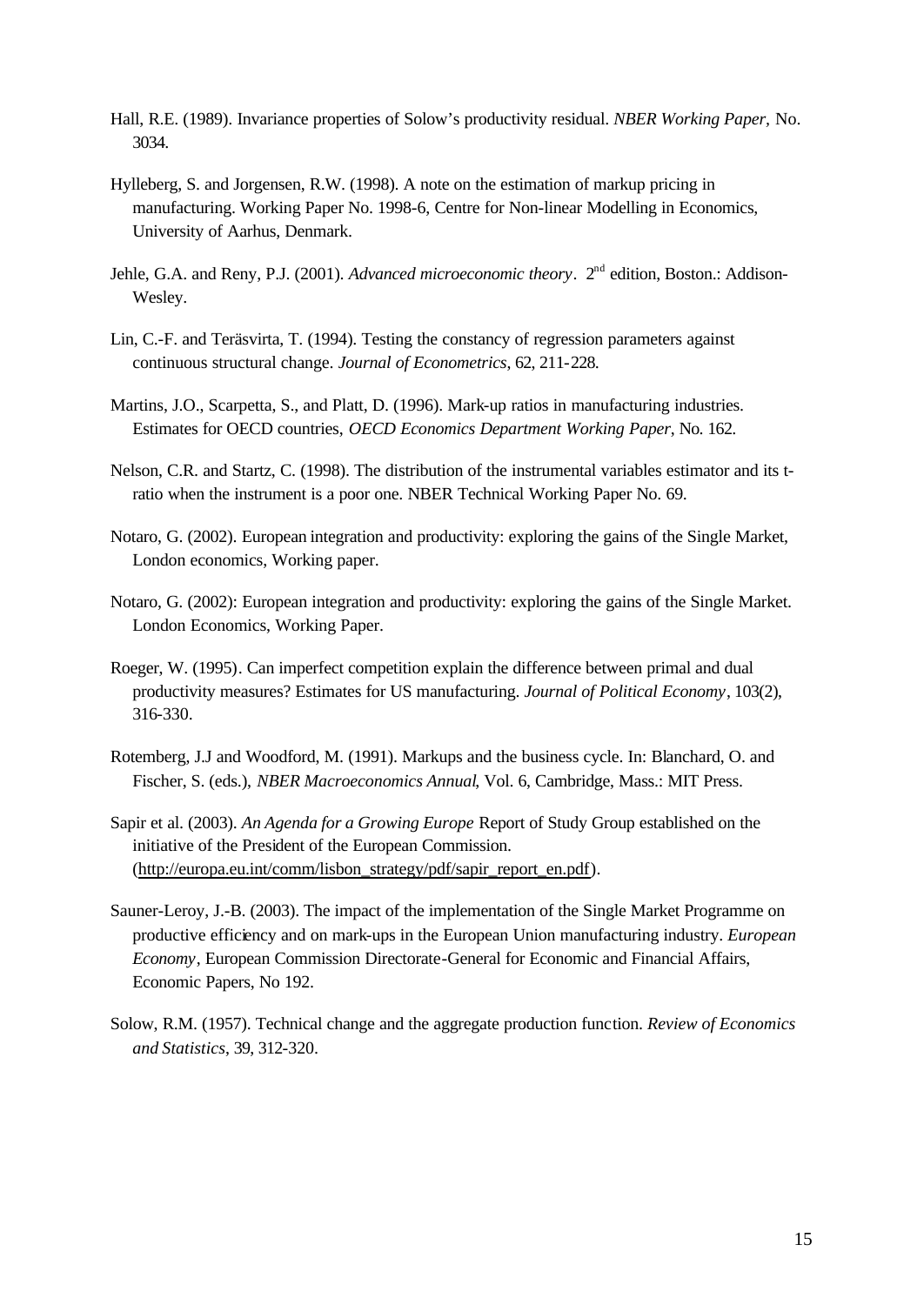#### **APPENDICES**

### **Appendix A1: Derivation of the primal technology residual ("Solow residual") under market power<sup>17</sup>**

Solow (1957) showed that under the assumptions of constant returns to scale and perfect competition, the following relation between growth of output, factor inputs, factor prices and the product price can be derived

$$
\Delta \ln q_t - \mathbf{a}_t \Delta \ln n_t = \Delta \ln E_t, \qquad (A1.1)
$$

where  $q_t$  is the output/capital ratio  $(Q_t/K_t)$ ,  $n_t$  is the labour/capital ratio  $(N_t/K_t)$ , and  $a_t$  is the (revenue based) factor share of labour (i.e. the ratio of labour compensation  $N_tW_t$  to total revenue  $Y_t = P_t Q_t$ ).

Hall (1988, 1989) derives an expression for the Solow residual allowing for imperfect competition. Logarithmic differentiation of the production function  $Q = EF(K,L)$  yields<sup>18</sup>

$$
\Delta \ln Q = \frac{N}{F(K, L)} F_N \Delta \ln N + \frac{K}{F(K, L)} F_K \Delta \ln K + \Delta \ln E, \qquad (A1.2)
$$

where  $F_K$  and  $F_N$  denote the marginal products of capital and labour respectively. Now consider the cost minimization of a firm that is a price taker in the labour and capital services market. The Langrangian is

$$
L(K, L, I) = KR + LW + I[\overline{Q} - EF(K, N)]
$$

and the first order conditions are

$$
F_N = \frac{W}{IE} \qquad \text{and} \qquad F_K = \frac{R}{IE} \tag{A1.3}
$$

with the Langrange multiplier *l* to be interpreted as marginal cost. Under constant returns, we have  $Q = E(KF_K + LF_L)$ , which – together with  $(A1.3)$  – implies that

$$
KR + NW = QI \qquad \text{or} \quad I = (KR + NW)/Q \,. \tag{A1.4}
$$

Substituting this expression for *l* into the first order conditions, we obtain to following solutions for the marginal products

$$
F_N = \frac{WF(K, N)}{KR + NW} \quad \text{and} \quad F_K = \frac{RF(K, N)}{KR + NW} \tag{A1.5}
$$

which can also be written as

$$
F_L = \mathbf{a}^T \frac{F(K, L)}{K}
$$
 and  $F_K = (1 - \mathbf{a}^T) \frac{F(K, L)}{N}$  (A1.6)

l

 $17$  This follows Hall (1988, 1989).

 $18$  For the sake of simplicity, the time subscripts are dropped in the following.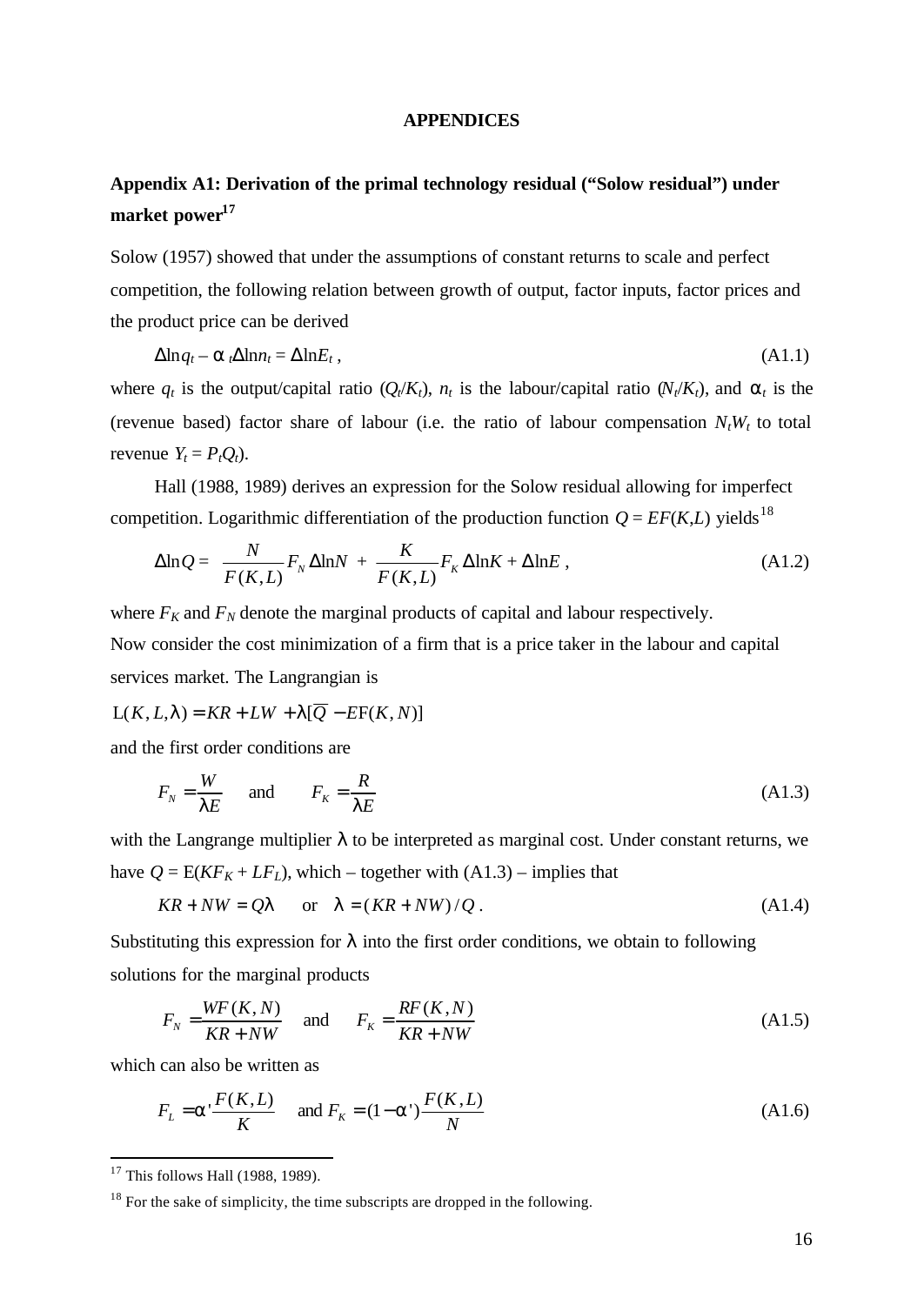Here  $a'$  denotes the *cost-based* factor share of labour, that is  $NW/(KR + NW)$ , and  $(1-a')$  is the cost-based factor share of capital, that is  $KR/(KR + NW)$ . Substituting (A1.6) into (A1.2) yields

$$
\Delta \ln Q = \mathbf{a}' \Delta \ln N + (1 - \mathbf{a}') \Delta \ln K + \Delta \ln E, \qquad (A1.7)
$$

Note that no assumption of competition has been made so far. In the special case of perfect competition ( $\lambda = P = MC$ ), where price are equal to marginal cost, the cost-based factor shares are equal to the revenue-based factor shares  $\mathbf{a} = NW/YP$  and  $(1 - \mathbf{a}) = (YP \frac{N}{Y}$ *NW*)/*YP*. Defining the markup ratio as  $m = P/MC$ , the (observed) revenue based factor shares can be related to the cost based factor shares by *a* ′ = *ma*.

Thus, under market power (A1.7) can be expressed in terms of revenue shares as

$$
\Delta \ln Q = \mathbf{m} \Delta \ln N + (1 - \mathbf{m} \Delta) \Delta \ln K + \Delta \ln E, \qquad (A1.8)
$$

which can be rewritten in intensive form as

$$
\Delta \ln q = \mathbf{m} \Delta \ln n + \Delta \ln E \tag{A1.9}
$$

This shows that (A1.1) is merely a special case of (A1.9), assuming perfect competition  $(m=1)$ . Now consider the case when intermediate inputs are used. The production function can be rewritten as  $Q = EF(K, L, M)$ , where *M* denotes intermediate inputs and *E* now denotes the Hicks neutral technological progress, relating output to all inputs. A straightforward extension of the derivation provided above for the case including intermediate inputs yields  $\Delta \ln Q = m\mathbf{a} \Delta \ln N + m\mathbf{g} \Delta \ln M + (1 - m\mathbf{a} - m\mathbf{g}) \Delta \ln K + \Delta \ln E$  . (A1.8') where *g* is the revenue based share of materials *MP<sup>M</sup>* /*QP.*

In intensive form we have

$$
\Delta \ln q = \mathbf{m}(\mathbf{a}\Delta \ln n + \mathbf{g}\Delta \ln m) + \Delta \ln E \tag{A1.9'}
$$

which leads to equation (1) in the main text.

#### **Appendix A2: Derivation of the dual technology residual under market power<sup>19</sup>**

To derive the dual technology residual, Roeger (1995) postulates the following cost function for a representative firm operation under constant returns to scale:  $2^{0}$ 

$$
C(W,R,Y,E) = \frac{G(W,R)Y}{E}
$$
\n(A2.1)

Corresponding to the linear homogenous production function  $Q = EF(K,L)$ , the function *G* is also homogenous of the first degree. Marginal costs are given by

l

 $19$  This follows Roeger (1995).

 $20$  Again, time indices are dropped to simpify the exposition.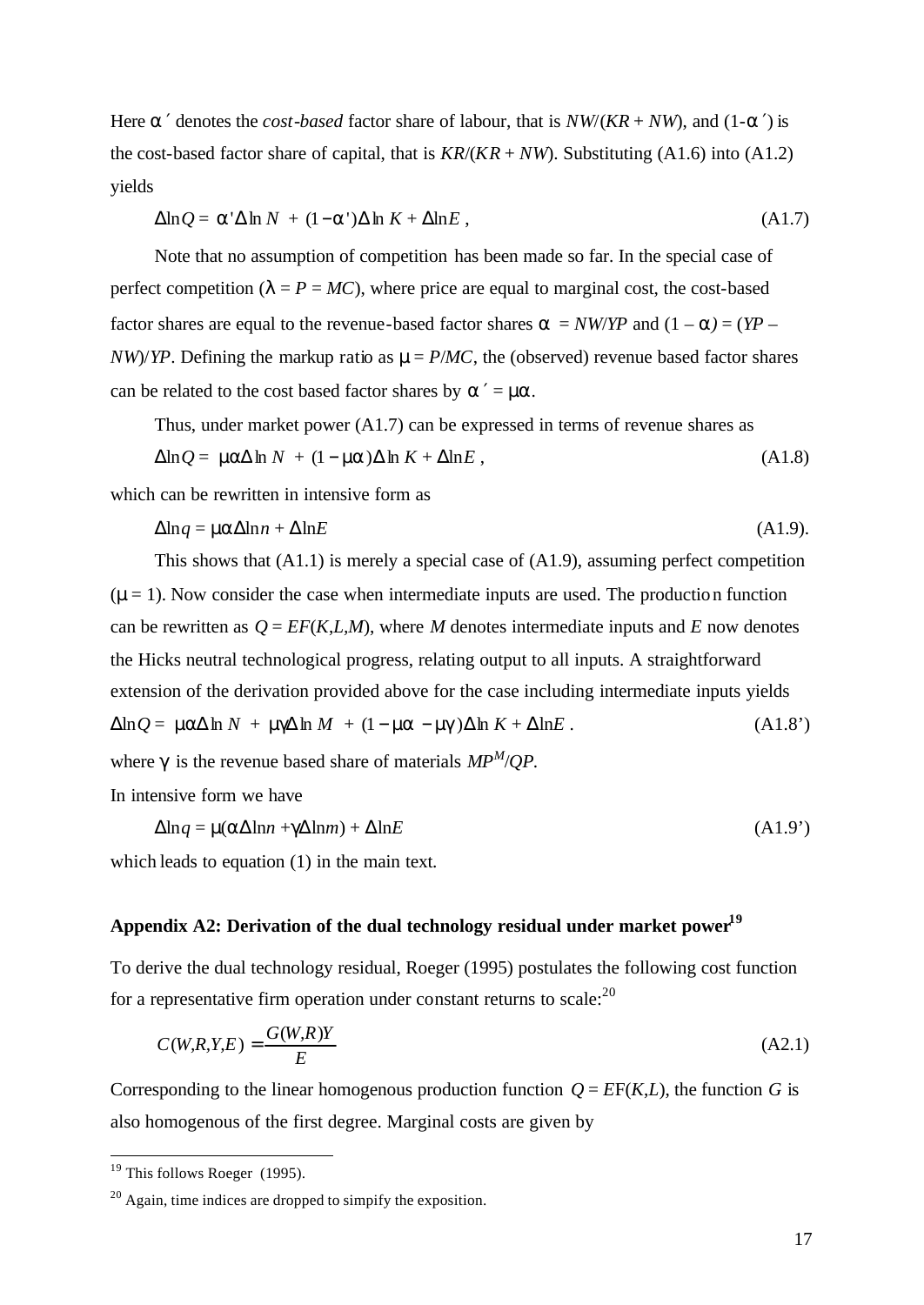$$
MC = C_Y = \frac{G(W, R)}{E}
$$
 (A2.2)

which can be totally log-differentiated to yield

$$
\Delta \ln MC = \frac{G_w W}{G(W, R)} \Delta \ln W + \frac{G_R R}{G(W, R)} \Delta \ln R - \Delta \ln E.
$$
 (A2.3)

Using Shephard's lemma<sup>21</sup> this can be rewritten as

$$
\Delta \ln MC = \frac{ENW}{YG(W, R)} \Delta \ln W + \frac{EKR}{YG(W, R)} \Delta \ln R - \Delta \ln E.
$$
 (A2.4)

Since  $C = G(W,R)Y/E$ , it follows that

$$
\Delta \ln MC = \frac{WN}{C} \Delta \ln W + \frac{RK}{C} \Delta \ln R - \Delta \ln E
$$

or

j

$$
\Delta \ln MC = \mathbf{a}' \Delta \ln W + (1 - \mathbf{a}') \Delta \ln R - \Delta \ln E, \tag{A2.5}
$$

where *a* ′ and (1-*a* ′) denote the *cost-based* factor shares of labour and capital, respectively. Instead of the markup-ratio **m**, Roeger uses the Lerner index  $B = (P - MC)/P = (m\text{1})/m$  to relate the cost- and revenue-based factor shares. Since  $m = 1/(1 - B)$ , equation (A2.5) can be written as

$$
\Delta \ln MC = \frac{a}{1 - B} \Delta \ln W + (1 - \frac{a}{1 - B}) \Delta \ln R - \Delta \ln E.
$$
 (A2.6)

Multiplying by  $(1 - B)$  rearranging, and recognizing that – for a constant  $m - \Delta \ln MC = \Delta \ln P$ , the price-based technology residual can be derived:

$$
\mathbf{a}\Delta\ln W + (1-\mathbf{a})\Delta\ln R - \Delta\ln P = -B(\Delta\ln P - \Delta\ln R) + (1-B)\Delta\ln E. \tag{A2.7}
$$

Again the extension for the case of intermediate inputs is straightforward, yielding

 $a \Delta \ln W + (1 - a - g) \Delta \ln R + g \Delta \ln P_M - \Delta \ln P = -B (\Delta \ln P - \Delta \ln R) + (1 - B) \Delta \ln E$ , (A2.8) which is equivalent to equation (3) in the main text.

#### **Appendix A3: Alternative derivation of Roeger equation under increasing returns <sup>22</sup>**

The insight provided by the derivation of Roeger is that market power may serve as an explanation of the difference between the primal and dual technology residual as given by (4). In the subsequent generalization of the Roeger equation for the case of increasing returns to

 $2<sup>1</sup>$  Shephard's lemma states that the conditional factor demand can be obtained from the derivative of the cost function with respect to the factor price (see, for example, Jehle and Reney (2001, p. 129)). Here we have  $C_W =$  $N(W,R,Q)$  and  $C_R = K(W,R,Q)$ , which implies  $G_W = EN/Y$  and  $G_R = EK/Y$ .

 $22$  This follows Hylleberg and Jorgensen (1998).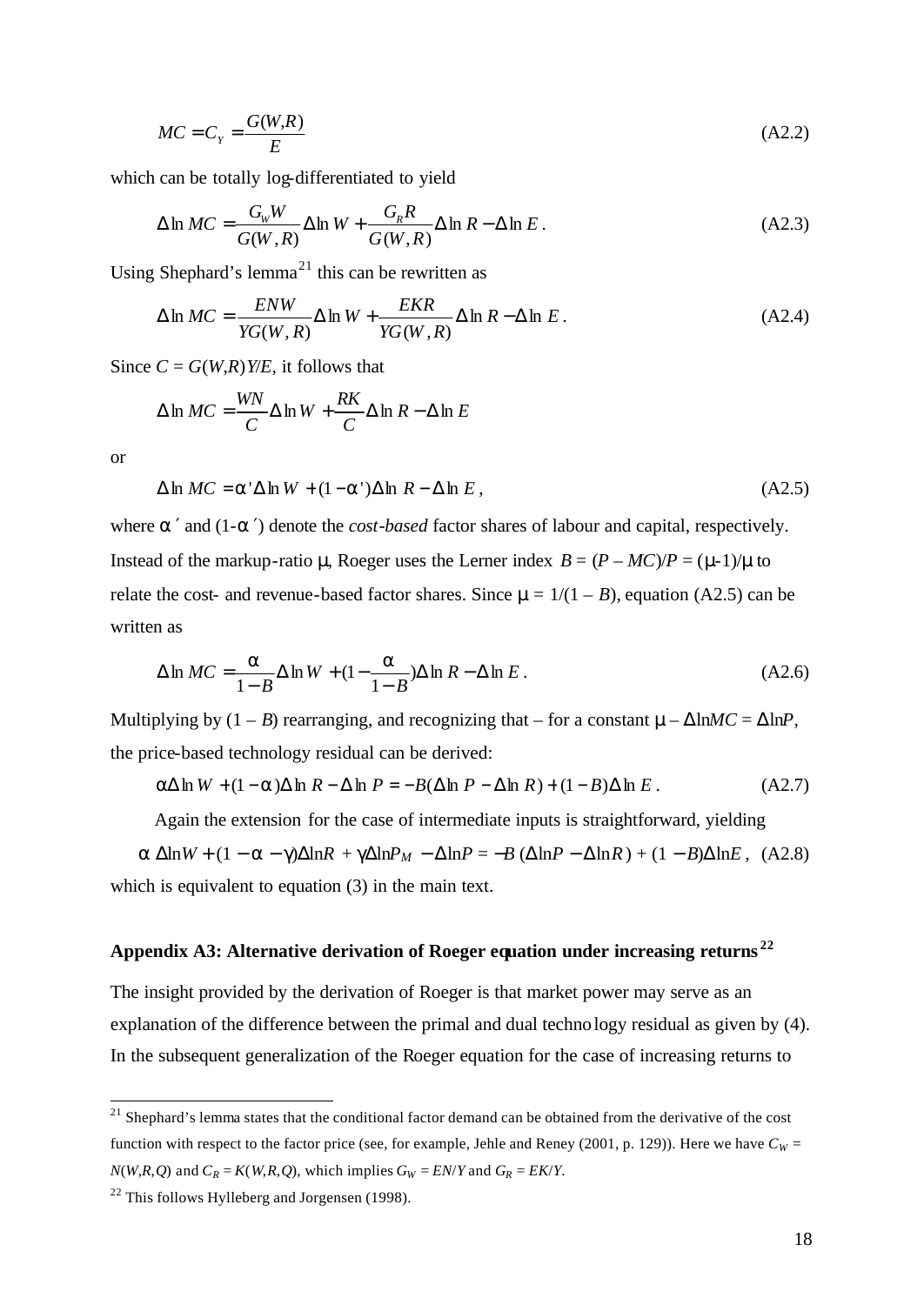scale, we show an alternative derivation of the Roeger equation as provided by Martins et al. (1996) and Hylleberg and Jorgensen (1998).

Let increasing returns be measured by the ratio of average to marginal costs  $I_t$  (=  $AC<sub>t</sub>/MC<sub>t</sub>$ , where average costs are defined as  $AC<sub>t</sub> = (W<sub>t</sub>N<sub>t</sub> + R<sub>t</sub>K<sub>t</sub>)/Q<sub>t</sub>$ . Using the definition of the markup-ratio *m*, we can write

$$
\frac{\mathbf{m}_t}{\mathbf{l}_t} = \frac{P_t Q_t}{W_t N_t + R_t K_t} \quad \text{or} \quad \mathbf{m}(W_t N_t + R_t K_t) = \mathbf{l}_t P_t Q_t \tag{A3.1}
$$

Taking the log-differential of (A3.1) yields

$$
W_t N_t [\Delta \ln N_t + \Delta \ln W_t + \Delta \ln \mathbf{m}] + R_t K_t [\Delta \ln K_t + \Delta \ln \mathbf{m}]
$$
  
= 
$$
P_t Q_t \left[ \frac{\mathbf{I}_t}{\mathbf{m}} \Delta \ln Q_t + \frac{\mathbf{I}_t}{\mathbf{m}} \Delta \ln P_t + \frac{\mathbf{I}_t}{\mathbf{m}} \Delta \ln \mathbf{I}_t \right]
$$
 (A3.2)

Dividing through by  $P_tQ_t$ , (A3.2) can be expressed in terms of revenue-based factor shares as

$$
\mathbf{a}_t[\Delta \ln N_t + \Delta \ln W_t] + \mathbf{b}_t[\Delta \ln K_t + \Delta \ln R_t] = \frac{\mathbf{l}_t}{\mathbf{m}_t}[\Delta \ln Q_t + \Delta \ln P_t] + \frac{\mathbf{l}_t}{\mathbf{m}_t}[\Delta \ln \mathbf{l}_t - \Delta \ln \mathbf{m}_t] \quad (A3.3)
$$
  
since  $\mathbf{a}_t + \mathbf{b}_t = \mathbf{l}_t / \mathbf{m}$ . Rewriting  $\mathbf{b}_t$  as  $\mathbf{b}_t = \mathbf{l}_t / \mathbf{m} - \mathbf{a}_t = \mathbf{b}_t = (\mathbf{l}_t / \mathbf{m} - 1) + (1 - \mathbf{a}_t)$ , substituting

this expression into (A3.3), and rearranging we obtain

$$
z_t^* = \left[1 - \frac{I_t}{m}\right] x_t + \frac{I_t}{m} [\Delta \ln I_t - \Delta \ln m_t]
$$
 (A3.4)

where

$$
z_t^* = (\Delta \ln Q_t + \Delta \ln P_t) - a_t (\Delta \ln N_t + \Delta \ln W_t) + (1 - a_t)(\Delta \ln K_t + \Delta \ln R_t)
$$
  

$$
x_t = (\Delta \ln Q_t + \Delta \ln P_t) - (\Delta \ln K_t + \Delta \ln R_t).
$$

Assuming a constant markup ratio ( $m = m$ ) and a constant ratio of average to marginal costs  $(l<sub>t</sub> = I)$ , the second term in (A3.4) vanishes; moreover, recognizing that  $B = 1/(1-m)$ , equation (A3.4) becomes

$$
z_t^* = [I(B-1) + 1]x_t
$$
\n(A3.5)

Adding an error term and adjusting the definition of *z* to account for intermediate inputs yields equation (6) in the main text.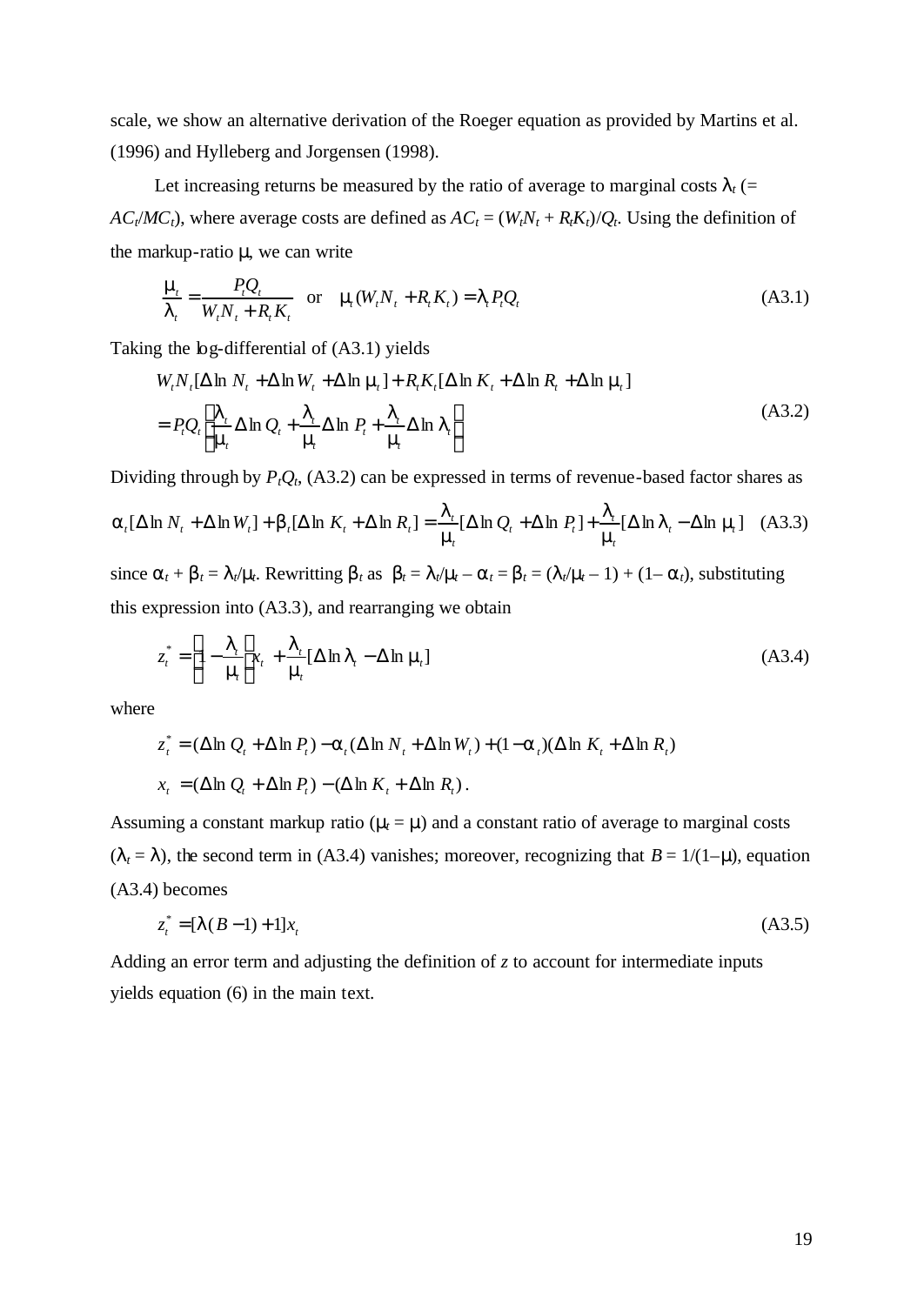#### **Appendix B – Industry classification, data sources and definition of variables**

- < Table B1 here >
- < Table B2 here >

#### **Data sources and definitions of variables**

 $Q_{i,t}$  = real gross output in millions of Euros at 1995 prices.

 $P_{i,t}$  = deflator of gross output, calculated as ratio of nominal to real gross output.

 $K_{i,t}$  = real capital stock in millions of Euros, calculated using as  $K_t = K_{t-1}(1-d) + I_{t-1}$ . The depreciation rate (*di*) was calculated from data on average service life in the respective sector from the International Sectoral Database (ISDB) of the OECD (average value of subsample of OECD countries). Initial value of capital stock was calculated according to  $K_{1977} = I_{1977}/(g_{1.77}$  $_{02}$  + *d*), where *I* is investment in 1977 (real gross fixed capital formation),  $g_{1,77-02}$  is growth of investment over the period 1977-2002 (see Grilliches 1980, Coe and Helpman 1995).  $I_{i,t}$  is real gross fixed capital formation in millions of Euros at 1995 prices.

 $R_{i,t}$  = user costs of capital, approximated by  $R_{i,t} = (r+d)P^*_{i,t}$  as in Martins et al. (1996); *r* is the real interest rate (taken form the EU Commission's AMECO database),  $\mathbf{d}_i$  is the depreciation reate and  $P^*_{i}$ <sup>*t*</sup>, is the deflator for gross fixed capital formation, calculated as ratio of nominal to real gross fixed capital formation..

 $N_{i,t}$  = total employment in million persons (full-time equivalents).

 $W_{i,t}$  = average nominal wage rate in sector *i*, given by  $LC_{i,t}/N_{i,t}$ , where  $LC$  is labour compensation in millions of Euros.

 $M_{i,t}$  = quantitiy of materials employed, calculated as difference between real gross output and real value added in millions of Euros at 1995 prices.

 $P^{M}$ <sub>*i,t*</sub> = average price of material inputs, given by  $A_{i,t}/M_{i,t}$ , where *A* is the difference between nominal gross output and nominal value added in millions of Euros.

 $a_{i,t}$  = revenue-based factor share of labour ( $LC_{i,t}/Q_{i,t}P_{i,t}$ ).

 $g_{i,t}$  = revenue based share of materials  $(M_{i,t}P^{M}_{i,t} / Q_{i,t}P_{i,t})$ .

Notes:  $i =$  industry index,  $t =$  time index. All data (except interest rates) were taken from Statistics Austria via the WIFO Database (Austrian Institute of Economic Research, WIFO, http://www.wifo.ac.at/). We wish to thank Christine Kaufmann for providing us with the sectoral data.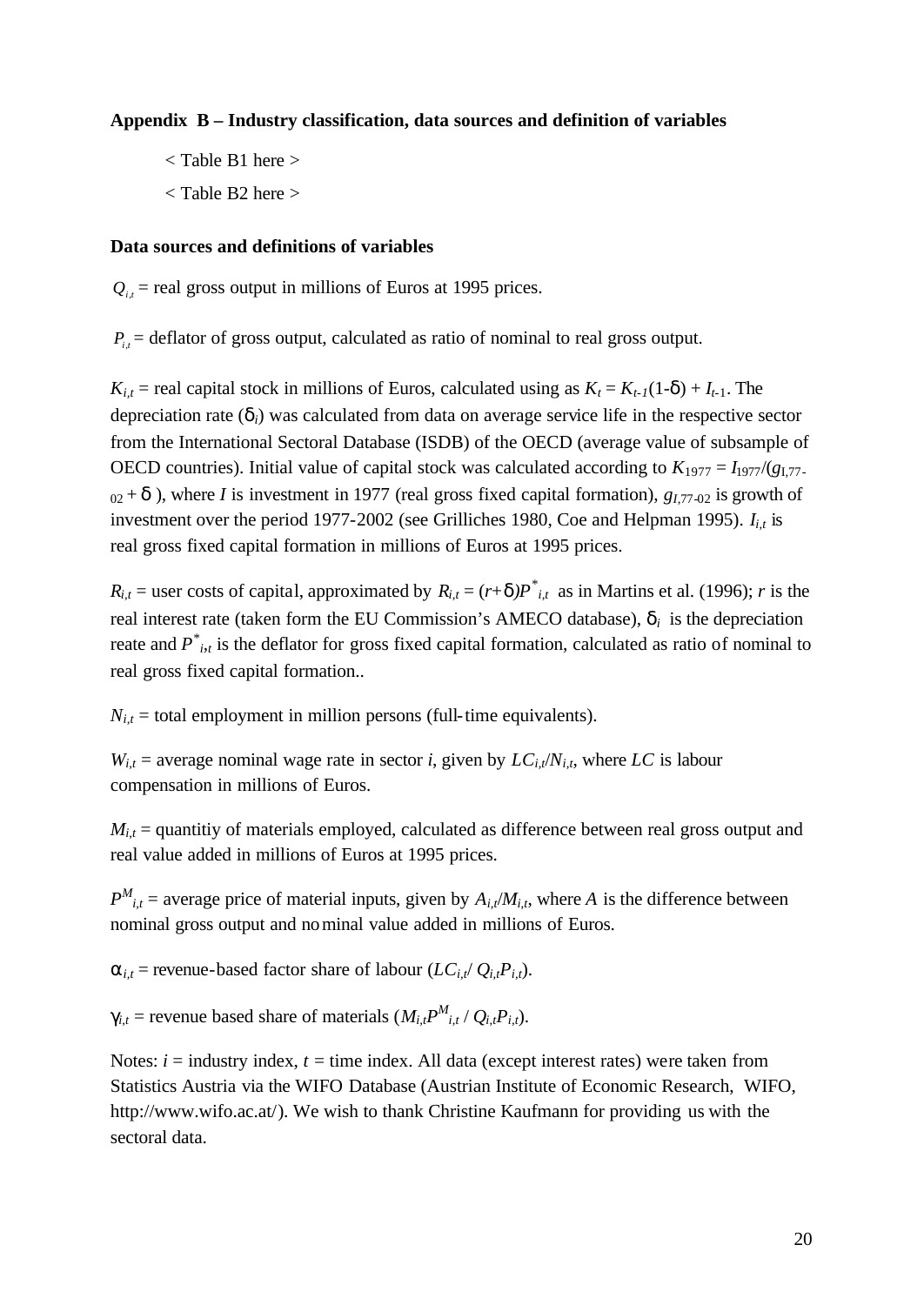| <b>TG</b> PIOP 1     | Detailled munistries and inter average share in total real production                                                        |                                        |
|----------------------|------------------------------------------------------------------------------------------------------------------------------|----------------------------------------|
| $\mathbf{Code}^{1)}$ | Industry                                                                                                                     | Per cent of total output <sup>2)</sup> |
| $01 + 02 + 05$       | agriculture, hunting and forestry                                                                                            | 2.17                                   |
| $\Omega$             | mining of coal and lignite; extraction of peat                                                                               | 0.04                                   |
|                      | extraction of crude petroleum and mural gas; service activities incidental to oil and gas extraction, excluding surveying    | 0.26                                   |
| $11+13$              | mining of metal ores                                                                                                         |                                        |
| $\overline{4}$       | other mining and quarrying                                                                                                   | 0.29                                   |
| $\frac{5}{1}$        | manufacture of food products and beverages                                                                                   | 4.53                                   |
| $\overline{16}$      | manufacture of tobacco products                                                                                              | 0.15                                   |
|                      | manufacture of textiles                                                                                                      | 1.12                                   |
| $\frac{8}{18}$       | manufacture of wearing apparel; dressing and dyeing of fur                                                                   | 0.55                                   |
| $\overline{0}$       | tanning and dressing of leather; manufacture of luggage, handbags, saddlery, harness and footwear                            | 0.34                                   |
| $\Omega$             | manufacture of wood and products of wood and cork, except furniture; manufacture of articles of straw and plaiting materials | 1.54                                   |
| $\overline{c}$       | manufacture of pulp, paper and paper products                                                                                | 1.38                                   |
| $\overline{c}$       | publishing, printing and reproduction of recorded media                                                                      | 1.23                                   |
| 23                   | manufacture of coke, refined petroleum products and nuclear fuel                                                             | 0.76                                   |
| $\overline{c}$       | manufacture of chemicals and chemical products                                                                               | 1.95                                   |
| 25                   | manufacture of rubber and plastic products                                                                                   | 1.07                                   |
| $26$<br>27           | manufacture of other non-metallic mineral products                                                                           | 1.74                                   |
|                      | manufacture of basic metals                                                                                                  | 2.19                                   |
| 28                   | manufacture of fabricated metal products, except machinery and equipment                                                     | 2.13                                   |
| $^{29}$              | manufacture of machinery and equipments n.e.c.                                                                               | 2.84                                   |
| $\mathfrak{S}$       | manufacture of office machinery and computers                                                                                | 0.05                                   |
| $\overline{31}$      | manufacture of electrical machinery and apparatus n.e.c.                                                                     | 1.10                                   |
| 32                   | manufacture of radio, television and communication equipment and apparatus                                                   | 1.44                                   |
| 33                   | manufacture of medical, precision and optical instruments, watches and clocks                                                | 0.38                                   |
| $\mathfrak{F}$       | manufacture of motor vehicles, trailers and semitrailers                                                                     | 1.52                                   |
| 35                   | manufacture of other transport equipment                                                                                     | 0.43                                   |
| 36                   | manufacture of furniture; manufacturing n.e.c.                                                                               | 1.40                                   |
| $\Theta$             | electricity, gas, steam and hot water supply                                                                                 | 3.26                                   |
| $\frac{1}{4}$        | collection, purification and distribution of water                                                                           | 0.14                                   |
| 45                   | construction                                                                                                                 | 8.25                                   |
| $\mathcal{S}$        | sale, maintenance and repair of motor vehicles and motorcycles; retail of automotive fuels                                   | 1.97                                   |
| 51                   | wholesale trade and commission trade, except of motor vehicles and motorcycles                                               | 5.49                                   |
| 52                   | retail trade, except of motor vehicles and motorcycles; repair of personal and household goods                               | 4.03                                   |
|                      | hotels and restaurants                                                                                                       | 3.98                                   |

Table  $B_1$  – Detailed industries and their average share in total real production Table B1 – Detailed industries and their average share in total real production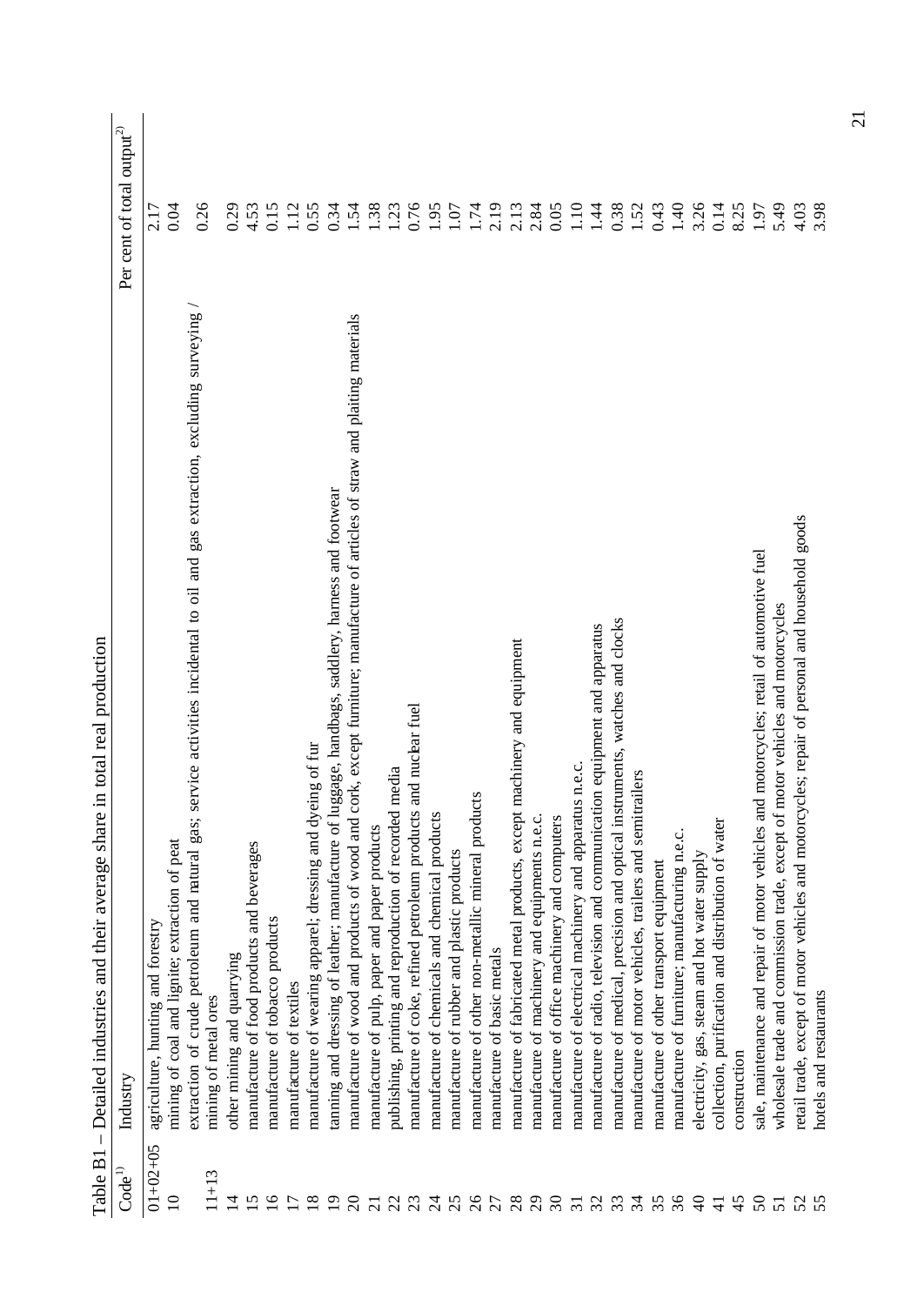|                    | share in total real production<br>Table B1 (cont.) - Detailed industries and their average                                                                               |                                        |
|--------------------|--------------------------------------------------------------------------------------------------------------------------------------------------------------------------|----------------------------------------|
| Code <sup>1)</sup> | Industry                                                                                                                                                                 | Per cent of total output <sup>2)</sup> |
| $\mathcal{S}$      | land transport; transports via pipelines                                                                                                                                 | 3.01                                   |
| 61                 | water transport                                                                                                                                                          | 0.04                                   |
| 62                 | air transport                                                                                                                                                            | 0.45                                   |
| 63                 | el agencies<br>supporting and auxiliary transport activities of trav                                                                                                     |                                        |
| 2                  | post and telecommunications                                                                                                                                              | $1.52$<br>$1.77$                       |
| 65                 | financial intermediation, except insurance and pension funding                                                                                                           | $3.56$<br>1.31                         |
| 66                 | social security<br>insurance and pension funding, except compulsory                                                                                                      |                                        |
| 67                 | activities auxiliary to financial intermediation                                                                                                                         | 0.14                                   |
| $\mathcal{L}$      | real estate activities                                                                                                                                                   | 6.22                                   |
| $\overline{7}$     | renting of machinery and equipment without operator and of personal and household goods                                                                                  | 0.61                                   |
| $\mathcal{L}$      | computer and related activities                                                                                                                                          | 0.54                                   |
| 73                 | research and development                                                                                                                                                 | 0.13                                   |
|                    | other business activities                                                                                                                                                | 3.46                                   |
|                    | Subtotal                                                                                                                                                                 | 82.49                                  |
|                    | Excluded industries                                                                                                                                                      |                                        |
| 37                 | recycling                                                                                                                                                                | 0.04                                   |
| 75                 | public administration and defence; compulsory social security                                                                                                            | 5.71                                   |
| 80                 | education                                                                                                                                                                | 3.83                                   |
| 85                 | health and social work                                                                                                                                                   | 4.35                                   |
| $\infty$           | activities<br>sewage and refuse disposal, sanitation and similar                                                                                                         | 0.83                                   |
| $\overline{5}$     | activities of membership organisations n.e.c.                                                                                                                            | 0.90                                   |
| $\mathcal{S}$      | recreational, cultural and sporting activities                                                                                                                           | 1.22                                   |
| 93                 | other service activities                                                                                                                                                 |                                        |
| 95                 | statf<br>activities of households as employers of domestic                                                                                                               | 0.14                                   |
|                    | Total                                                                                                                                                                    | 100.00                                 |
|                    | Commission Regulation (EC) No 29/2002 of 19 December 2001. <sup>2)</sup> Shares refer to average of<br>$^{1)}$ Subsections of NACE Rev. 1.1 industries as defined in the |                                        |

Table B1 (cont.) – Detailed industries and their average share in total real production  $\ddot{\phantom{0}}$ ł,  $\cdot$  $\ddot{z}$  $\epsilon$  $\tilde{\mathbf{r}}$  $T<sub>ab1</sub>$ 

estimation period (1978-2001). estimation period (1978-2001).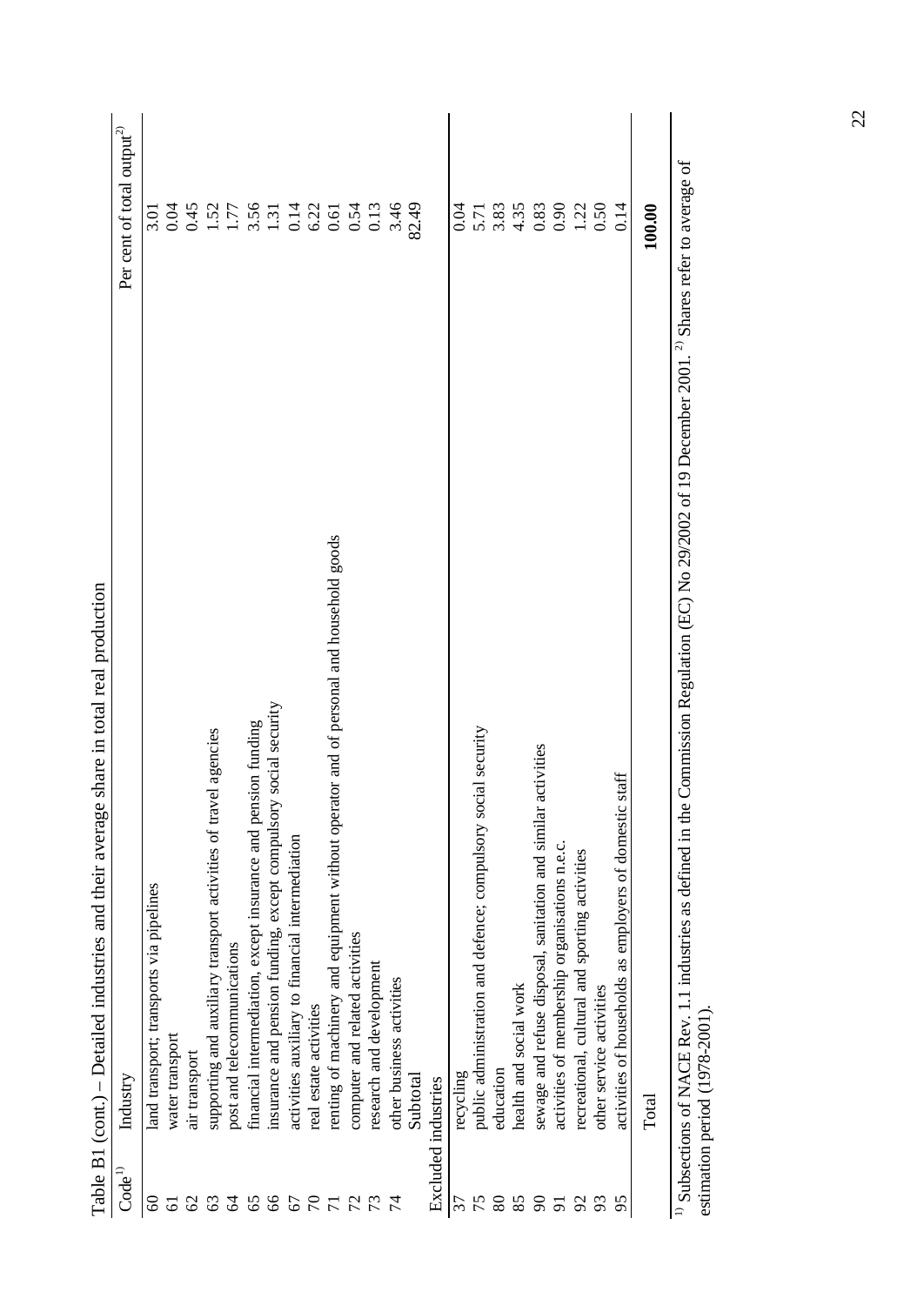|                    | able B2 – Some major industry groups and their average share in total real production                                                                                                                                                                                   |                                        |        |
|--------------------|-------------------------------------------------------------------------------------------------------------------------------------------------------------------------------------------------------------------------------------------------------------------------|----------------------------------------|--------|
| Code <sup>1)</sup> | Industry                                                                                                                                                                                                                                                                | Per cent of total output <sup>2)</sup> |        |
|                    | mining and quarrying                                                                                                                                                                                                                                                    |                                        | 0.60   |
|                    | manufacturing                                                                                                                                                                                                                                                           |                                        | 29.88  |
| d)                 | electricity, gas and water supply                                                                                                                                                                                                                                       |                                        | 3.40   |
| ЬΩ                 | wholesale and retail trade; repair of motor vehicles, motorcycles and personal and household goods                                                                                                                                                                      |                                        | 11.48  |
|                    | transport, storage, and communication                                                                                                                                                                                                                                   |                                        | 6.79   |
|                    | financial intermediation                                                                                                                                                                                                                                                |                                        | 5.01   |
|                    | real estate, renting, and business activities                                                                                                                                                                                                                           |                                        | 10.96  |
|                    |                                                                                                                                                                                                                                                                         | Subtotal                               | 68.12  |
| Excluded           |                                                                                                                                                                                                                                                                         |                                        |        |
| $\frac{d}{dt}$     | agriculture, hunting and forestry                                                                                                                                                                                                                                       |                                        | 2.17   |
|                    | construction                                                                                                                                                                                                                                                            |                                        | 8.25   |
|                    | public administration and defence; compulsory social security                                                                                                                                                                                                           |                                        | 5.71   |
|                    | hotels and restaurants                                                                                                                                                                                                                                                  |                                        | 3.98   |
|                    | $m+n+o+p$ other services                                                                                                                                                                                                                                                |                                        | 11.76  |
|                    | Total                                                                                                                                                                                                                                                                   |                                        | 100.00 |
|                    | Commission Regulation (EC) No 29/2002 of 19 December 2001. <sup>2)</sup> Shares refer to average of<br>estimation period (1978-2001). a+b, f, and h were excluded since they show up in Table A1.<br>Subsections of NACE Rev. 1.1 industries as defined in the $\theta$ |                                        |        |

Table B2 – Some major industry groups and their average share in total real production Ŕ ś Ŕ  $\overline{a}$  $\ddot{\phantom{0}}$  $\ddot{\phantom{0}}$  $\overline{d}$  those  $\frac{1}{2}$  $\frac{1}{2}$  $\ddot{\phantom{0}}$ ò  $T<sub>ab</sub>1<sub>a</sub>$  D<sub>1</sub>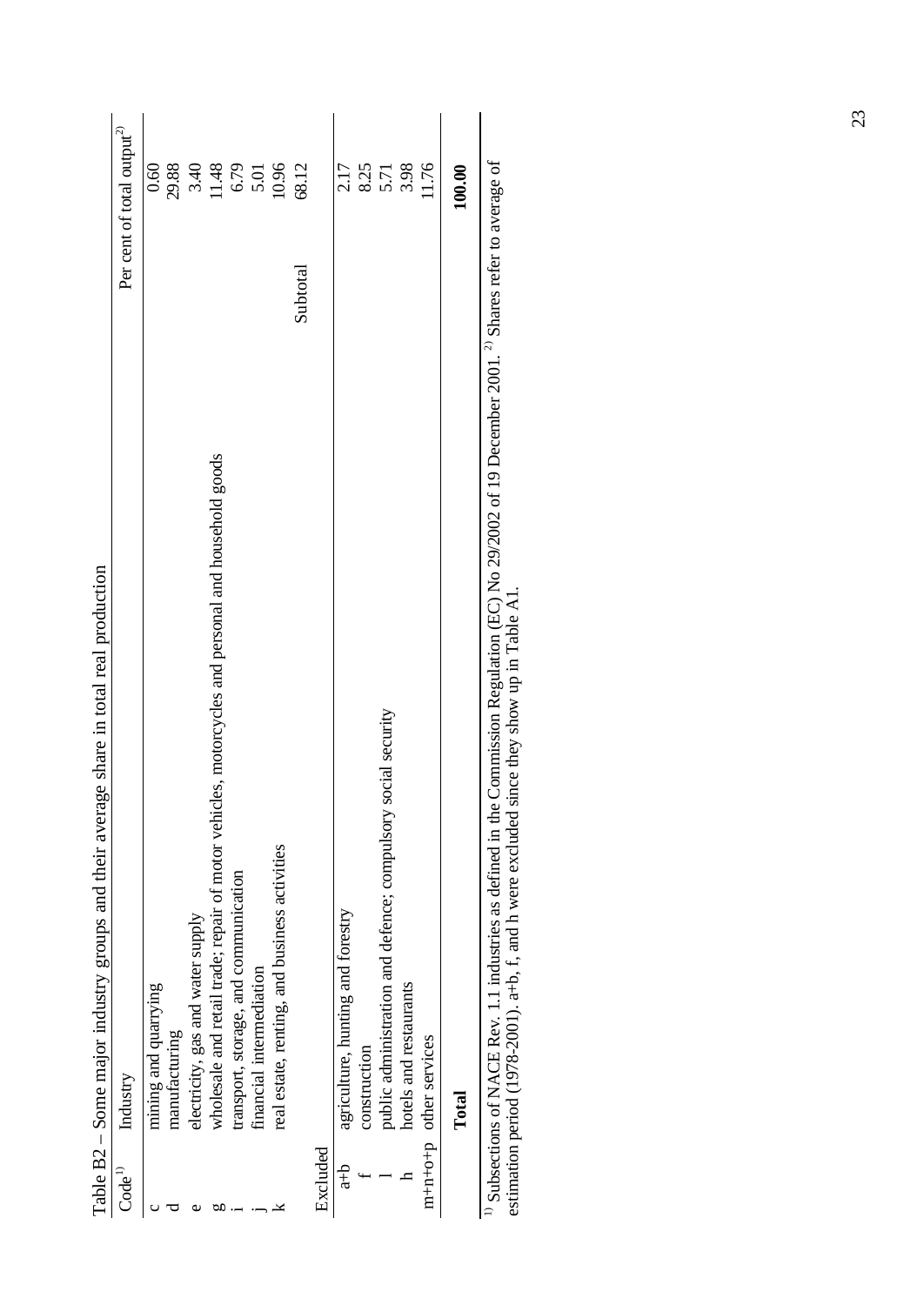|                              | $\chi$ <sup>2</sup>  | m<br>initial <sup>1)</sup> | $\mathbf{m}$<br>final <sup>2</sup> | $\mathbf T$          | a | $B_I$      | B <sub>2</sub>                                                                                          | $\tau$                 | $\gamma$ | <b>SEE</b>   | Adj. $R^2$ |
|------------------------------|----------------------|----------------------------|------------------------------------|----------------------|---|------------|---------------------------------------------------------------------------------------------------------|------------------------|----------|--------------|------------|
| Detailed industries          |                      |                            |                                    |                      |   |            |                                                                                                         |                        |          |              |            |
| $01+02+05$ $15.378***$<br>10 | 1.649                | 2.784                      |                                    |                      |   |            | 1.480 1997.64 0.001 $0.641***$ $-0.316***$                                                              | 19.639*** 5.000 0.0170 |          |              | 0.9401     |
| $11 + 13$                    | $6.582*$             | 2.030                      |                                    | 1.408 1995.33 0.004  |   |            | $0.507***$ $-0.217*$ $17.332***$ 5.000 0.0586                                                           |                        |          |              | 0.8145     |
| 14                           | 3.115                |                            |                                    |                      |   |            |                                                                                                         |                        |          |              |            |
| 15                           | 0.976                |                            |                                    |                      |   |            |                                                                                                         |                        |          |              |            |
| 16                           | $6.258*$             | 1.439                      |                                    | 2.103 1995.44 -0.003 |   | $0.305$ ** | 0.220                                                                                                   | $17.441***$            |          | 5.000 0.0421 | 0.7666     |
| 17                           | $10.464$ **          | 1.038                      |                                    | 1.206 1985.35 0.003  |   | 0.036      | $0.135$ **                                                                                              | $7.347***$             |          | 5.000 0.0140 | 0.4921     |
| 18                           | 2.680                |                            |                                    |                      |   |            |                                                                                                         |                        |          |              |            |
| 19                           | $32.618***$          | 1.164                      |                                    | 1.615 1996.92 -0.002 |   |            | $0.141$ *** $0.240$ ***                                                                                 | 18.920*** 0.590 0.0188 |          |              | 0.7634     |
| 20                           | 1.555                |                            |                                    |                      |   |            |                                                                                                         |                        |          |              |            |
| 21                           | $6.543*$             | 1.133                      |                                    | 1.618 1995.44 0.002  |   |            | $0.117***$ $0.265***$                                                                                   | 17.439*** 5.000 0.0197 |          |              | 0.5710     |
| 22                           | 2.069                |                            |                                    |                      |   |            |                                                                                                         |                        |          |              |            |
| 23                           | $16.215***$          | 0.917                      |                                    | 1.856 1995.64 0.010  |   | $-0.091$   | $0.552***$                                                                                              | 17.641*** 5.000 0.0583 |          |              | 0.3603     |
| 24                           | 3.026                |                            |                                    |                      |   |            |                                                                                                         |                        |          |              |            |
| 25                           | 2.196                |                            |                                    |                      |   |            |                                                                                                         |                        |          |              |            |
| 26                           | 4.427                |                            |                                    |                      |   |            |                                                                                                         |                        |          |              |            |
| 27                           | 2.628                |                            |                                    |                      |   |            |                                                                                                         |                        |          |              |            |
| $28\,$                       | 0.831                |                            |                                    |                      |   |            |                                                                                                         |                        |          |              |            |
| 29                           | 2.370                |                            |                                    |                      |   |            |                                                                                                         |                        |          |              |            |
| 30                           | $20.914***$          | 1.038                      |                                    | 1.573 1997.17 0.003  |   | 0.036      | $0.328$ ***                                                                                             | 19.166*** 0.370 0.0639 |          |              | 0.7255     |
| 31                           | 3.577                |                            |                                    |                      |   |            |                                                                                                         |                        |          |              |            |
| 32                           | 0.317                |                            |                                    |                      |   |            |                                                                                                         |                        |          |              |            |
| 33                           | 1.224                |                            |                                    |                      |   |            |                                                                                                         |                        |          |              |            |
| 34                           | 1.427                |                            |                                    |                      |   |            |                                                                                                         |                        |          |              |            |
| 35                           | 1.497                |                            |                                    |                      |   |            |                                                                                                         |                        |          |              |            |
| 36                           | 5.474                |                            |                                    |                      |   |            |                                                                                                         |                        |          |              |            |
| 40                           | $10.029$ **          |                            |                                    |                      |   |            | 1.296 1.224 1997.64 -0.001 0.228 <sup>***</sup> -0.046 19.637 4.960 0.0241                              |                        |          |              | 0.5104     |
| 41                           | $6.558^*$            |                            |                                    |                      |   |            | 1.744 1.449 1996.52 0.002 0.427*** -0.117 18.524*** 2.260 0.0205                                        |                        |          |              | 0.8719     |
| 45                           | 2.158                |                            |                                    |                      |   |            |                                                                                                         |                        |          |              |            |
| 50                           | 13.906***            | 2.212                      |                                    | 1.214 1992.81 -0.004 |   |            | $0.548$ *** $-0.372$ ***                                                                                | 14.815*** 4.790 0.0305 |          |              | 0.8375     |
| 51                           | $14.925***$          | 1.950                      |                                    | 1.319 1985.97 -0.004 |   |            | $0.487$ *** $-0.245$ *                                                                                  | $7.972***$             |          | 0.340 0.0181 | 0.7573     |
| 52                           | $17.428***$          |                            |                                    |                      |   |            | $1.649$ $1.258$ 1993.94 $-0.007^{**}$ $0.394^{***}$ $-0.188^{**}$                                       | 15.943*** 0.250 0.0187 |          |              | 0.8062     |
| 55                           | 1.187                |                            |                                    |                      |   |            |                                                                                                         |                        |          |              |            |
| 60                           | $7.275^*$            |                            |                                    |                      |   |            | $1.248$ 1.440 1991.48 -0.002 0.199 <sup>***</sup> 0.107 <sup>*</sup> 13.476 <sup>***</sup> 5.000 0.0145 |                        |          |              | 0.7898     |
| 61                           | $12.528***$          |                            |                                    |                      |   |            | 1.514 1.724 1996.53 0.007 0.339*** 0.081 18.530*** 0.280 0.0588                                         |                        |          |              | 0.6342     |
| 62                           | 0.799                |                            |                                    |                      |   |            |                                                                                                         |                        |          |              |            |
| 63                           | 1.561                |                            |                                    |                      |   |            |                                                                                                         |                        |          |              |            |
| 64                           | 3.307                |                            |                                    |                      |   |            |                                                                                                         |                        |          |              |            |
| 65                           | $6.741$ <sup>*</sup> |                            |                                    |                      |   |            | 1.832 2.438 1992.31 -0.002 0.454*** $0.136$ ** 14.306*** 5.000 0.0176                                   |                        |          |              | 0.9105     |
| 66                           | 5.822                |                            |                                    |                      |   |            |                                                                                                         |                        |          |              |            |

Table 1 – Estimation results for smooth transition models (9), 1978 - 2001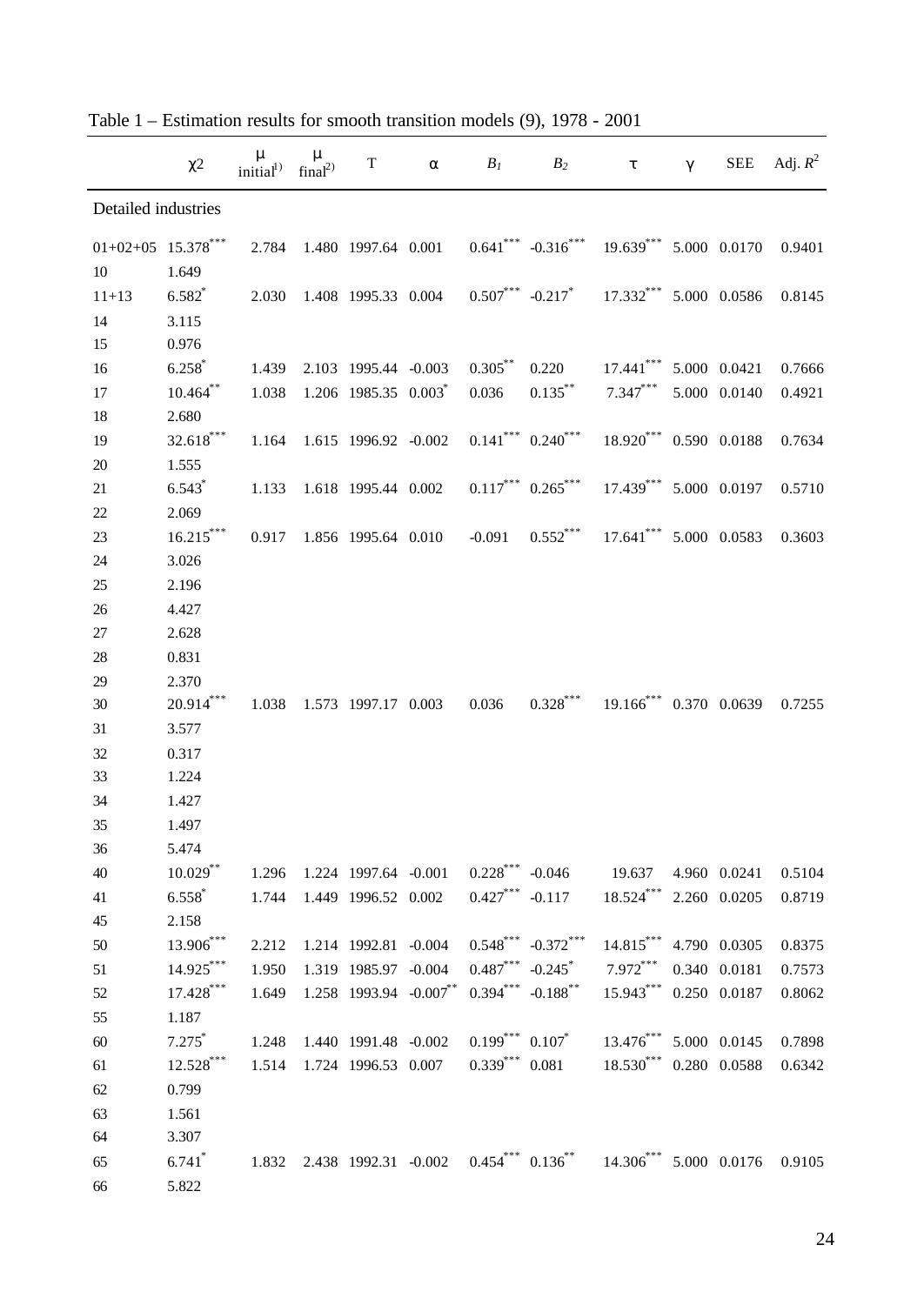|    | c2           | $\mathbf{m}$ $\mathbf{m}$<br>(initial) (final) |  |  | T a $B_1$ $B_2$ $\tau$                                                                          | $\gamma$ | SEE Adj. $R^2$ |
|----|--------------|------------------------------------------------|--|--|-------------------------------------------------------------------------------------------------|----------|----------------|
| 67 | $8.096^{**}$ |                                                |  |  | 2.071 4.600 1997.99 0.023*** 0.517*** 0.265** 19.991*** 4.470 0.0320 0.8474                     |          |                |
| 70 | $29.374***$  |                                                |  |  | 3.339 2.919 1996.60 0.002 0.701*** -0.043 18.603*** 3.520 0.0162 0.9736                         |          |                |
| 71 |              |                                                |  |  | 19.783*** 1.832 2.995 1993.98 $0.013$ *** $0.454$ *** $0.212$ *** 15.978*** 0.270 0.0196 0.9508 |          |                |
| 72 | 2.633        |                                                |  |  |                                                                                                 |          |                |
| 73 | 0.153        |                                                |  |  |                                                                                                 |          |                |
| 74 | 5.948        |                                                |  |  |                                                                                                 |          |                |
|    |              |                                                |  |  |                                                                                                 |          |                |

Table 1 (cont.) – Estimation results for smooth transition models (9), 1978 - 2001

Some major industry groups

| $\mathbf{c}$ and $\mathbf{c}$ | 16.793*** 1.856 1.245 1990.62 -0.002 0.461*** -0.264*** 12.623*** 5.000 0.0218 0.9048                          |  |  |  |  |  |
|-------------------------------|----------------------------------------------------------------------------------------------------------------|--|--|--|--|--|
| d                             | $6.935^*$ 1.089 1.226 1996.73 0.002 0.082*** 0.103*** 18.734*** 5.000 0.0063 0.7547                            |  |  |  |  |  |
| e                             | $8.133$ $\cdots$ $\cdots$ $\cdots$                                                                             |  |  |  |  |  |
| g                             | 31.346*** 1.773 1.221 1989.91 -0.003 0.436*** -0.255** 11.911*** 4.090 0.0170 0.8232                           |  |  |  |  |  |
| $\mathbf{i}$                  | 1.683                                                                                                          |  |  |  |  |  |
|                               | $1.767$ $2.259$ 1994.04 $-0.002$ $0.434$ <sup>***</sup> $0.123$ <sup>**</sup> $16.041$ *** 1.980 0.0134 0.9333 |  |  |  |  |  |
|                               | k 16.717*** 2.271 1.912 1993.07 0.001 0.560*** -0.083* 15.071*** 2.620 0.0126 0.9737                           |  |  |  |  |  |

All models were estimated for the time period 1978-2001. \*\*\*,\*\*,\* denote significance at the 1, 5, and 10 per cent level.

<sup>1)</sup> mark-up ratio in initial state, calculated as  $1/(1-B_1)$ ; see question (11).  $-$  <sup>2)</sup> mark-up ratio in final state, calculated as  $1/[1-(B_1+B_2)]$ ; see equation (12).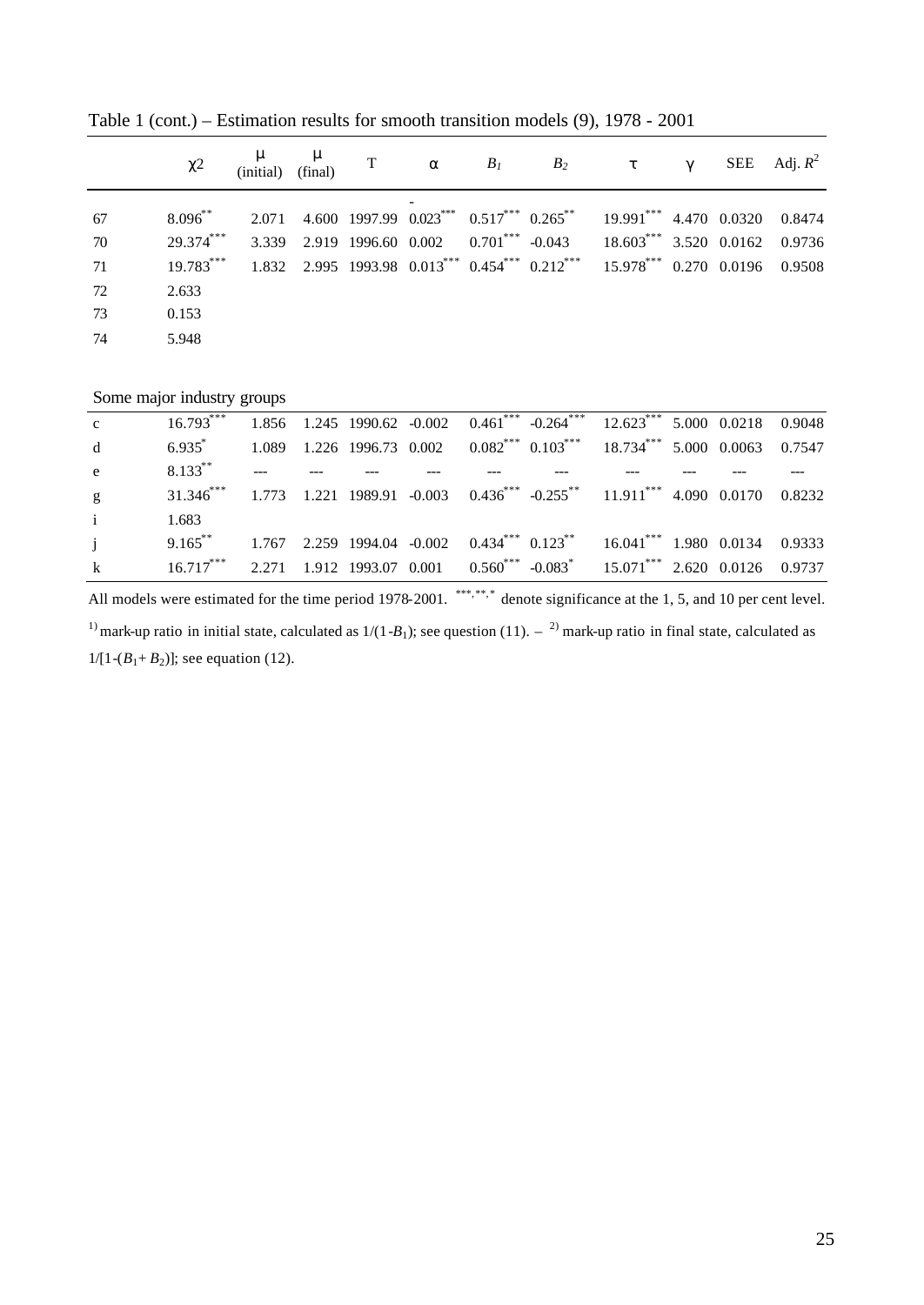|                     | $\boldsymbol{m}$<br>(t < T) | $\boldsymbol{m}$<br>$(t \geq T)$ | $\mathbf T$ | a                              | B <sub>I</sub>                 | B <sub>2</sub>               | <b>SEE</b> | Adj. $R^2$ |
|---------------------|-----------------------------|----------------------------------|-------------|--------------------------------|--------------------------------|------------------------------|------------|------------|
| Detailed industries |                             |                                  |             |                                |                                |                              |            |            |
| $01+02+05$          | 2.780                       | 1.481                            |             | 1998 0.001                     | $0.640^{***}$                  | $-0.315***$                  | 0.0166     | 0.9430     |
| 10                  | 1.498                       |                                  |             | $0.032^\ast{}^{\ast}{}^{\ast}$ | $0.352^{\ast\ast\ast}$         |                              | 0.0430     | 0.6359     |
| $11 + 13$           | 2.056                       | 1.459                            |             | 1993 0.003                     | $0.514***$                     | $-0.199$ **                  | 0.0582     | 0.8169     |
| 14                  | 1.241                       |                                  |             | $-0.005$                       | $0.223^\ast{}^{\ast}{}^{\ast}$ |                              | 0.0196     | 0.6049     |
| 15                  | 1.133                       |                                  |             | 0.002                          | $0.101^{\ast\ast\ast}$         |                              | 0.0116     | 0.4634     |
| 16                  | 1.422                       |                                  |             | $-0.001$                       | $0.438$ ***                    |                              | 0.0439     | 0.7460     |
| 17                  | 1.165                       | 0.983                            |             | 1998 0.005*                    | $0.142***$                     | $-0.159$ ***                 | 0.0144     | 0.4643     |
| 18                  | 1.135                       | 1.338                            |             | 1997 0.004                     | $0.119***$                     | $0.134***$                   | 0.0155     | 0.5511     |
| 19                  | 1.140                       | 1.513                            |             | 1994 0.001                     | $0.123***$                     | $0.216$ ***                  | 0.0178     | 0.7884     |
| $20\,$              | 1.159                       |                                  |             | 0.000                          | $0.140***$                     |                              | 0.0221     | 0.3077     |
| 21                  | 1.132                       | 1.632                            |             | 1995 0.002                     | $0.116***$                     | $0.271***$                   | 0.0190     | 0.6014     |
| 22                  | 1.251                       | 1.100                            |             | 1994 0.002                     | $0.200^\ast{}^{\ast}{}^{\ast}$ | $\textbf{-0.110}^{**}$       | 0.0217     | 0.4387     |
| 23                  | 0.917                       | 1.801                            |             | 1995 0.010                     | $-0.091$                       | $0.536^{***}$                | 0.0569     | 0.3897     |
| 24                  | 1.155                       |                                  |             | 0.002                          | $0.132^{\ast\ast\ast}$         |                              | 0.0153     | 0.5203     |
| 25                  | 1.160                       |                                  |             | $0.007^{**}$                   | $0.142***$                     |                              | 0.0176     | 0.4733     |
| 26                  | 1.180                       | 1.514                            |             | 1995 0.003                     | $0.152^{\ast\ast\ast}$         | $0.187^{\ast\ast\ast}$       | 0.0135     | 0.7408     |
| 27                  | 1.151                       | 1.328                            |             | 1998 0.004                     | $0.131^{\ast\ast\ast}$         | $0.116$ **                   | 0.0287     | 0.3484     |
| 28                  | 1.188                       | 1.378                            |             | 1996 0.000                     | $0.158^{\ast\ast\ast}$         | $0.116^{*}$                  | 0.0175     | 0.5320     |
| 29                  | 1.078                       |                                  |             | 0.001                          | $0.097**$                      |                              | 0.0233     | 0.0864     |
| 30                  | 1.030                       | 1.566                            |             | 1994 0.005                     | 0.029                          | $0.332***$                   | 0.0617     | 0.7438     |
| 31                  | 1.089                       | 1.370                            |             | 1995 0.000                     | $0.082^{\ast\ast\ast}$         | $0.189$ ***                  | 0.0178     | 0.4113     |
| 32                  | 1.106                       |                                  |             | 0.003                          | $0.079^{*}$                    |                              | 0.0254     | 0.0798     |
| 33                  | 1.240                       |                                  |             | 0.005                          | $0.215***$                     |                              | 0.0214     | 0.5901     |
| 34                  | 1.180                       |                                  |             | $-0.004$                       | $0.146^{***}$                  |                              | 0.0150     | 0.7388     |
| 35                  | 1.073                       |                                  |             | 0.004                          | $0.094***$                     |                              | 0.0321     | 0.1132     |
| 36                  | 1.169                       | 1.417                            |             | 1997 0.007*                    | 0.144                          | 0.150                        | 0.0156     | 0.5983     |
| 40                  | 1.297                       |                                  |             | $-0.002$                       | $0.221^{\ast\ast\ast}$         |                              | 0.0231     | 0.5510     |
| 41                  | 1.744                       |                                  |             | 0.001                          | $0.419^\ast{}^{\ast}{}^{\ast}$ |                              | 0.0199     | 0.8791     |
| 45                  | 1.188                       | 1.402                            |             | 1995 0.002                     | $0.158$ ***                    | $0.129$ **                   | 0.0117     | 0.6472     |
| 50                  | 1.971                       | 1.114                            |             | 1998 -0.004                    | $0.493***$                     | $-0.390$ ***                 | 0.0348     | 0.7890     |
| 51                  | 1.634                       | 1.229                            |             | 1993 -0.004                    | $0.388^{\ast\ast\ast}$         | $\textbf{-0.202}^{\ast\ast}$ | 0.0185     | 0.7479     |
| 52                  | 1.616                       | 1.260                            |             | 1994 -0.007**                  | $0.381^{\ast\ast\ast}$         | $-0.175***$                  | 0.0186     | 0.8087     |
| 55                  | 1.379                       | 1.458                            |             | 1994 0.000                     | $0.275***$                     | $0.039^{*}$                  | 0.0080     | 0.9363     |
| 60                  | 1.352                       | 1.193                            |             | 1998 0.000                     | $0.260^\ast{}^{\ast}{}^{\ast}$ | $-0.099$ ***                 | 0.0150     | 0.7759     |
| 61                  | 1.485                       |                                  |             | 0.009                          | $0.351^{\ast\ast\ast}$         |                              | 0.0564     | 0.6635     |
| 62                  | 1.308                       |                                  |             | $-0.006$                       | $0.227^{\ast\ast\ast}$         |                              | 0.0263     | 0.6715     |
| 63                  | 1.188                       |                                  |             | $-0.002$                       | $0.180^{\ast\ast\ast}$         |                              | 0.0193     | 0.5968     |
| 64                  | 1.632                       | 1.114                            |             | 1996 0.017***                  | $0.387^{\ast\ast\ast}$         | $-0.285$ **                  | 0.0289     | 0.6471     |
| 65                  | 1.896                       | 2.387                            |             | 1993 -0.001                    | $0.472^\ast{}^{\ast}{}^{\ast}$ | $0.109*$                     | 0.0178     | 0.9092     |
| 66                  | 1.832                       | 1.277                            |             | 1996 -0.001                    | $0.454^{\ast\ast\ast}$         | $-0.237***$                  | 0.0223     | 0.8522     |
| 67                  | 2.096                       | 4.483                            |             | 1998 -0.023***                 | $0.523^{\ast\ast\ast}$         | $0.254^{**}$                 | 0.0314     | 0.8536     |

Table 2 – Estimation results for models with instantaneous structural change (8), 1978 - 2001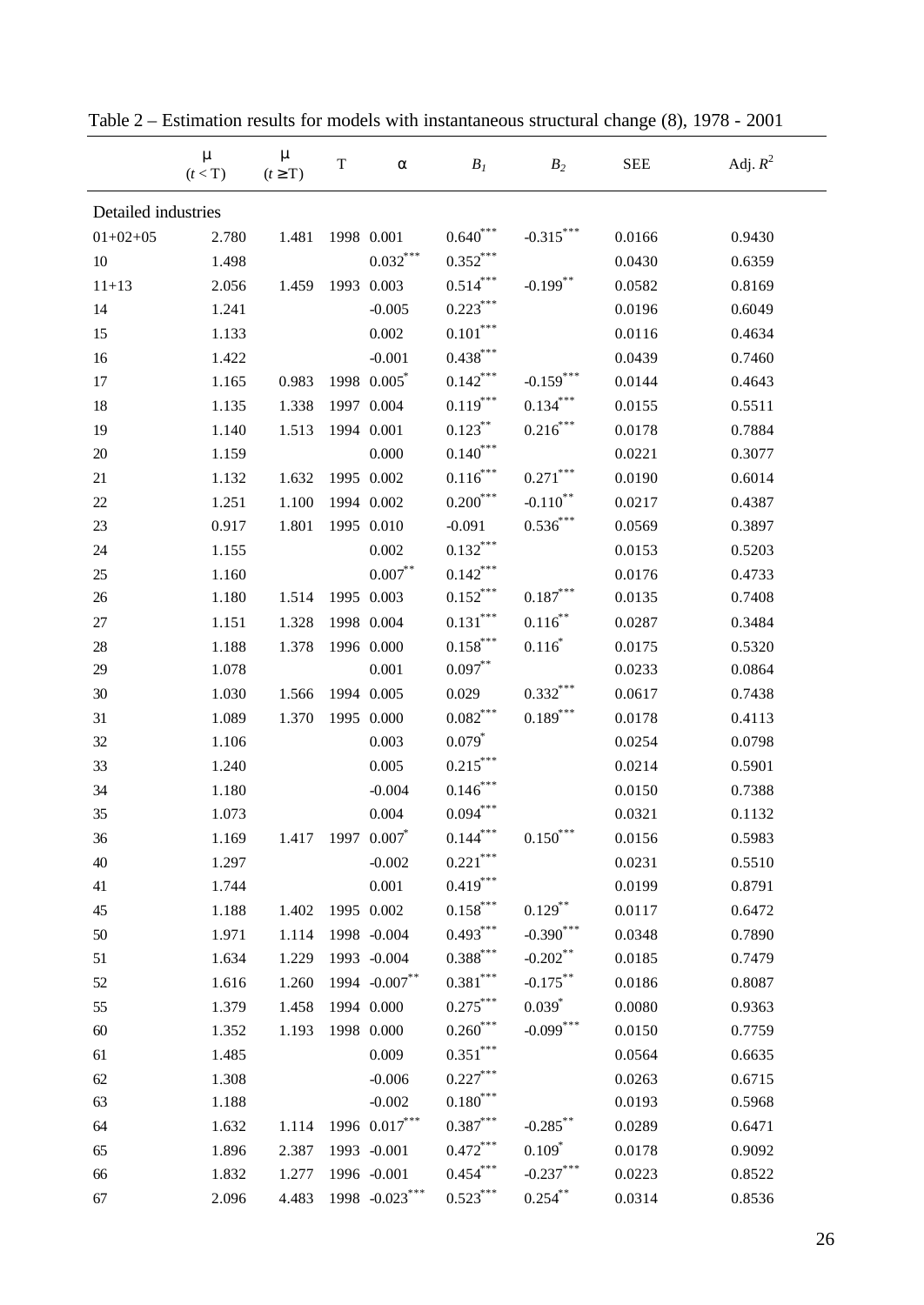|                            | $\mathbf{m}$<br>(t < T) | $\mathbf{m}$<br>$(t \geq T)$ | $\mathbf T$ | a                     | B <sub>I</sub>         | B <sub>2</sub>          | <b>SEE</b> | Adj. $R^2$ |
|----------------------------|-------------------------|------------------------------|-------------|-----------------------|------------------------|-------------------------|------------|------------|
| 70                         | 3.612                   |                              |             | 0.001                 | 0.694                  |                         | 0.0156     | 0.9755     |
| 71                         | 1.881                   | 3.017                        |             | 1994 0.015***         | $0.468$ ***            | $0.200$ ***             | 0.0198     | 0.9496     |
| 72                         | 1.228                   |                              |             | 0.010                 | $0.204***$             |                         | 0.0227     | 0.5005     |
| 73                         | 1.392                   |                              |             | 0.000                 | $0.309$ ***            |                         | 0.0458     | 0.3680     |
| 74                         | 1.395                   | 1.530                        | 1997        | 0.001                 | $0.283***$             | $0.063^{**}$            | 0.0122     | 0.9256     |
| Some major industry groups |                         |                              |             |                       |                        |                         |            |            |
| $\mathbf c$                | 1.813                   | 1.265                        | 1993        | $-0.003$              | $0.449$ <sup>***</sup> | $-0.239$ <sup>***</sup> | 0.0235     | 0.8892     |
| d                          | 1.089                   | 1.219                        |             | 1996 0.002            | $0.081^{\ast\ast\ast}$ | $0.098$ ***             | 0.0062     | 0.7665     |
| e                          | 1.250                   |                              |             | $-0.002$              | $0.232$ ***            |                         | 0.0225     | 0.5892     |
| g                          | 1.684                   | 1.229                        | 1993        | $-0.004$ <sup>*</sup> | $0.406$ ***            | $-0.220$ **             | 0.0180     | 0.8023     |
| $\mathbf{i}$               | 1.355                   |                              |             | 0.000                 | $0.244$ ***            |                         | 0.0133     | 0.8176     |
| $\mathrm{j}$               | 1.767                   | 2.127                        | 1993        | $-0.002$              | $0.434***$             | $0.096^{**}$            | 0.0133     | 0.9342     |

Table 2 (cont.) – Estimation results for models with instantaneous structural change (8), 1978 - 2001

All models were estimated for the time period 1978-2001. \*\*\*,\*\*,\* denote significance at the 1, 5, and 10 per cent level.

 $-0.080$ <sup>\*</sup>

0.0123 0.9748

T chosen according to maximum significance level.

k 2.260 1.914 1993 0.001 0.558\*\*\*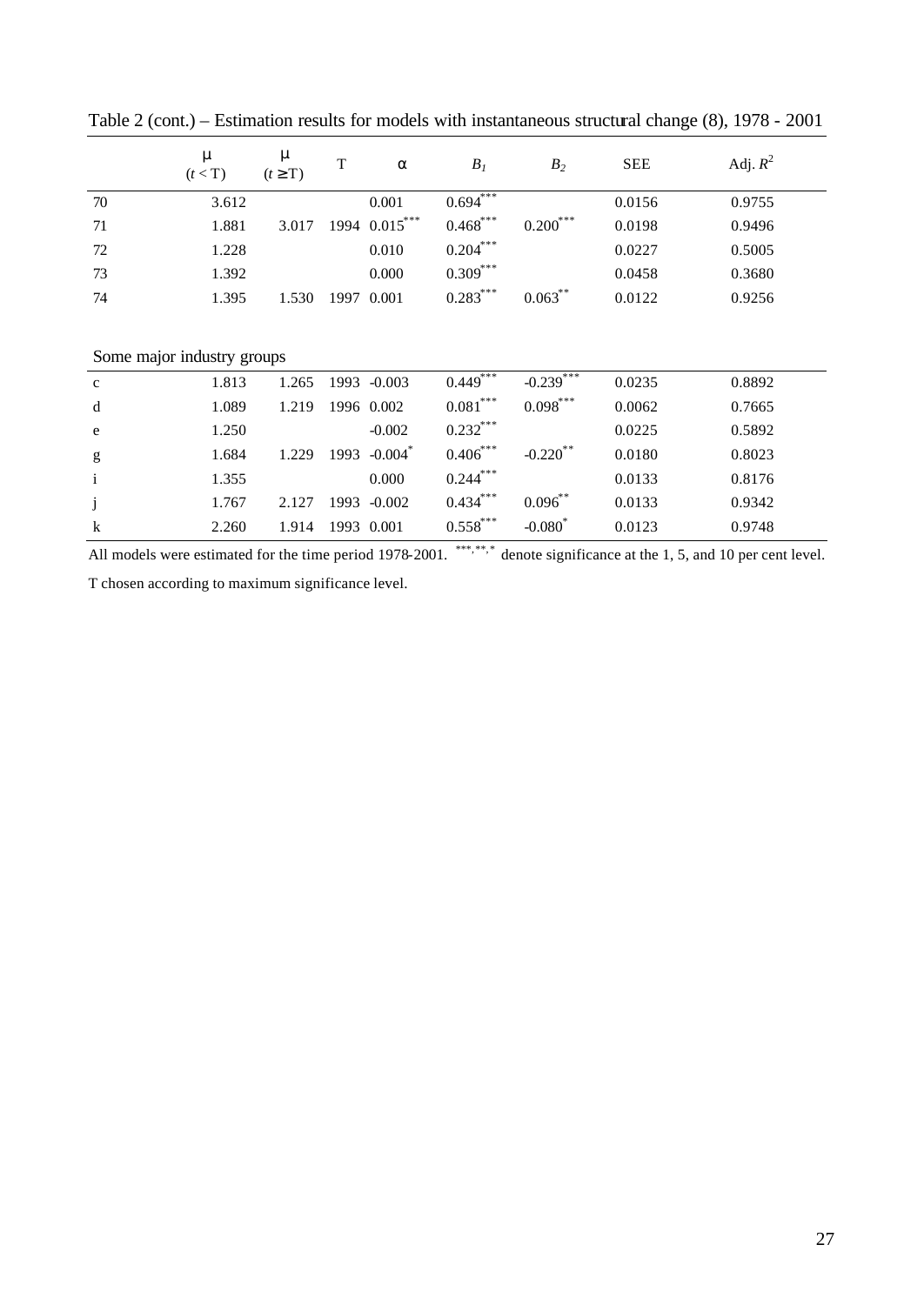|                     | $\mathbf{m}$<br>(t < T) | $\mathbf{m}$<br>$(t \geq T)$ | a                  | B <sub>I</sub>        | B <sub>2</sub> | <b>SEE</b> | Adj. $R^2$ |
|---------------------|-------------------------|------------------------------|--------------------|-----------------------|----------------|------------|------------|
| Detailed industries |                         |                              |                    |                       |                |            |            |
| $01+02+05$          | 4.35065                 | 1.64648                      |                    | $-0.02240$ $0.770***$ | $-0.378***$    | 0.02667    | 0.76547    |
| 10                  | 1.62556                 | 2.97460                      |                    | $0.00605$ $0.385***$  | $0.279*$       |            |            |
| $11 + 13$           | 2.26818                 | 1.52951                      |                    | $-0.02055$ 0.559***   | $-0.213**$     |            |            |
| 14                  | 1.51234                 |                              |                    | $-0.02788$ 0.339***   | $-0.007$       |            |            |
| 15                  | 1.34158                 |                              |                    | $-0.02216$ $0.255***$ | $-0.049$       |            |            |
| 16                  | 1.65850                 |                              |                    | $-0.02552$ 0.397***   | 0.172          |            |            |
| 17                  | 1.38226                 |                              |                    | $-0.01796$ 0.277***   | $-0.140$       |            |            |
| 18                  | 1.24025                 | 1.52102                      |                    | $-0.01848$ 0.194***   | $0.149*$       |            |            |
| 19                  | 1.28145                 | 1.70739                      |                    | $-0.02342$ $0.220***$ | $0.195***$     |            |            |
| 20                  | 1.31353                 |                              |                    | $-0.02490$ $0.239***$ | 0.073          |            |            |
| 21                  | 1.25682                 | 1.80563                      |                    | $-0.02242$ $0.204***$ | $0.242***$     |            |            |
| 22                  | 1.46105                 | 1.26497                      |                    | $-0.02185$ 0.316***   | $-0.106*$      |            |            |
| 23                  | 0.95170                 | 1.80969                      | $-0.01371 - 0.051$ |                       | $0.498***$     |            |            |
| 24                  | 1.31373                 |                              |                    | $-0.02173$ 0.239***   | $-0.003$       |            |            |
| 25                  | 1.31783                 |                              |                    | $-0.01680$ $0.241***$ | 0.069          |            |            |
| 26                  | 1.39726                 | 1.87528                      |                    | $-0.02037$ 0.284***   | $0.182***$     |            |            |
| 27                  | 1.27253                 | 1.49893                      |                    | $-0.02087$ 0.214***   | $0.119**$      |            |            |
| 28                  | 1.46129                 |                              |                    | $-0.02263$ $0.316***$ | 0.055          |            |            |
| 29                  | 1.26120                 | 1.45857                      |                    | $-0.02631$ $0.207***$ | $0.107*$       |            |            |
| 30                  | 1.08979                 | 1.58974                      | $-0.01818$ 0.082   |                       | $0.289***$     |            |            |
| 31                  | 1.27841                 | 1.68617                      |                    | $-0.02799$ $0.218***$ | $0.189***$     |            |            |
| 32                  | 1.26665                 |                              |                    | $-0.01596$ $0.211***$ | $-0.042$       |            |            |
| 33                  | 1.46275                 |                              |                    | $-0.02278$ $0.316***$ | 0.049          |            |            |
| 34                  | 1.27553                 |                              |                    | $-0.02877$ 0.216***   | $-0.004$       |            |            |
| 35                  | 1.20141                 |                              |                    | $-0.02150$ $0.168***$ | 0.063          |            |            |
| 36                  | 1.35211                 | 1.73535                      |                    | $-0.01569$ $0.260***$ | $0.163***$     |            |            |
| 40                  | 1.53255                 |                              |                    | $-0.02797$ 0.347***   | $-0.055$       |            |            |
| 41                  | 2.10948                 |                              |                    | $-0.02368$ $0.526***$ | $-0.057$       |            |            |
| 45                  | 1.44822                 | 1.95074                      |                    | $-0.02520$ 0.309***   | $0.178***$     |            |            |
| 50                  | 2.23923                 | 1.42644                      |                    | $-0.02870$ 0.553***   | $-0.254***$    |            |            |
| 51                  | 2.07558                 | 1.51718                      |                    | $-0.02858$ $0.518***$ | $-0.177***$    |            |            |
| 52                  | 1.98237                 | 1.56846                      |                    | $-0.03220$ $0.496***$ | $-0.133**$     |            |            |
| 55                  | 1.71723                 |                              |                    | $-0.02573$ 0.418***   | 0.027          |            |            |
| 60                  | 1.62249                 |                              |                    | $-0.02486$ 0.384***   | $-0.079$       |            |            |
| 61                  | 1.55016                 |                              |                    | $-0.01475$ 0.355***   | 0.112          |            |            |
| 62                  | 1.42707                 |                              |                    | $-0.02848$ 0.299***   | $-0.016$       |            |            |
| 63                  | 1.35613                 | 1.51941                      |                    | $-0.02948$ 0.263***   | $0.079*$       |            |            |
| 64                  | 2.07704                 | 1.23310                      |                    | $-0.00916$ 0.519***   | $-0.330*$      |            |            |
| 65                  | 2.54224                 |                              |                    | $-0.02687$ 0.607***   | 0.082          |            |            |
| 66                  | 2.27133                 | 1.35358                      |                    | $-0.01984$ $0.560***$ | $-0.299**$     |            |            |
| 67                  | 2.61518                 |                              |                    | $-0.04313$ $0.618***$ | 0.192          |            |            |

Table 3 (Panel) – Panel estimation of (9) including time specific effects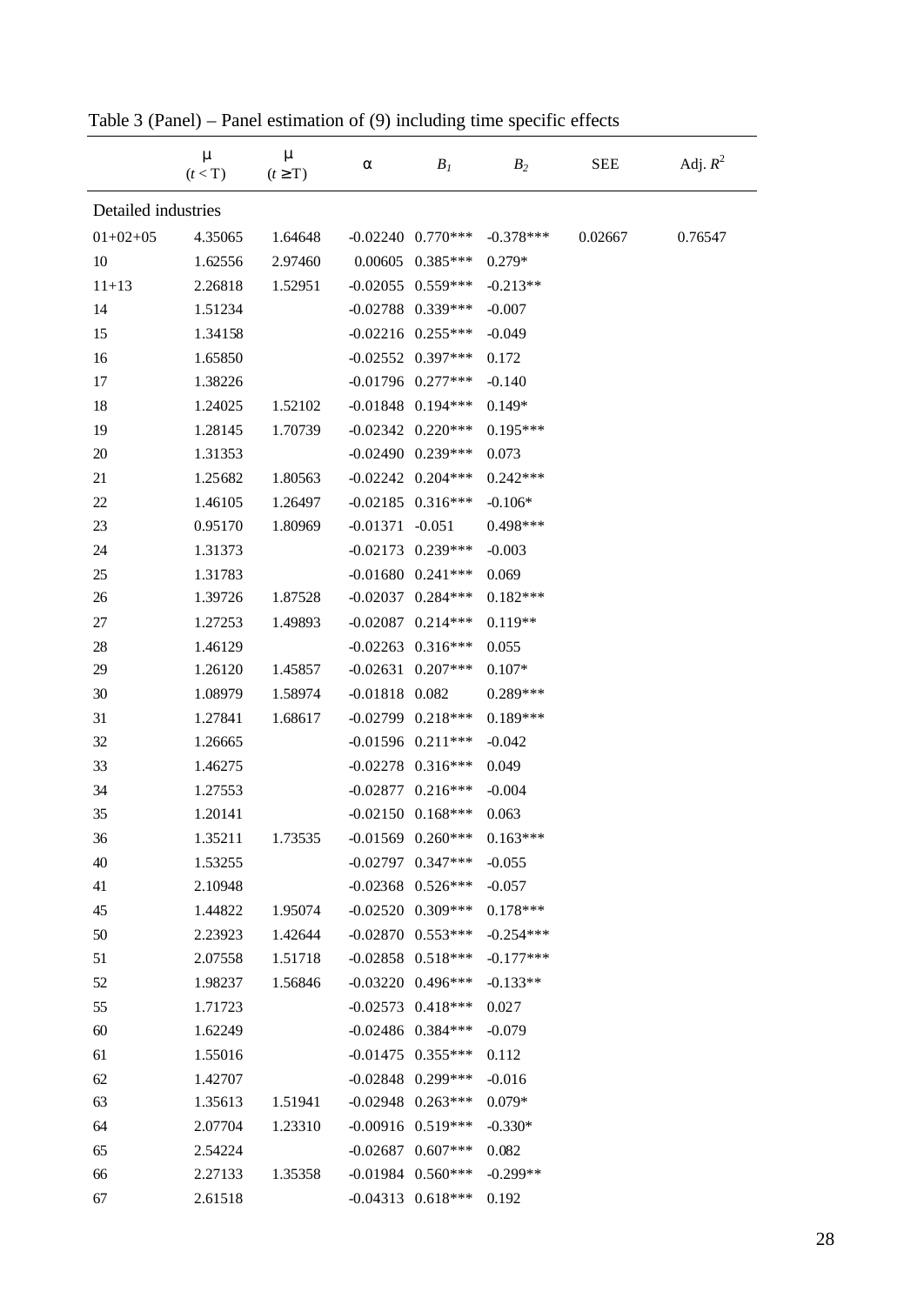|    | m<br>(t < T) | m<br>$(t \geq T)$ | a | $B_I$                            | B <sub>2</sub> | <b>SEE</b> | Adj. $R^2$ |
|----|--------------|-------------------|---|----------------------------------|----------------|------------|------------|
| 70 | 5.33231      |                   |   | $-0.02323$ $0.812***$ $-0.066$   |                |            |            |
| 71 | 2.18235      | 4.17942           |   | $-0.00472$ $0.542***$ $0.219***$ |                |            |            |
| 72 | 1.45716      |                   |   | $-0.01747$ $0.314***$ 0.074      |                |            |            |
| 73 | 1.60693      |                   |   | $-0.03020$ $0.378***$            | 0.106          |            |            |
| 74 | 1.61207      | 1.78879           |   | $-0.02566$ $0.380***$ $0.061**$  |                |            |            |

Table 3 (Panel) (cont.) – Panel estimation of (9) including time specific effects

#### Some major industry groups

| $\frac{1}{2}$ |         |         |                                 |                                   |         |         |
|---------------|---------|---------|---------------------------------|-----------------------------------|---------|---------|
| $\mathbf c$   | 1.99907 | 1.30099 |                                 | $-0.00916$ $0.500***$ $-0.268***$ | 0.01603 | 0.89560 |
| d             | 1.19257 |         | $-0.00422$ $0.161***$           | 0.050                             |         |         |
| e             | 1.37706 |         | $-0.00966$ $0.274***$ 0.032     |                                   |         |         |
| g             | 1.90244 | 1.28867 |                                 | $-0.01111$ $0.474***$ $-0.250***$ |         |         |
| $\mathbf{i}$  | 1.49319 |         | $-0.00518$ $0.330***$ $-0.135$  |                                   |         |         |
| $\mathbf{j}$  | 2.11476 |         | $-0.00878$ 0.527***             | 0.025                             |         |         |
| $\mathbf k$   | 2.60007 | 2.01299 | $-0.00605$ $0.615***$ $-0.112*$ |                                   |         |         |
|               |         |         |                                 |                                   |         |         |

Least square dummy variable estimates including time -specific effects.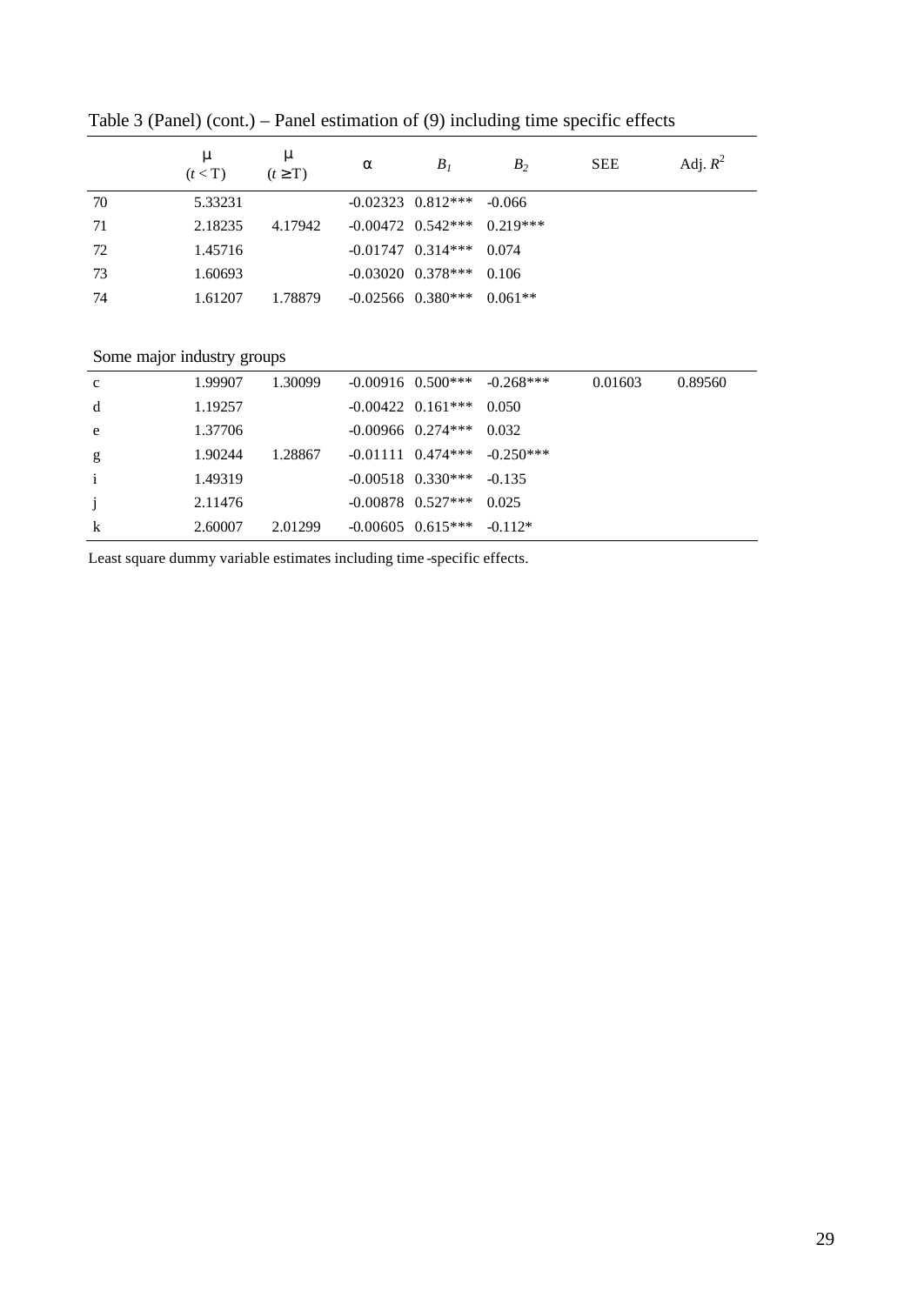|            |                         | $LST^{1)}$                |             |             | Instantaneous changeover  |                         |                           |                         |  |  |
|------------|-------------------------|---------------------------|-------------|-------------|---------------------------|-------------------------|---------------------------|-------------------------|--|--|
|            |                         |                           |             |             |                           | <b>Time series</b>      |                           | Panel                   |  |  |
|            | $\mathbf{m}$<br>(t < T) | $\mathbf{m}$<br>$(t^3 T)$ | $\mathbf T$ | $\mathbf T$ | $\mathbf{m}$<br>(initial) | $\mathbf{m}$<br>(final) | $\mathbf{m}$<br>(initial) | $\mathbf{m}$<br>(final) |  |  |
| $01+02+05$ | 2.784                   | 1.480                     | 1997.64     | 1998        | 2.780                     | 1.481                   | 4.351                     | 1.646                   |  |  |
| $10\,$     |                         |                           |             |             | 1.498                     |                         | 1.626                     | 2.975                   |  |  |
| $11 + 13$  | 2.030                   | 1.408                     | 1995.33     | 1993        | 2.056                     | 1.459                   | 2.268                     | 1.530                   |  |  |
| 14         |                         |                           |             |             | 1.241                     |                         | 1.512                     |                         |  |  |
| 15         |                         |                           |             |             | 1.133                     |                         | 1.342                     |                         |  |  |
| 16         | 1.422                   |                           |             |             | 1.422                     |                         | 1.659                     |                         |  |  |
| 17         | 1.038                   | 1.206                     | 1985.35     | 1998        | 1.165                     | 0.983                   | 1.382                     |                         |  |  |
| 18         |                         |                           |             | 1997        | 1.135                     | 1.338                   | 1.240                     | 1.521                   |  |  |
| 19         | 1.164                   | 1.615                     | 1996.92     | 1994        | 1.140                     | 1.513                   | 1.281                     | 1.707                   |  |  |
| $20\,$     |                         |                           |             |             | 1.159                     |                         | 1.314                     |                         |  |  |
| 21         | 1.133                   | 1.618                     | 1995.44     | 1995        | 1.132                     | 1.632                   | 1.257                     | 1.806                   |  |  |
| $22\,$     |                         |                           |             | 1994        | 1.251                     | 1.100                   | 1.461                     | 1.265                   |  |  |
| 23         | 0.917                   | 1.856                     | 1995.64     | 1995        | 0.917                     | 1.801                   | 0.952                     | 1.809                   |  |  |
| $24\,$     |                         |                           |             |             | 1.155                     |                         | 1.314                     |                         |  |  |
| $25\,$     |                         |                           |             |             | 1.160                     |                         | 1.318                     |                         |  |  |
| $26\,$     |                         |                           |             | 1995        | 1.180                     | 1.514                   | 1.397                     | 1.875                   |  |  |
| $27\,$     |                         |                           |             | 1998        | 1.151                     | 1.328                   | 1.273                     | 1.499                   |  |  |
| 28         |                         |                           |             | 1996        | 1.188                     | 1.378                   | 1.461                     |                         |  |  |
| 29         |                         |                           |             |             | 1.078                     |                         | 1.261                     | 1.459                   |  |  |
| 30         | 1.038                   | 1.573                     | 1997.17     | 1994        | 1.030                     | 1.566                   | 1.090                     | 1.590                   |  |  |
| 31         |                         |                           |             | 1995        | 1.089                     | 1.370                   | 1.278                     | 1.686                   |  |  |
| 32         |                         |                           |             |             | 1.106                     |                         | 1.267                     |                         |  |  |
| 33         |                         |                           |             |             | 1.240                     |                         | 1.463                     |                         |  |  |
| 34         |                         |                           |             |             | 1.180                     |                         | 1.276                     |                         |  |  |
| 35         |                         |                           |             |             | 1.073                     |                         | 1.201                     |                         |  |  |
| 36         |                         |                           |             | 1997        | 1.169                     | 1.417                   | 1.352                     | 1.735                   |  |  |
| $40\,$     | 1.297                   |                           |             |             | 1.297                     |                         | 1.533                     |                         |  |  |
| 41         | 1.744                   |                           |             |             | 1.744                     |                         | 2.110                     |                         |  |  |
| 45         |                         |                           |             | 1995        | 1.188                     | 1.402                   | 1.448                     | 1.951                   |  |  |
| 50         | 2.212                   | 1.214                     | 1992.81     | 1998        | 1.971                     | 1.114                   | 2.239                     | 1.426                   |  |  |
| 51         | 1.950                   | 1.319                     | 1985.97     | 1993        | 1.634                     | 1.229                   | 2.076                     | 1.517                   |  |  |
| 52         | 1.649                   | 1.258                     | 1993.94     | 1994        | 1.616                     | 1.260                   | 1.982                     | 1.568                   |  |  |
| 55         |                         |                           |             | 1994        | 1.379                     | 1.458                   | 1.717                     |                         |  |  |
| 60         | 1.248                   | 1.440                     | 1991.48     | 1998        | 1.352                     | 1.193                   | 1.622                     |                         |  |  |
| 61         | 1.485                   |                           |             |             | 1.485                     |                         | 1.550                     |                         |  |  |
| 62         |                         |                           |             |             | 1.308                     |                         | 1.427                     |                         |  |  |
| 63         |                         |                           |             |             | 1.188                     |                         | 1.356                     | 1.519                   |  |  |
| 64         |                         |                           |             | 1996        | 1.632                     | 1.114                   | 2.077                     | 1.233                   |  |  |
| 65         | 1.832                   | 2.438                     | 1992.31     | 1993        | 1.896                     | 2.387                   | 2.542                     |                         |  |  |
| 66         |                         |                           |             | 1996        | 1.832                     | 1.277                   | 2.271                     | 1.354                   |  |  |

| Table 4 – Summary of results from the different approaches |  |
|------------------------------------------------------------|--|
|------------------------------------------------------------|--|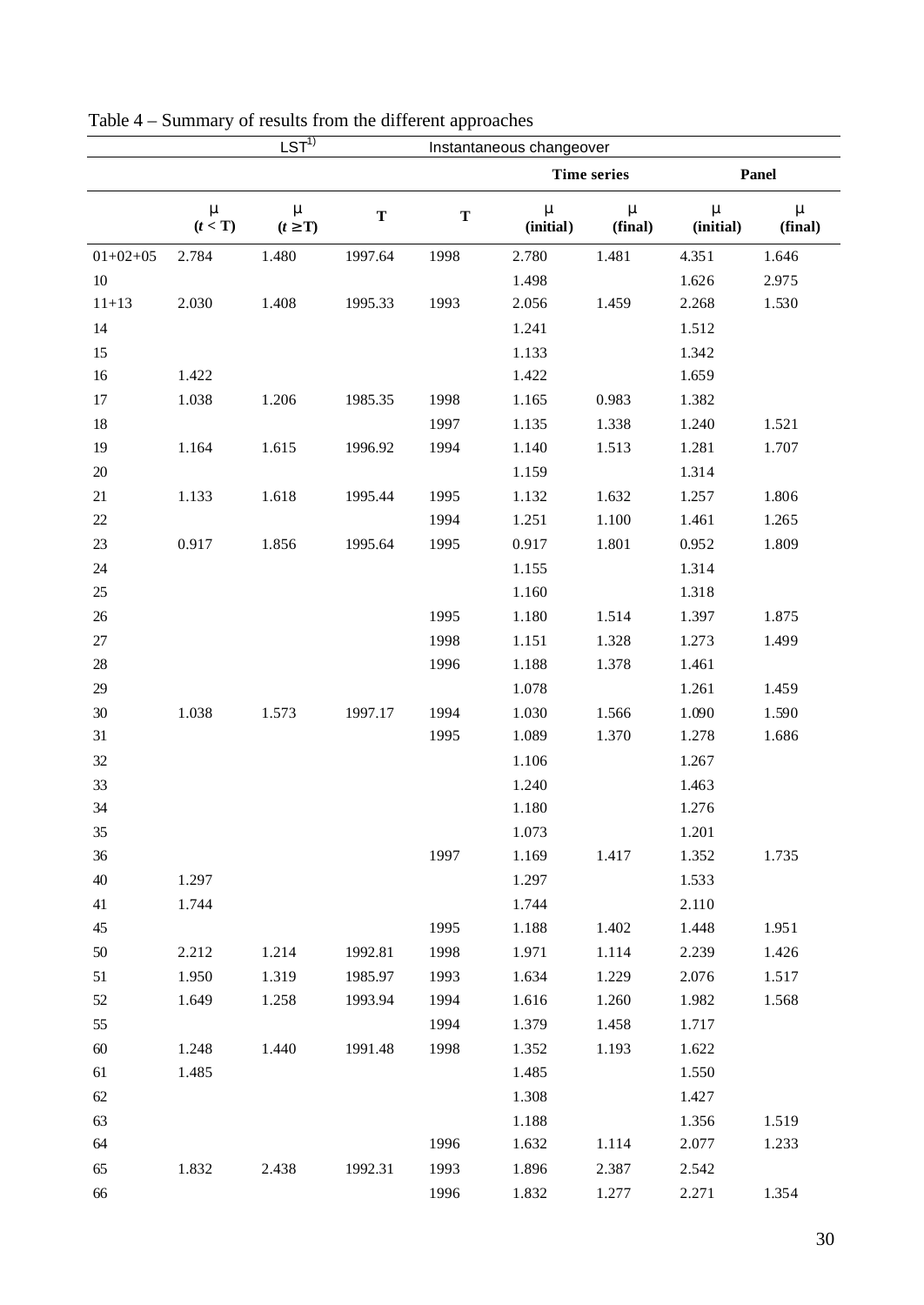|              |                            | $LST^{1)}$     |             | Instantaneous changeover |                    |              |                |              |
|--------------|----------------------------|----------------|-------------|--------------------------|--------------------|--------------|----------------|--------------|
|              |                            |                |             |                          | <b>Time series</b> |              | <b>Panel</b>   |              |
|              | m<br>(t < T)               | m<br>$(t^3 T)$ | $\mathbf T$ | $\mathbf T$              | m<br>(initial)     | m<br>(final) | m<br>(initial) | m<br>(final) |
| 67           | 2.071                      | 4.600          | 1997.99     | 1998                     | 2.096              | 4.483        | 2.615          |              |
| 70           | 3.612                      |                |             |                          | 3.612              |              | 5.332          |              |
| 71           | 1.832                      | 2.995          | 1993.98     | 1994                     | 1.881              | 3.017        | 2.182          | 4.179        |
| $72\,$       |                            |                |             |                          | 1.228              |              | 1.457          |              |
| 73           |                            |                |             |                          | 1.392              |              | 1.607          |              |
| 74           |                            |                |             | 1997                     | 1.395              | 1.530        | 1.612          | 1.789        |
|              |                            |                |             |                          |                    |              |                |              |
|              | Some major industry groups |                |             |                          |                    |              |                |              |
| $\mathbf c$  | 1.856                      | 1.245          | 1990.62     | 1993                     | 1.813              | 1.265        | 1.999          | 1.301        |
| d            | 1.089                      | 1.226          | 1996.73     | 1996                     | 1.089              | 1.219        | 1.193          |              |
| e            | ---                        | ---            | ---         |                          | 1.250              |              | 1.377          |              |
| g            | 1.773                      | 1.221          | 1989.91     | 1993                     | 1.684              | 1.229        | 1.902          | 1.289        |
| $\mathbf{i}$ |                            |                |             |                          | 1.355              |              | 1.493          |              |
| $\mathbf j$  | 1.767                      | 2.259          | 1994.04     | 1993                     | 1.767              | 2.127        | 2.115          |              |
| $\mathbf k$  | 2.271                      | 1.912          | 1993.07     | 1993                     | 2.260              | 1.914        | 2.600          | 2.013        |

| Table 4 (cont.) – Summary of results from the different approaches |  |  |
|--------------------------------------------------------------------|--|--|
|                                                                    |  |  |

<sup>1)</sup> In contrast with Table 1, for industries were the estimates of  $B_2$  turned out insignificant (in spite of a significant  $\chi^2$ statistc) , the markup ratios implied by model (7) are shown here (16, 40, 41, 61, 70).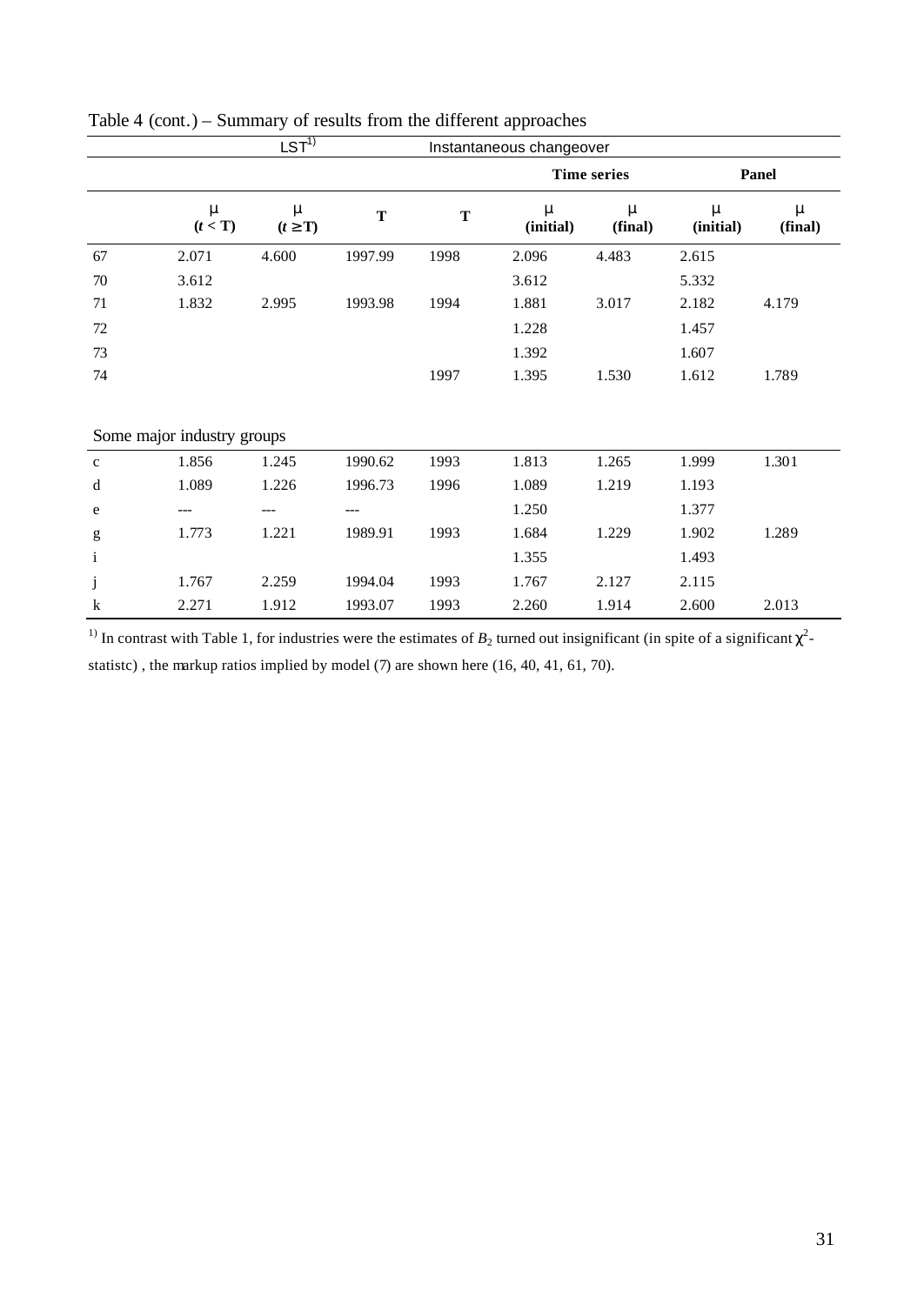Figure 1 – Transition function F(*t*) as given by equation (10) for alternative values of *g* and transition midpoint in 1995 (i.e.  $t = 18$ )